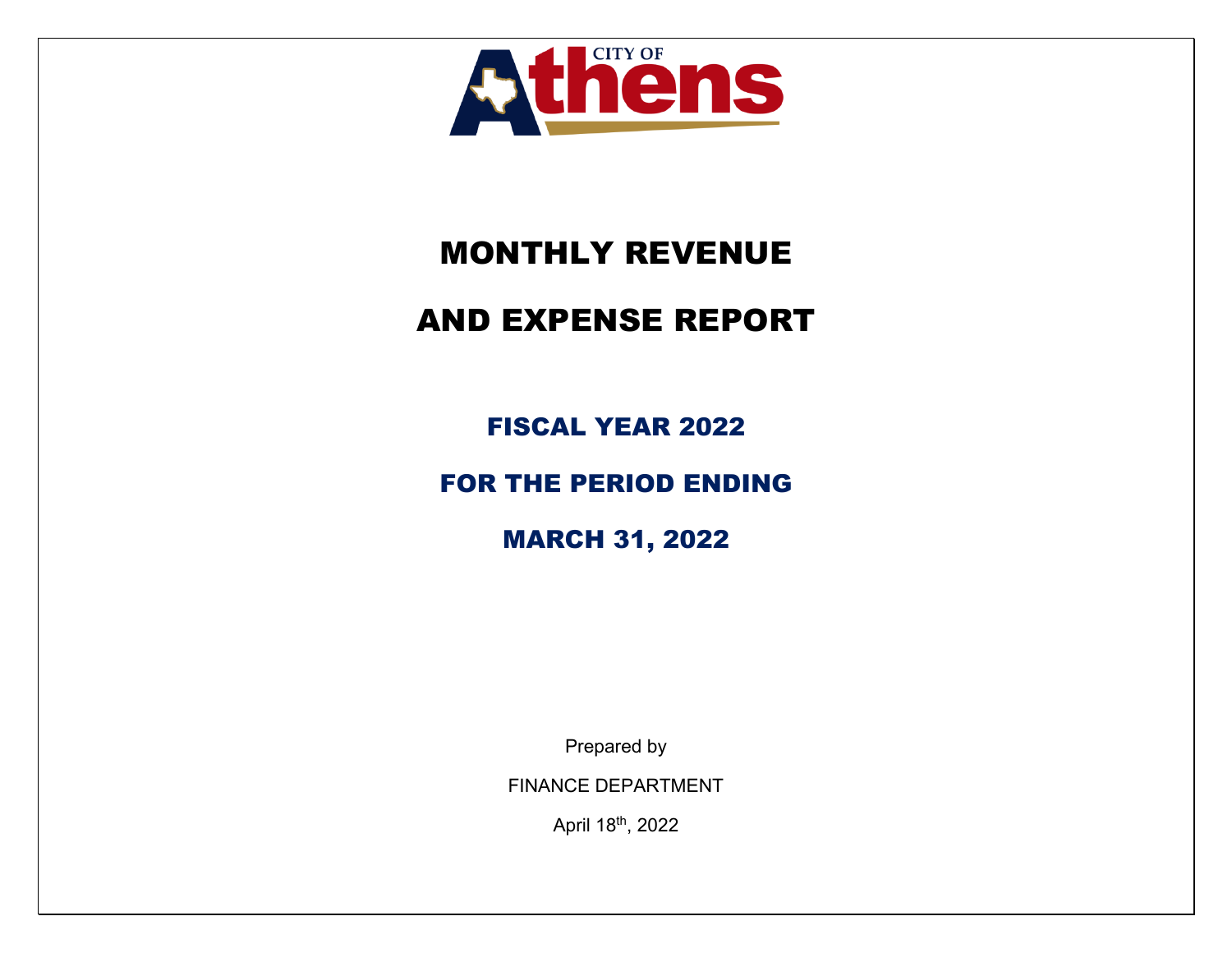General Fund Revenue and Expense Summary: General Fund revenues to date total \$8,260,418.71 or 67.09% of budget. General Fund expenditures to date total \$5,785,716.86 plus encumbrances of \$511,549.29 for a total of \$6,297,266.15 or 49.46% of budget.

The City's current tax levy reports 95.26% collection of budgeted amounts. Total maintenance and operations property tax revenue to date is \$4,461,393.13. The bulk of Ad Valorem revenues are received between the months of December through February.

The City's total sales tax budget (2 cents) is estimated at a net \$5,100,000. The City has received a total of \$3,695,663.79 to date with the portion retained by the City totaling \$2,771,748.54. The Athens Economic Development Corporation receives ½ cent of collections via a transfer from the General Fund each month. The total YTD transfers to AEDC is \$923,915.25.

Important Expenditure Notations:

- Budget Amendment Ordinance No. 2022-O-008 Carryover FY 2021 Expenditures: \$445,999
	- $\circ$  10-513-6560 Technology Nuethic Dev (New Website) \$17,950
	- <sup>o</sup> 10-517-6300 Facilities Ron Hobbs Architecture (Police Station) \$221,795
	- $\circ$  10-546-6204 Fire Services Nafeco (fire hoses) \$9,407
	- $\circ$  10-546-6504 Fire Services L3 Harris (mobile radio) \$5,463
	- <sup>o</sup> 10-549-6506 Animal Control Caldwell Country Chevrolet (light duty pickup) \$29,055
	- <sup>o</sup> 10-551-6504 Police Administration Cap Fleet Upfitters (lighting & equipment on new vehicles) \$11,059
	- $\circ$  10-552-6504 Police CID Cap Fleet Upfitters (lighting & equipment on new vehicles) \$17,484
	- $\circ$  10-553-6504 Police Patrol Watchguard Video (body cameras) \$14,865
	- <sup>o</sup> 10-553-6504 Police Patrol Cap Fleet Upfitters (lighting & equipment on new vehicles) \$44,824
	- $\circ$  10-553-6204 Police Patrol Pro Force Marketing (tasers) \$5,265
	- <sup>o</sup> 10-554-6318 Police Support Services Tyler Technologies (SQL Server) \$5,749
	- <sup>o</sup> 10-554-6504 Police Support Services Suddenlink Communications (Services for new dispatch setup) \$20,000
	- o 10-554-6504 Police Support Services L3 Harris Technologies (new dispatch equipment) \$43,083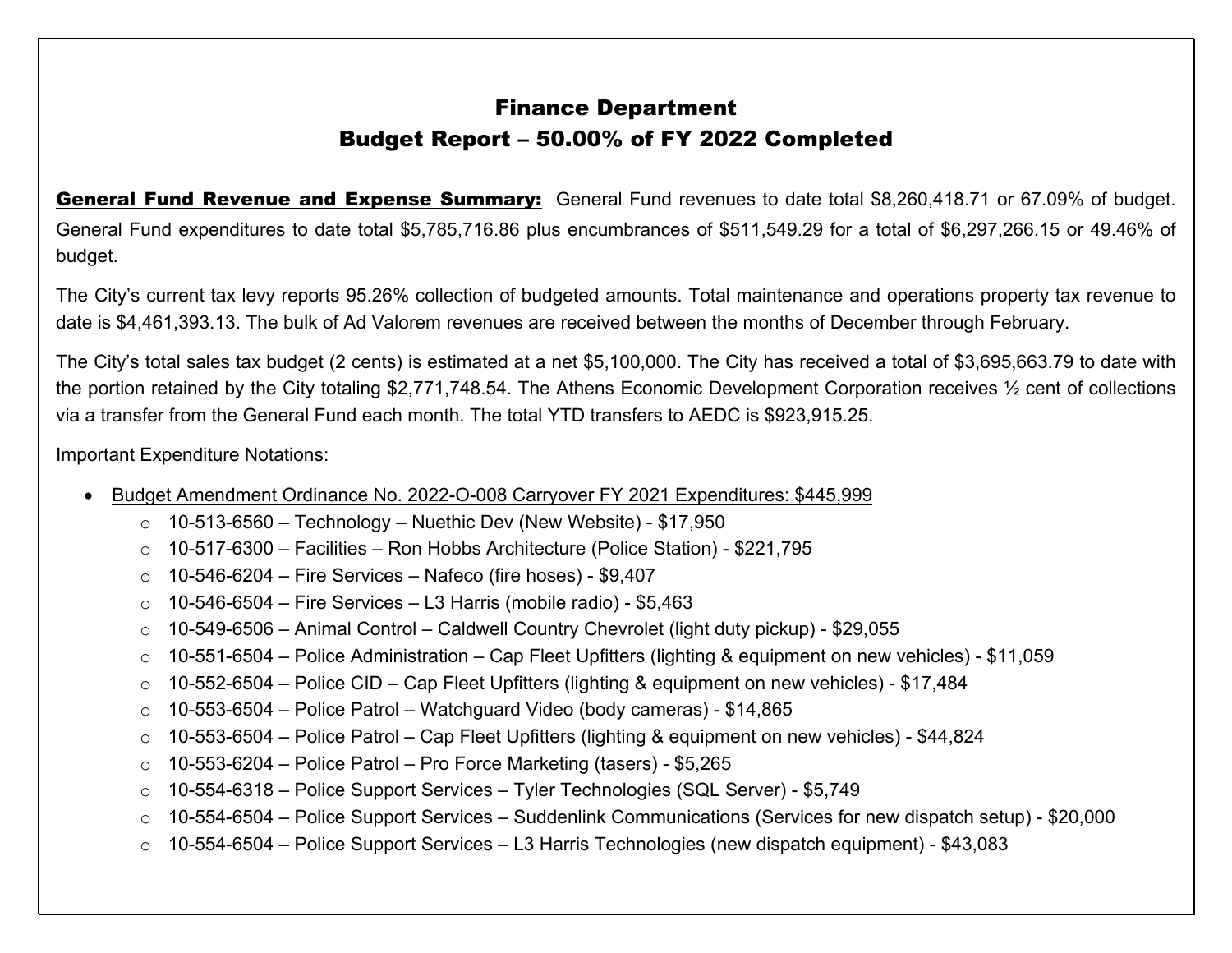Airport Fund: Revenues YTD total \$33,792.09 or 62.06% of budget. Expenditures YTD equal \$29,857.87 or 57.74% of budget. The annual maintenance for the AWOS system was paid in October in the amount of \$5,955. This cost will be submitted to TXDOT for reimbursement of up to 50% of the cost.

Hotel/Motel Occupancy Fund: Revenues YTD total \$182,419.66 or 68.58% of budget and expenditures YTD equal \$80,563.93 plus encumbrances of \$138,636.88 for a total of \$219,200.81 or 84.33% of budgeted expenditures. The portion encumbered in the Capital Outlay category pertains to the Cain Center AV system not included in the original budget but previously approved by Council.

**Texan Theatre Fund:** Revenues YTD total \$29,595.51 or 55.84% of budget and expenditures YTD equal \$21,306.68 or 41.57% of budgeted expenditures.

**Sanitation Fund:** Revenues YTD total \$994,999.51 or 50.37% of budget and expenditures YTD equal \$953,902.38 or 48.60% of budgeted expenditures. Administration fees for refuse management at \$0.25 per residential customer and \$0.50 per commercial customer are reflected under the Reimbursing Revenue category.

Debt Service Revenue and Expense Summary: Revenues YTD total \$870,580.33 or 95.21% of budgeted revenues and expenditures YTD total \$331,983.35 or 36.34% of budget. Debt service on the City's 2017 Certificates of Obligation is due in February 2022 and August 2022. Capital leases are paid monthly. Series 2022 GO Bonds' debt service will begin in February 2023.

| <b>Outstanding General Debt Summary</b> |                                             |                                             |                      |                      |                                 |  |  |  |  |
|-----------------------------------------|---------------------------------------------|---------------------------------------------|----------------------|----------------------|---------------------------------|--|--|--|--|
| <b>Description</b>                      | <b>Original Principal</b><br><b>Balance</b> | <b>Outstanding Balance</b><br>AO 03/31/2022 | <b>Maturity Date</b> | <b>Interest Rate</b> | <b>Interest</b><br>Paid-to-Date |  |  |  |  |
| 2017 CO                                 | \$6,925,000                                 | \$6,320,000                                 | 8/01/2035            | Varies               | \$1,880,494.45                  |  |  |  |  |
| 2022 GO Bonds                           | \$3,690,000                                 | \$3,690,000                                 | 8/01/2042            | Varies               | \$0                             |  |  |  |  |
| Quint                                   | \$900,000                                   | \$25,186.50                                 | 9/14/2022            | 2.34%                | \$110,871.36                    |  |  |  |  |
| Engine 2                                | \$806,425                                   | \$613,244.32                                | 5/10/2029            | 2.97%                | \$61,108.72                     |  |  |  |  |
| Loader                                  | \$119,950                                   | \$53,540.22                                 | 5/30/2024            | 2.74%                | \$6,983.63                      |  |  |  |  |
| Roller                                  | \$65,000                                    | \$0                                         | 5/10/2022            | 2.67%                | \$2,710.24                      |  |  |  |  |
| <b>Public Safety Vehicles</b>           | \$269,448                                   | \$195,667.89                                | 6/10/2024            | 1.32%                | \$2,599.49                      |  |  |  |  |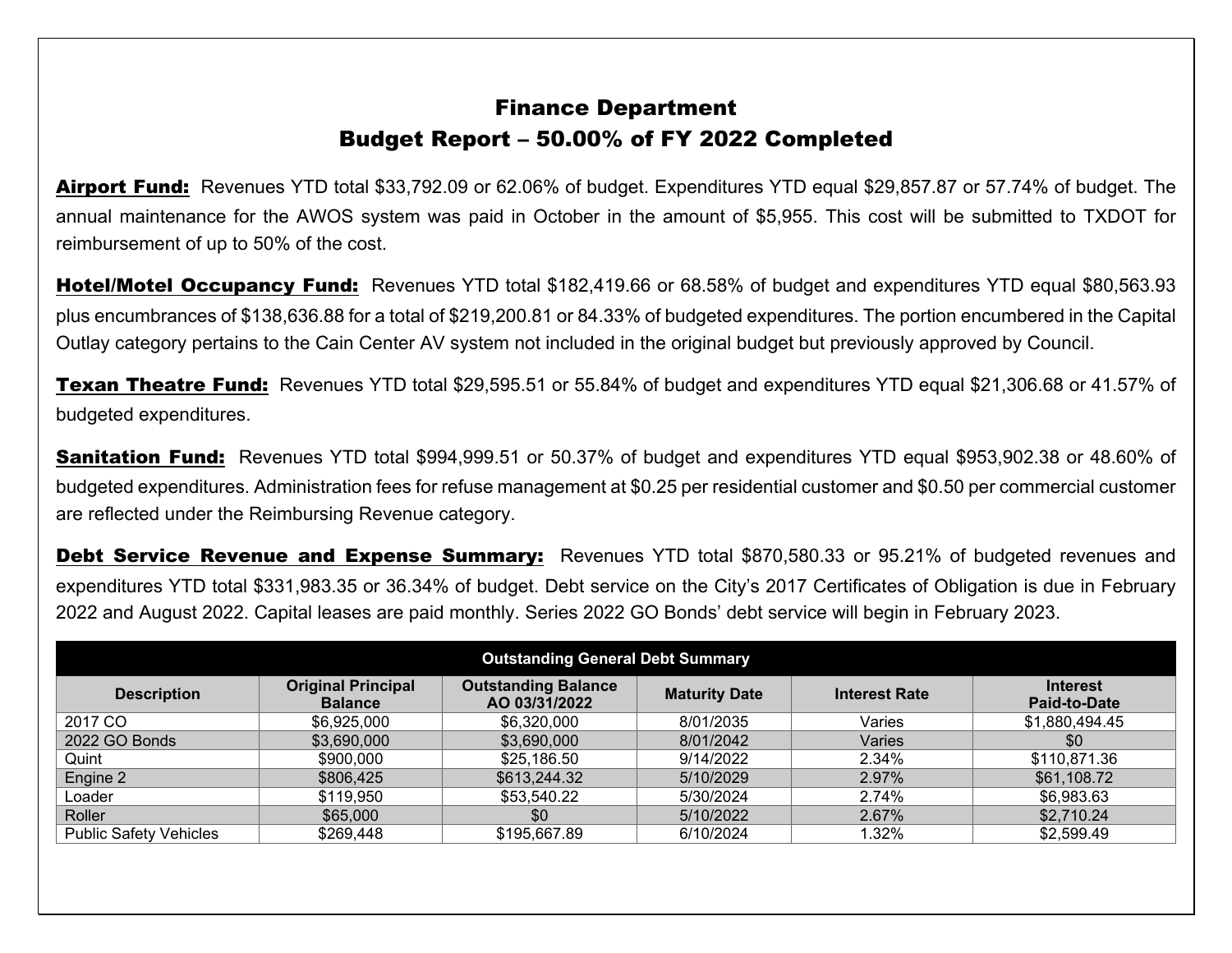Capital Projects Fund: Interest earned YTD is \$193.44 or 38.69% of budgeted revenues. Expenditures YTD are \$335,260.36 plus encumbrances of \$41,244.88 for a total of \$376,505.24 or 534.05% of budgeted amounts. During FY 2022 budget development it was anticipated that the Cain Center project would be completed as of September 30<sup>th</sup>, 2021. Expenditures this period were \$0.

Important Expenditure Notations:

- Future budget amendment to complete Cain Center Construction Project: \$263,854
	- $\circ$  30-503-6500.700 Cain Center Construction PGAL (architecture) \$4,393
	- $\circ$  30-503-6500.700 Cain Center Construction Berry & Clay (construction) \$69,866
	- $\circ$  30-503-6500.700 Cain Center Construction Presidio (network) \$93,500
	- <sup>o</sup> 30-503-6500.700 Cain Center Construction Tyler Technologies (membership software) \$13,775
	- <sup>o</sup> 30-503-6500.700 Cain Center Construction Security Solutions (door alarms) \$8,000
	- $\circ$  30-503-6500.700 Cain Center Construction STS360 (security cameras) \$74,320

Series 2020 Revenue Bond Fund: Interest earned YTD is \$88.73 or 44.37% of budgeted revenues. Expenditures YTD are \$141,159.16 or 95.94% of budgeted amounts. This Fund 34 captures the Park, Prairieville, Clinton Drinking Water Project #62848 with Texas Water Development Board.

**Series 2020A Revenue Bond Fund:** Interest earned YTD is \$224.66 or 44.93% of budgeted revenues. Expenditures YTD are \$0 plus encumbrances of \$100,000 for a total of \$100,000 or 7.26% of budgeted amounts. This Fund 341 captures the North Pinkerton Sewer Project #73885 with Texas Water Development Board.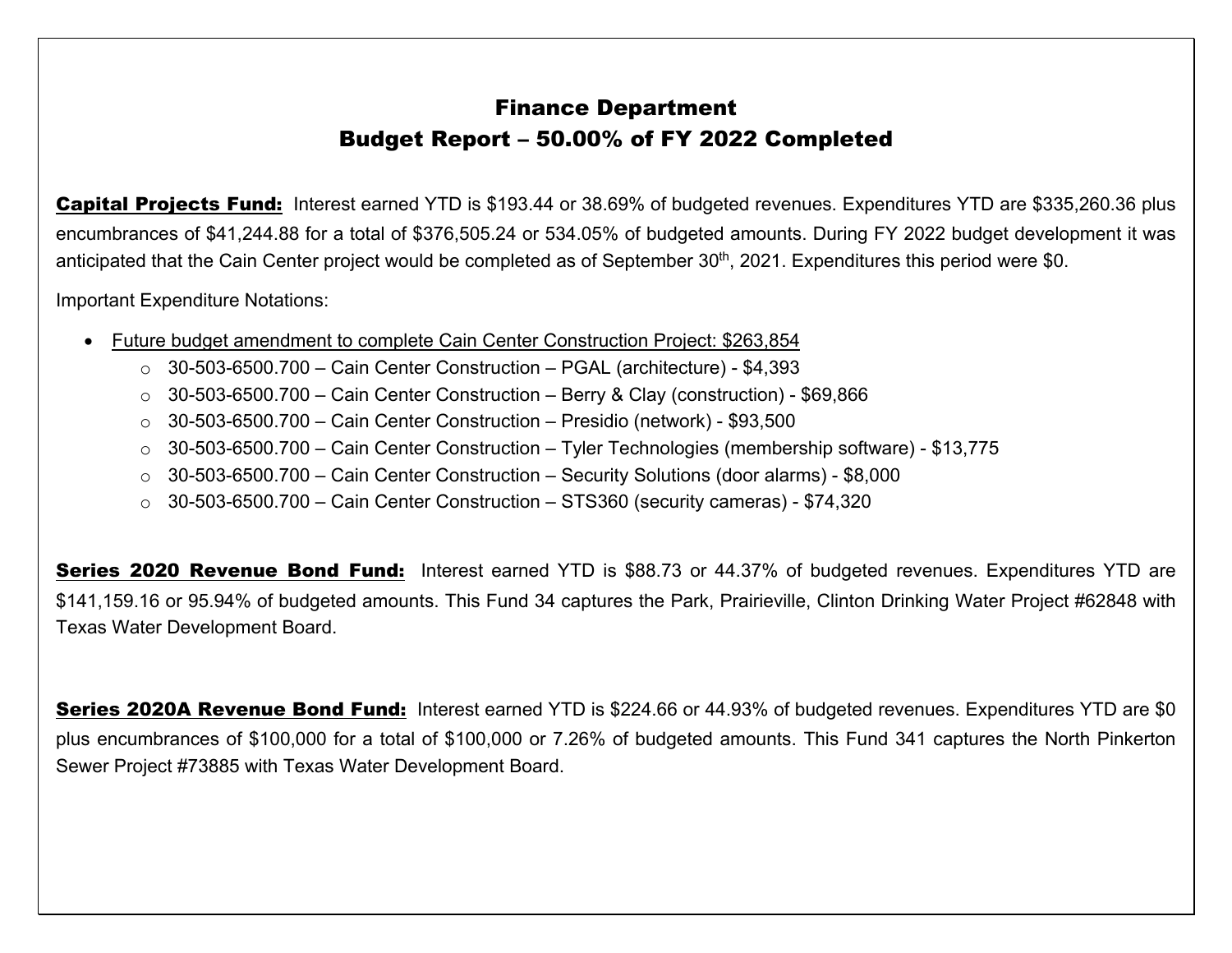Cain Center Operations Fund: Revenues YTD total \$377,624.09 or 28.48% of budget. Expenditures YTD total \$550,843.39 plus encumbrances of \$191,820.02 for a total of \$742,663.41 or 65.85% of budgeted amounts. Encumbrances include the annual pool maintenance contract for the remaining months of the fiscal year and the portion encumbered in the Capital Outlay category pertains to the Cain Center AV system not included in the original budget but previously approved by Council. This amount is to be purchased utilizing the budgeted AEDC Contribution and Endowment.

Utility Capital Projects Fund: Revenues YTD total \$9,494.16 or 3,797.66% of budget. This amount includes \$9,100.00 of CLFRF grant funds transfer for Walnut & Birch Water Main expenditure. Expenditures YTD total \$122,542.75 plus encumbrances of \$322,305.00 for a total of \$444,847.75 or 32.07% of budgeted amounts. Encumbrances include \$281,405 for the South 19 Lift Station and \$40,900 for Water Main Improvements (Rosedale/Walnut/Birch).

- Future budget amendment to carryover FY 2021 expenditures: \$338,155
	- $\circ$  37-565-6530.001 South 19 Lift Station Capps-Capco Construction \$219,405
	- <sup>o</sup> 37-565-6530.004 N. Prairieville Sewer Line Capps-Capco Construction \$118,750

Water and Sewer Fund: The City's Utility revenue YTD is \$2,944,820.27 or 50.27% of budgeted revenues. Water related income totals \$1,456,423.54, sewer related income totals \$1,399,778.51 and other revenues total \$88,618.22. Expenditures YTD are \$2,508,005.52 plus encumbrances of \$452,082.63 for a total of \$2,960,088.15 or 49.60% of budgeted expenditures.

- Budget Amendment Ordinance No. 2022-O-008 Carryover FY 2021 Expenditures: \$116,827
	- <sup>o</sup> 40-561-6300 Utility Administration Velvin & Weeks (TCEQ Discharge) \$30,000
	- <sup>o</sup> 40-561-6300 Utility Administration Kimley Horn & Associates (Risk & Resiliency) \$24,600
	- <sup>o</sup> 40-562-6310 Water Utility Clean Harbors Environment (drum disposal) \$7,497
	- <sup>o</sup> 40-562-6308 Water Utility Capps-Capco Construction (remove filter) \$9,225
	- o 40-565-6308 Wastewater Utility Code 3 Services (Clarifier sludge removal) \$45,505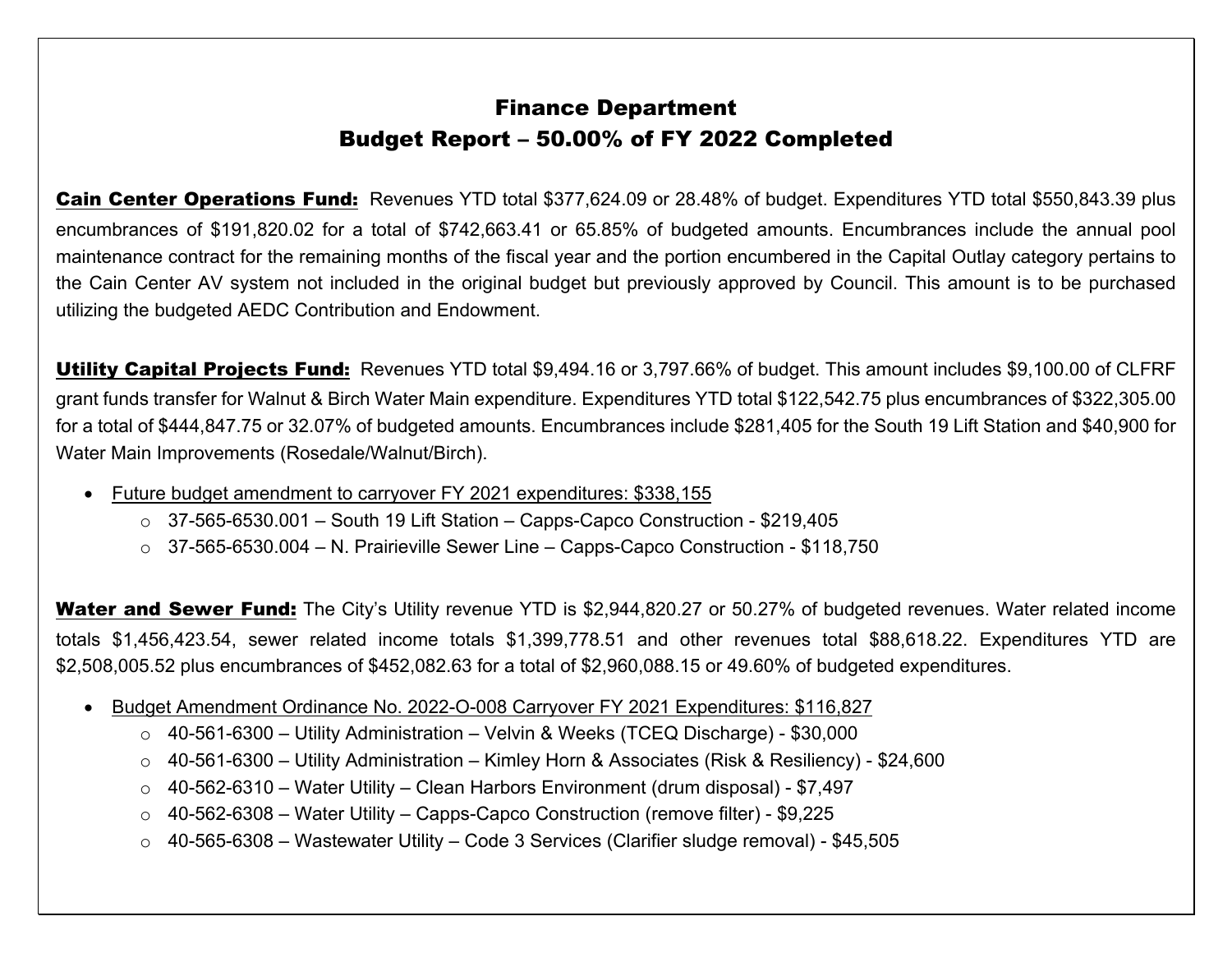| <b>Outstanding Utility Debt Summary</b> |                                             |                                             |                      |                      |                                        |  |  |  |  |
|-----------------------------------------|---------------------------------------------|---------------------------------------------|----------------------|----------------------|----------------------------------------|--|--|--|--|
| <b>Description</b>                      | <b>Original Principal</b><br><b>Balance</b> | <b>Outstanding Balance</b><br>AO 03/31/2022 | <b>Maturity Date</b> | <b>Interest Rate</b> | <b>Interest</b><br><b>Paid-to-Date</b> |  |  |  |  |
| 2015 Refunding                          | \$4,745,000                                 | \$1,075,000                                 | 8/01/2024            | Varies               | \$235,128.00                           |  |  |  |  |
| Series 2020<br><b>Revenue Bonds</b>     | \$825,000                                   | \$705,000                                   | 8/01/2029            | Varies               | \$2,883.96                             |  |  |  |  |
| Series 2020A<br><b>Revenue Bonds</b>    | \$1,080,000                                 | \$985,000                                   | 8/01/2030            | Varies               | \$1,749.29                             |  |  |  |  |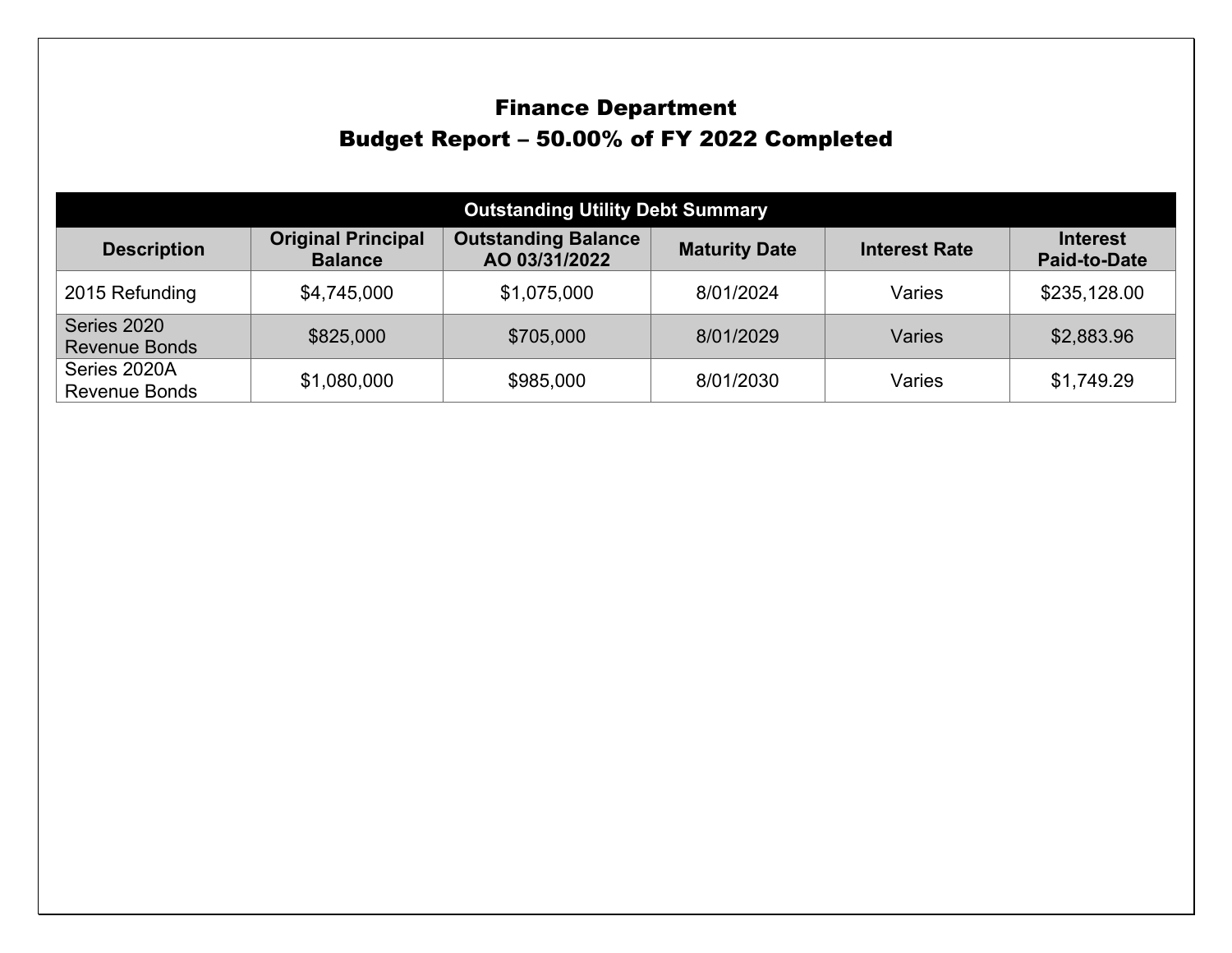### REVENUE & EXPENSE REPORT (UNAUDITED) AS OF: MARCH 31ST, 2022

|                          |                                        |                                 |                   | AS UP; MARUE SISI, 2022 |                     |                                 |                        |
|--------------------------|----------------------------------------|---------------------------------|-------------------|-------------------------|---------------------|---------------------------------|------------------------|
| 10 -GENERAL FUND         |                                        |                                 |                   |                         |                     | % OF YEAR COMPLETED:            | 50.00                  |
| REVENUES                 |                                        | <b>CURRENT</b><br><b>BUDGET</b> | CURRENT<br>PERIOD | YEAR TO DATE<br>ACTUAL  | TOTAL<br>ENCUMBERED | <b>BUDGET</b><br><b>BALANCE</b> | % YTD<br><b>BUDGET</b> |
|                          |                                        |                                 |                   |                         |                     |                                 |                        |
| AD VALOREM / OTHER TAXES |                                        |                                 |                   |                         |                     |                                 |                        |
| $10 - 4011$              | CURRENT TAXES                          | 4,586,790                       | 76,563.04         | 4,369,181.41            | 0.00                | 217,608.59                      | 95.26                  |
| $10 - 4012$              | DELINQUENT TAXES                       | 55,000                          | 6,034.36          | 41,509.19               | 0.00                | 13,490.81                       | 75.47                  |
| $10 - 4015$              | PENALTY/INTEREST: TAXES                | 50,000                          | 9,118.68          | 50,702.53               | $0.00$ (            | 702.53)                         | 101.41                 |
| $10 - 4021$              | SALES TAX COLLECTIONS                  | 6,800,000                       | 582, 376.63       | 3,695,663.79            | 0.00                | 3, 104, 336.21                  | 54.35                  |
| $10 - 4021.1$            | SALES TAX CONTRA-AEDC                  | (1, 700, 000)                   | $145, 594.16$ ) ( | 923, 915.25)            | $0.00$ (            | 776,084.75)                     | 54.35                  |
| $10 - 4022$              | STATE MIXED BEVERAGE TAX               | 40,000                          | 3,870.31          | 25, 210.04              | 0.00                | 14,789.96                       | 63.03                  |
|                          | TOTAL AD VALOREM / OTHER TAXES         | 9,831,790                       | 532,368.86        | 7, 258, 351.71          | 0.00                | 2, 573, 438.29                  | 73.83                  |
| FRANCHISE                |                                        |                                 |                   |                         |                     |                                 |                        |
| $10 - 4100$              | FRANCHISE FEES                         | 780,000                         | 28.28             | 86,557.20               | 0.00                | 693,442.80                      | 11.10                  |
| $10 - 4121$              | FRANCHISE: SOLID WASTE                 | 100,000                         | 9,654.49          | 57,884.99               | 0.00                | 42, 115.01                      | 57.88                  |
| $10 - 4122$              | FRANCHISE: UTILITY FUND                | 297,500                         | 0.00              | 148,750.00              | 0.00                | 148,750.00                      | 50.00                  |
| TOTAL FRANCHISE          |                                        | 1,177,500                       | 9,682.77          | 293, 192.19             | 0.00                | 884, 307.81                     | 24.90                  |
| COURT/PUBLIC SAFETY      |                                        |                                 |                   |                         |                     |                                 |                        |
| $10 - 4201$              | INCOME FROM FINES/OTHER FEE            | 120,000                         | 22,037.05         | 79,061.42               | 0.00                | 40,938.58                       | 65.88                  |
| $10 - 4201.2$            | FIVE/TEN PERCENT COURT FEES            | 5,000                           | 891.43            | 3,778.35                | 0.00                | 1,221.65                        | 75.57                  |
| $10 - 4201.3$            | TIME PAYMENT FEES                      | 1,000                           | 458.53            | 1,509.13                | 0.00(               | 509.13)                         | 150.91                 |
| $10 - 4201.4$            | FAILURE TO APPEAR FEES                 | 1,000                           | 50.93             | 231.22                  | 0.00                | 768.78                          | 23.12                  |
| $10 - 4201.5$            | CHILD SAFETY RESTRAINT FEES            | 200                             | 0.00              | 0.00                    | 0.00                | 200.00                          | 0.00                   |
| $10 - 4201.6$            | COURT TECH. FEE (RESTRICTED            | 3,000                           | 553.44            | 2,264.46                | 0.00                | 735.54                          | 75.48                  |
|                          | 10-4201.65 BUILDING SECURITY (RESTRICT | 3,000                           | 593.98            | 2,501.75                | 0.00                | 498.25                          | 83.39                  |
| $10 - 4201.66$           | LOCAL TRUANCY (RESTRICTED)             | 3,000                           | 541.82            | 2,398.46                | 0.00                | 601.54                          | 79.95                  |
|                          | 10-4201.67 LOCAL JURY FUND (RESTRICTED | 100                             | 10.84             | 47.93                   | 0.00                | 52.07                           | 47.93                  |
| $10 - 4201.8$            | JUDICIAL FEE RETAINED                  | 250                             | 18.70             | 51.75                   | 0.00                | 198.25                          | 20.70                  |
| $10 - 4201.9$            | JUROR REIMBURSEMENT FEES               | 250                             | 12.48             | 34.52                   | 0.00                | 215.48                          | 13.81                  |
|                          | TOTAL COURT/PUBLIC SAFETY              | 136,800                         | 25,169.20         | 91,878.99               | 0.00                | 44,921.01                       | 67.16                  |
| LICENSES/PERMITS         |                                        |                                 |                   |                         |                     |                                 |                        |
| $10 - 4345$              | RE-ZONING FEES                         | 3,000                           | 250.00            | 2,350.00                | 0.00                | 650.00                          | 78.33                  |
| $10 - 4360$              | CONTRACTOR REGISTRATION                | 6,500                           | 750.00            | 4,050.00                | 0.00                | 2,450.00                        | 62.31                  |
| $10 - 4361$              | PLATTING FEES                          | 4,500                           | 500.00            | 5,750.00                | $0.00$ (            | 1,250.00                        | 127.78                 |
| $10 - 4362$              | PERMITS : MISCELLANEOUS                | 2,000                           | 524.00            | 2,179.00                | $0.00$ (            | 179.00)                         | 108.95                 |
| $10 - 4365$              | PERMITS : BUILDING                     | 40,000                          | 14,481.55         | 50,763.94               | $0.00$ (            | 10, 763.94)                     | 126.91                 |
| $10 - 4366$              | PERMITS : ELECTRICAL                   | 4,000                           | 660.00            | 2,010.00                | 0.00                | 1,990.00                        | 50.25                  |
| $10 - 4367$              | PERMITS : PLUMBING                     | 4,000                           | 440.00            | 2,000.00                | 0.00                | 2,000.00                        | 50.00                  |
| $10 - 4368$              | PERMITS : MECHANICAL                   | 2,000                           | 160.00            | 1,060.00                | 0.00                | 940.00                          | 53.00                  |
|                          |                                        |                                 |                   |                         |                     |                                 |                        |

 10-4369 PERMITS : MOBILE HOMES 500 200.00 700.00 0.00 ( 200.00) 140.00 10-4370 PERMITS: SIGNS 750 20.00 140.00 0.00 610.00 18.67 10-4371 PERMITS: CERT OF OCCUPANCY 6,000 600.00 2,100.00 0.00 3,900.00 35.00 10-4372 PERMITS: TREE REMOVAL 100 0.00 40.00 0.00 60.00 40.00 10-4373 PERMIT : KITCHEN SUPPRESSIO 100 0.00 380.00 0.00 ( 280.00) 380.00 10-4374 PERMIT: FIRE SPRINKLER 500 0.00 677.75 0.00 ( 177.75) 135.55 10-4375 PERMITS: BURN 2,500 620.00 1,210.00 0.00 1,290.00 48.40 10-4376 PERMITS: ALCOHOL 1,000 60.00 5,490.00 0.00 ( 4,490.00) 549.00 10-4380 VARIANCES 250 0.00 0.00 0.00 250.00 0.00 10-4399 FARMERS MKT. RV SPACE FEE 100 0.00 0.00 0.00 100.00 0.00 TOTAL LICENSES/PERMITS 77,800 19,265.55 80,900.69 0.00 ( 3,100.69) 103.99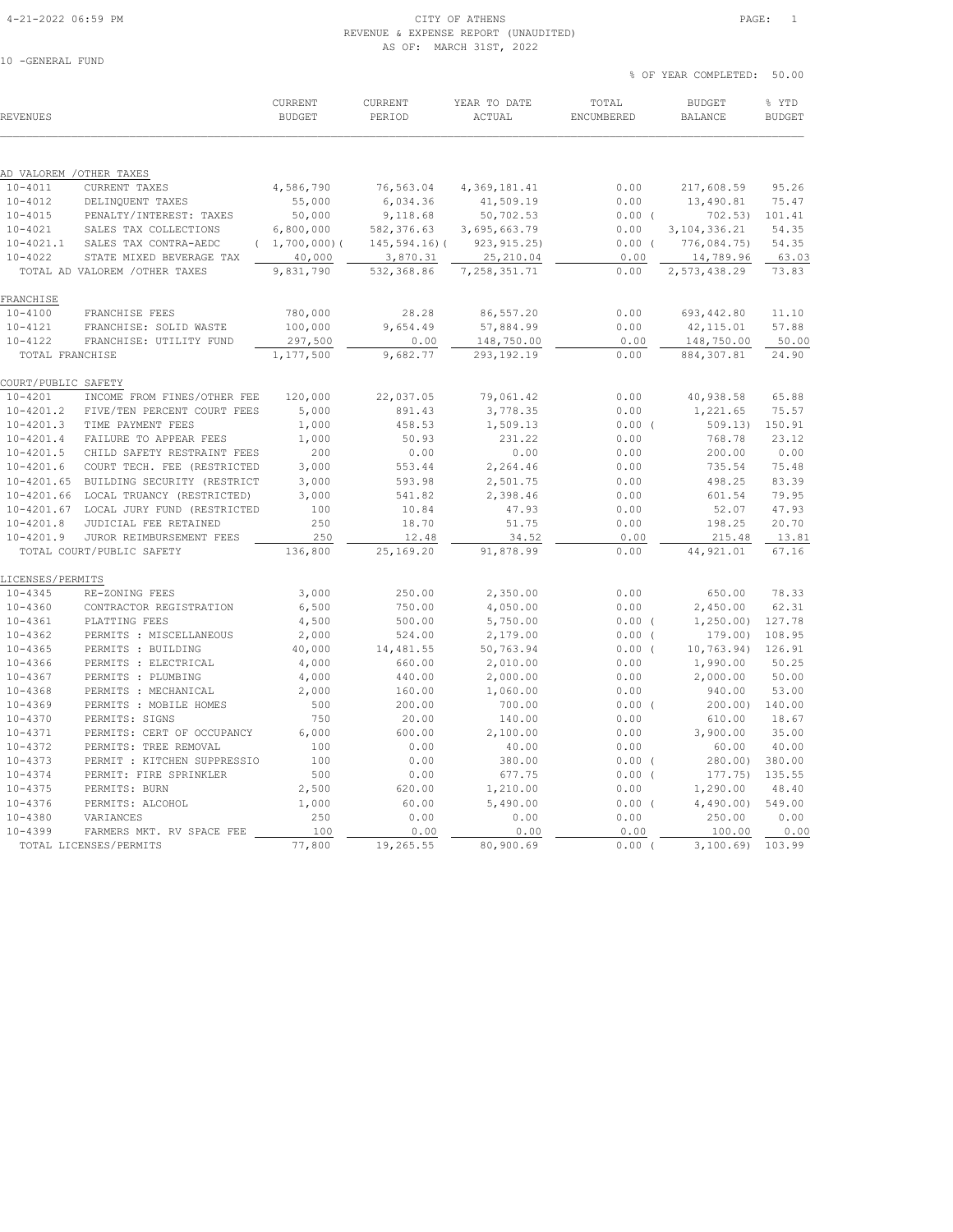#### 4-21-2022 06:59 PM CITY OF ATHENS PAGE: 2 REVENUE & EXPENSE REPORT (UNAUDITED) AS OF: MARCH 31ST, 2022

| 10 -GENERAL FUND |  |
|------------------|--|

| <b>REVENUES</b>         |                               | <b>CURRENT</b><br><b>BUDGET</b> | <b>CURRENT</b><br>PERIOD | YEAR TO DATE<br><b>ACTUAL</b> | TOTAL<br>ENCUMBERED | <b>BUDGET</b><br><b>BALANCE</b> | % YTD<br><b>BUDGET</b> |
|-------------------------|-------------------------------|---------------------------------|--------------------------|-------------------------------|---------------------|---------------------------------|------------------------|
| OTHER OPERATING REVENUE |                               |                                 |                          |                               |                     |                                 |                        |
| $10 - 4499.1$           | RETURNED CHECK FEES           | $\circ$                         | 0.00                     | 25.00                         | 0.00(               | 25.00)                          | 0.00                   |
|                         | TOTAL OTHER OPERATING REVENUE | $\Omega$                        | 0.00                     | 25.00                         | 0.00(               | 25.001                          | 0.00                   |
| INTRAGOVERNMENTAL       |                               |                                 |                          |                               |                     |                                 |                        |
| $10 - 4511$             | OPERATING TRANSFERS - FUND    | 6,472                           | 0.00                     | 3,240.00                      | 0.00                | 3,232.25                        | 50.06                  |
| $10 - 4512$             | OPERATING TRANSFERS - FUND    | 11,719                          | 0.00                     | 5,860.00                      | 0.00                | 5,858.55                        | 50.01                  |
| $10 - 4516$             | OPERATING TRANSFER- FUND 16   | 2,388                           | 0.00                     | 0.00                          | 0.00                | 2,387.80                        | 0.00                   |
| $10 - 4540$             | OPERATING TRF - FUND 40       | 564,881                         | 0.00                     | 282,440.00                    | 0.00                | 282, 441.25                     | 50.00                  |
|                         | TOTAL INTRAGOVERNMENTAL       | 585,460                         | 0.00                     | 291,540.00                    | 0.00                | 293, 919.85                     | 49.80                  |
| INTERGOVERNMENTAL       |                               |                                 |                          |                               |                     |                                 |                        |
| $10 - 4633$             | CNTY FIRE/FIRST RESPONDER A   | 15,000                          | 0.00                     | 11,068.00                     | 0.00                | 3,932.00                        | 73.79                  |
| $10 - 4635$             | AEDC ADMINISTRATIVE FEES      | 15,000                          | 0.00                     | 7,500.00                      | 0.00                | 7,500.00                        | 50.00                  |
| $10 - 4636$             | AEDC PAYROLL REIMBURSEMENT    | 193,360                         | 13,787.99                | 90,621.17                     | 0.00                | 102,738.83                      | 46.87                  |
|                         | TOTAL INTERGOVERNMENTAL       | 223,360                         | 13,787.99                | 109,189.17                    | 0.00                | 114,170.83                      | 48.88                  |
| REIMBURSING REVENUE     |                               |                                 |                          |                               |                     |                                 |                        |
| $10 - 4710$             | WORKERS COMPENSATION REIM.    | 5,000                           | 0.00                     | 0.00                          | 0.00                | 5,000.00                        | 0.00                   |
| $10 - 4711$             | OTHER INSURANCE REIMBURSEME   | 5,000                           | 0.00                     | 0.00                          | 0.00                | 5,000.00                        | 0.00                   |
| $10 - 4725$             | CARD PROCESSING FEE           | $\Omega$                        | 382.68                   | 1,662.49                      | 0.00(               | 1,662.49                        | 0.00                   |
| $10 - 4740$             | HOUSE DEMO/LOT CLEANUP        | 25,000                          | 1,198.76                 | 8,964.73                      | 0.00                | 16,035.27                       | 35.86                  |
| $10 - 4799$             | OTHER REIMBURSING REVENUE     | 190,000                         | 61,484.59                | 113,505.36                    | 0.00                | 76,494.64                       | 59.74                  |
|                         | TOTAL REIMBURSING REVENUE     | 225,000                         | 63,066.03                | 124, 132.58                   | 0.00                | 100,867.42                      | 55.17                  |
| OTHER NON-OPERATING     |                               |                                 |                          |                               |                     |                                 |                        |
| $10 - 4801$             | INTEREST EARNED               | 15,000                          | 1,617.31                 | 6,221.81                      | 0.00                | 8,778.19                        | 41.48                  |
| $10 - 4810$             | LEASE REVENUE: PARKING LOT    | 500                             | 0.00                     | 0.00                          | 0.00                | 500.00                          | 0.00                   |
| $10 - 4830$             | DONATIONS                     | 8,500                           | 0.00                     | 0.00                          | 0.00                | 8,500.00                        | 0.00                   |
| $10 - 4840$             | SALES OF CAPITAL ASSETS       | 25,000                          | 0.00                     | 0.00                          | 0.00                | 25,000.00                       | 0.00                   |
| $10 - 4899$             | MISCELLANEOUS REVENUE         | 5,000                           | 1,291.32                 | 4,986.57                      | 0.00                | 13.43                           | 99.73                  |
|                         | TOTAL OTHER NON-OPERATING     | 54,000                          | 2,908.63                 | 11,208.38                     | 0.00                | 42,791.62                       | 20.76                  |
| OTHER NON-OPERATING     |                               |                                 |                          |                               |                     |                                 |                        |
| TOTAL REVENUE           |                               | 12,311,710                      | 666,249.03               | 8,260,418.71                  | 0.00                | 4,051,291.14                    | 67.09                  |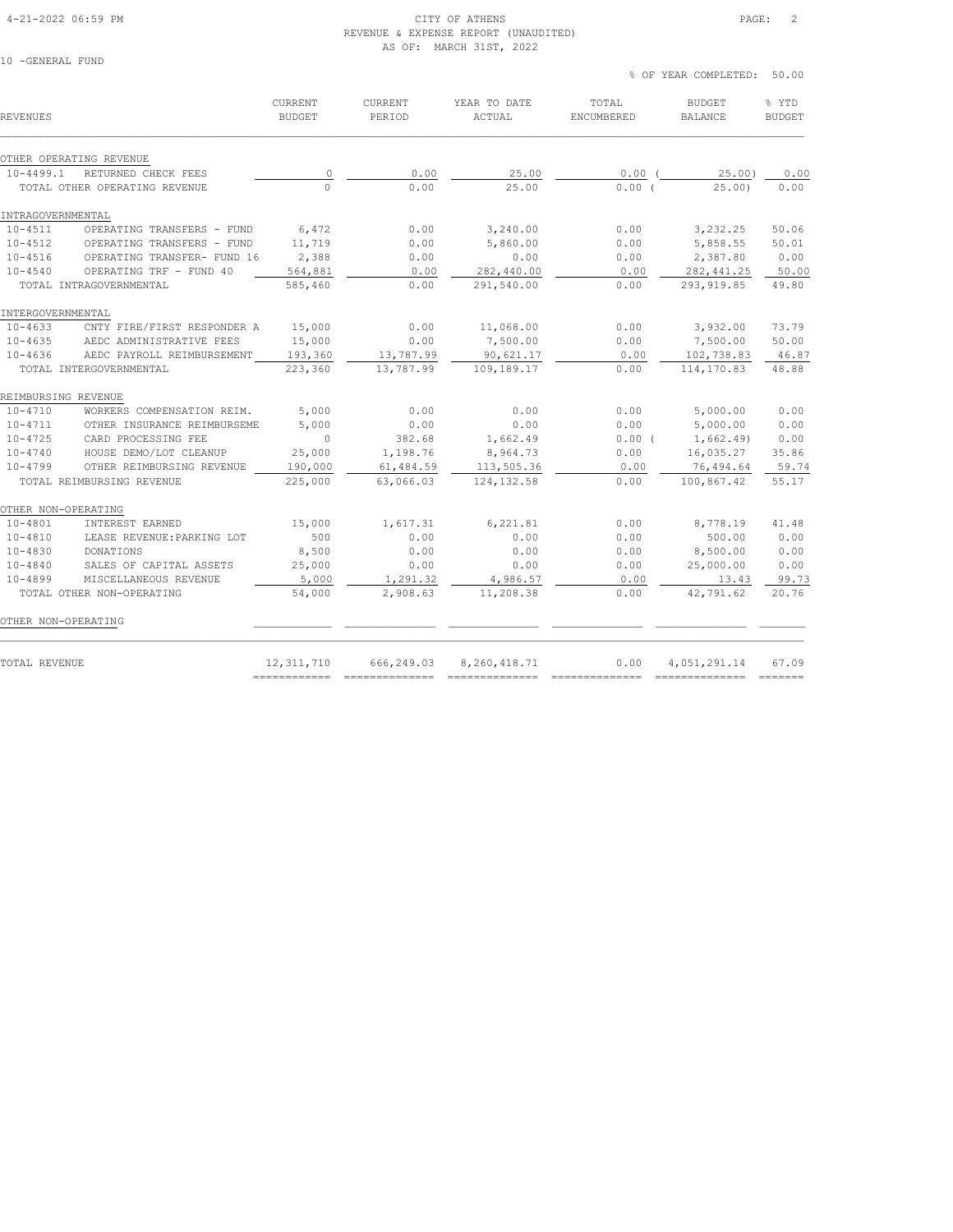#### 4-21-2022 06:59 PM CITY OF ATHENS PAGE: 3 REVENUE & EXPENSE REPORT (UNAUDITED) AS OF: MARCH 31ST, 2022

| 10 | $-$ GENERAL | FUND |  |
|----|-------------|------|--|
|    |             |      |  |

 % OF YEAR COMPLETED: 50.00 CURRENT CURRENT YEAR TO DATE TOTAL BUDGET % YTD

| <b>EXPENSES</b>               | <b>BUDGET</b> | PERIOD    | ACTUAL      | ENCUMBERED | <b>BALANCE</b> | <b>BUDGET</b> |                     |
|-------------------------------|---------------|-----------|-------------|------------|----------------|---------------|---------------------|
|                               |               |           |             |            |                |               |                     |
| 10-ADMINISTRATION             |               |           |             |            |                |               |                     |
| 61-PERSONNEL SERVICES         | 208,639       | 15,916.16 | 101,163.09  | 0.00       | 107,475.56     | 48.49         |                     |
| 62-SUPPLIES                   | 3,340         | 20.23     | 920.76      | 800.00     | 1,619.24       | 51.52         |                     |
| 63-CONTRACTUAL SERVICES       | 9,850         | 1,690.53  | 7,338.24    | 0.00       | 2,511.76       | 74.50         |                     |
| TOTAL 10-ADMINISTRATION       | 221,829       | 17,626.92 | 109,422.09  | 800.00     | 111,606.56     | 49.69         |                     |
| 11-LEGAL                      |               |           |             |            |                |               |                     |
| 62-SUPPLIES                   | $\circ$       | 19.70     | 19.70       | 0.00(      | 19.70)         | 0.00          |                     |
| 63-CONTRACTUAL SERVICES       | 25,000        | 1,995.00  | 13,429.66   | 0.00       | 11,570.34      | 53.72         |                     |
| TOTAL 11-LEGAL                | 25,000        | 2,014.70  | 13,449.36   | 0.00       | 11,550.64      | 53.80         |                     |
| 12-HUMAN RESOURCES            |               |           |             |            |                |               |                     |
| 61-PERSONNEL SERVICES         | 37,127        | 2,473.76  | 17,667.61   | 0.00       | 19,459.43      | 47.59         |                     |
| 62-SUPPLIES                   | 8,300         | 73.52     | 4,617.23    | 0.00       | 3,682.77       | 55.63         |                     |
| 63-CONTRACTUAL SERVICES       | 65,361        | 1,465.19  | 5,889.24    | 0.00       | 59, 471.76     | 9.01          |                     |
| TOTAL 12-HUMAN RESOURCES      | 110,788       | 4,012.47  | 28, 174.08  | 0.00       | 82,613.96      | 25.43         |                     |
| 13-TECHNOLOGY                 |               |           |             |            |                |               |                     |
| 61-PERSONNEL SERVICES         | 113,168       | 7,902.29  | 52,937.86   | 0.00       | 60,230.03      | 46.78         |                     |
| 62-SUPPLIES                   | 19,850        | 963.59    | 6,485.39    | 0.00       | 13,364.61      | 32.67         |                     |
| 63-CONTRACTUAL SERVICES       | 49,745        | 880.19    | 39,662.50   | 1,050.00   | 9,032.50       | 81.84         |                     |
| 65-CAPITAL OUTLAY             | 28,950        | 0.00      | 4,787.50    | 13,162.50  | 11,000.00      | 62.00         |                     |
| TOTAL 13-TECHNOLOGY           | 211,713       | 9,746.07  | 103,873.25  | 14,212.50  | 93,627.14      | 55.78         |                     |
| 14-FINANCE & TECHNOLOGY       |               |           |             |            |                |               |                     |
| 61-PERSONNEL SERVICES         | 286,967       | 20,147.41 | 137,041.65  | 0.00       | 149, 925.77    | 47.76         |                     |
| 62-SUPPLIES                   | 8,800         | 713.25    | 3,824.78    | 0.00       | 4,975.22       | 43.46         |                     |
| 63-CONTRACTUAL SERVICES       | 51,850        | 7,560.19  | 50,098.30   | 0.00       | 1,751.70       | 96.62         |                     |
| TOTAL 14-FINANCE & TECHNOLOGY | 347,617       | 28,420.85 | 190,964.73  | 0.00       | 156,652.69     | 54.94         |                     |
| 15-MAYOR/COUNCIL              |               |           |             |            |                |               |                     |
| 62-SUPPLIES                   | 1,300         | 483.49    | 1,012.96    | 0.00       | 287.04         | 77.92         |                     |
| 63-CONTRACTUAL SERVICES       | 36,750        | 1,356.50  | 12,341.10   | 0.00       | 24,408.90      | 33.58         |                     |
| TOTAL 15-MAYOR/COUNCIL        | 38,050        | 1,839.99  | 13,354.06   | 0.00       | 24,695.94      | 35.10         |                     |
| 16-CITY SECRETARY             |               |           |             |            |                |               |                     |
| 61-PERSONNEL SERVICES         | 134,664       | 9,433.30  | 64,694.60   | 0.00       | 69,969.11      | 48.04         |                     |
| 62-SUPPLIES                   | 4,300         | 74.84     | 1,656.79    | 0.00       | 2,643.21       | 38.53         |                     |
| 63-CONTRACTUAL SERVICES       | 40,216        | 2,529.19  | 16,562.67   | 0.00       | 23,653.33      | 41.18         |                     |
| TOTAL 16-CITY SECRETARY       | 179,180       | 12,037.33 | 82,914.06   | 0.00       | 96,265.65      | 46.27         |                     |
| 17-FACILITIES                 |               |           |             |            |                |               |                     |
| 62-SUPPLIES                   | 13,020        | 469.55    | 7,158.91    | 0.00       | 5,861.09       | 54.98         | Contractual         |
| 63-CONTRACTUAL SERVICES       | 414,345       | 13,332.42 | 139,774.54  | 173,204.50 | 101,365.96     | 75.54         | Services -          |
| 65-CAPITAL OUTLAY             | 60,000        | 0.00      | 0.00        | 28,000.00  | 32,000.00      | 46.67         | <b>Ron Hobbs PO</b> |
| TOTAL 17-FACILITIES           | 487,365       | 13,801.97 | 146, 933.45 | 201,204.50 | 139,227.05     | 71.43         |                     |
|                               |               |           |             |            |                |               |                     |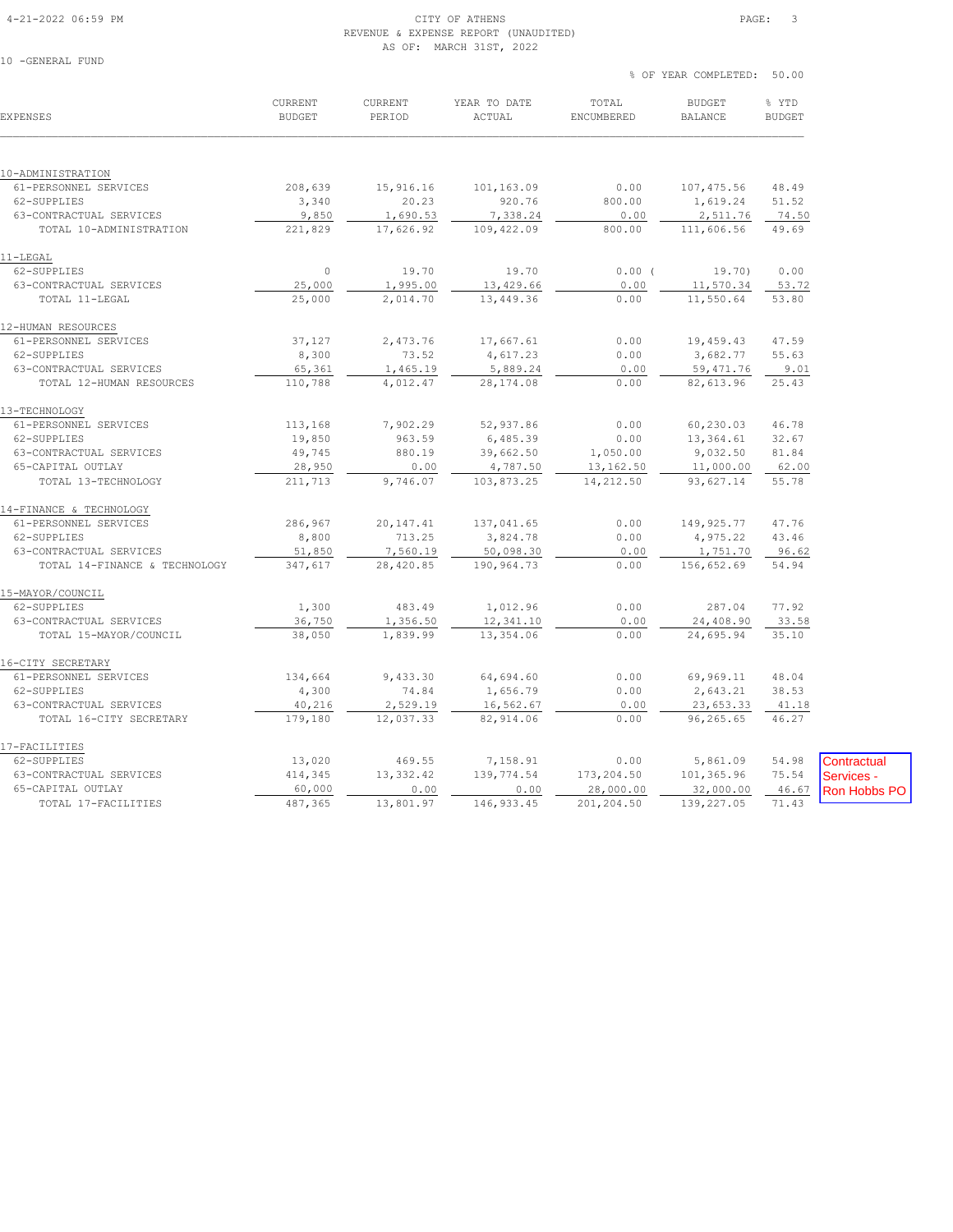#### 4-21-2022 06:59 PM CITY OF ATHENS PAGE: 4 REVENUE & EXPENSE REPORT (UNAUDITED) AS OF: MARCH 31ST, 2022

10 -GENERAL FUND

| <b>EXPENSES</b>               | <b>CURRENT</b><br><b>BUDGET</b> | CURRENT<br>PERIOD | YEAR TO DATE<br><b>ACTUAL</b> | TOTAL<br>ENCUMBERED | <b>BUDGET</b><br><b>BALANCE</b> | % YTD<br><b>BUDGET</b> |
|-------------------------------|---------------------------------|-------------------|-------------------------------|---------------------|---------------------------------|------------------------|
| 22-CODE ENFORCEMENT           |                                 |                   |                               |                     |                                 |                        |
| 61-PERSONNEL SERVICES         | 157,290                         | 11, 133. 13       | 73,928.53                     | 0.00                | 83, 361.77                      | 47.00                  |
| 62-SUPPLIES                   | 9,850                           | 846.38            | 4,114.91                      | 0.00                | 5,735.09                        | 41.78                  |
| 63-CONTRACTUAL SERVICES       | 32,500                          | 1,355.88          | 14,607.25                     | 0.00                | 17,892.75                       | 44.95                  |
| TOTAL 22-CODE ENFORCEMENT     | 199,640                         | 13, 335.39        | 92,650.69                     | 0.00                | 106,989.61                      | 46.41                  |
| 24-PLANNING/DEVELOPMENT       |                                 |                   |                               |                     |                                 |                        |
| 61-PERSONNEL SERVICES         | 226,861                         | 13,373.89         | 90,363.44                     | 0.00                | 136, 497.84                     | 39.83                  |
| 62-SUPPLIES                   | 6,450                           | 111.43            | 1,399.06                      | 0.00                | 5,050.94                        | 21.69                  |
| 63-CONTRACTUAL SERVICES       | 60,000                          | 1,382.50          | 30,083.38                     | 4,596.72            | 25, 319.90                      | 57.80                  |
| TOTAL 24-PLANNING/DEVELOPMENT | 293,311                         | 14,867.82         | 121,845.88                    | 4,596.72            | 166,868.68                      | 43.11                  |
| 32-STREET DEPARTMENT          |                                 |                   |                               |                     |                                 |                        |
| 61-PERSONNEL SERVICES         | 496,787                         | 30,454.86         | 206, 124.97                   | 0.00                | 290,662.04                      | 41.49                  |
| 62-SUPPLIES                   | 96,820                          | 13,682.40         | 74,941.68                     | 0.00                | 21,878.32                       | 77.40                  |
| 63-CONTRACTUAL SERVICES       | 243,600                         | 18,016.59         | 122, 169. 12                  | 0.00                | 121,430.88                      | 50.15                  |
| 65-CAPITAL OUTLAY             | 500,000                         | 43,562.17         | 123,450.68                    | 0.00                | 376, 549.32                     | 24.69                  |
| TOTAL 32-STREET DEPARTMENT    | 1,337,207                       | 105,716.02        | 526,686.45                    | 0.00                | 810,520.56                      | 39.39                  |
| 34-PARKS DEPARTMENT           |                                 |                   |                               |                     |                                 |                        |
| 61-PERSONNEL SERVICES         | 458,380                         | 28,509.42         | 188,086.15                    | 0.00                | 270,293.90                      | 41.03                  |
| 62-SUPPLIES                   | 52,520                          | 13,080.91         | 38,237.06                     | 0.00                | 14,282.94                       | 72.80                  |
| 63-CONTRACTUAL SERVICES       | 93,000                          | 10,142.38         | 33, 153. 11                   | 0.00                | 59,846.89                       | 35.65                  |
| 65-CAPITAL OUTLAY             | $\circ$                         | 21,765.00         | 31,592.99                     | 0.00                | 31,592.99)                      | 0.00                   |
| TOTAL 34-PARKS DEPARTMENT     | 603,900                         | 73,497.71         | 291,069.31                    | 0.00                | 312,830.74                      | 48.20                  |
| 38-FLEET MAINTENANCE          |                                 |                   |                               |                     |                                 |                        |
| 61-PERSONNEL SERVICES         | 219,283                         | 12,226.62         | 82,920.46                     | 0.00                | 136, 362.57                     | 37.81                  |
| 62-SUPPLIES                   | 18,550                          | 668.73            | 6,681.65                      | 0.00                | 11,868.35                       | 36.02                  |
| 63-CONTRACTUAL SERVICES       | 8,350                           | 212.72            | 1,575.36                      | 0.00                | 6,774.64                        | 18.87                  |
| 65-CAPITAL OUTLAY             | 15,000                          | 0.00              | 0.00                          | 0.00                | 15,000.00                       | 0.00                   |
| TOTAL 38-FLEET MAINTENANCE    | 261,183                         | 13,108.07         | 91, 177. 47                   | 0.00                | 170,005.56                      | 34.91                  |
| 45-CIVIL SERVICE              |                                 |                   |                               |                     |                                 |                        |
| 61-PERSONNEL SERVICES         | 37,127                          | 2,582.13          | 17,917.66                     | 0.00                | 19,209.38                       | 48.26                  |
| 62-SUPPLIES                   | 7,700                           | 0.00              | 2,515.71                      | 0.00                | 5,184.29                        | 32.67                  |
| 63-CONTRACTUAL SERVICES       | 12,500                          | 301.50            | 4,153.78                      | 0.00                | 8,346.22                        | 33.23                  |
| TOTAL 45-CIVIL SERVICE        | 57,327                          | 2,883.63          | 24,587.15                     | 0.00                | 32,739.89                       | 42.89                  |
| 46-FIRE SERVICES              |                                 |                   |                               |                     |                                 |                        |
| 61-PERSONNEL SERVICES         | 2,612,007                       | 162,761.64        | 1,314,027.04                  | 0.00                | 1,297,980.11                    | 50.31                  |
| 62-SUPPLIES                   | 165,107                         | 13,423.87         | 77,627.05                     | 21, 233.11          | 66,246.84                       | 59.88                  |
| 63-CONTRACTUAL SERVICES       | 91,900                          | 2,924.03          | 32,605.27                     | 7,350.00            | 51,944.73                       | 43.48                  |
| 65-CAPITAL OUTLAY             | 25,463                          | 1,964.65          | 15,034.70                     | 5,807.68            | 4,620.62                        | 81.85                  |

TOTAL 46-FIRE SERVICES 2,894,477 181,074.19 1,439,294.06 34,390.79 1,420,792.30 50.91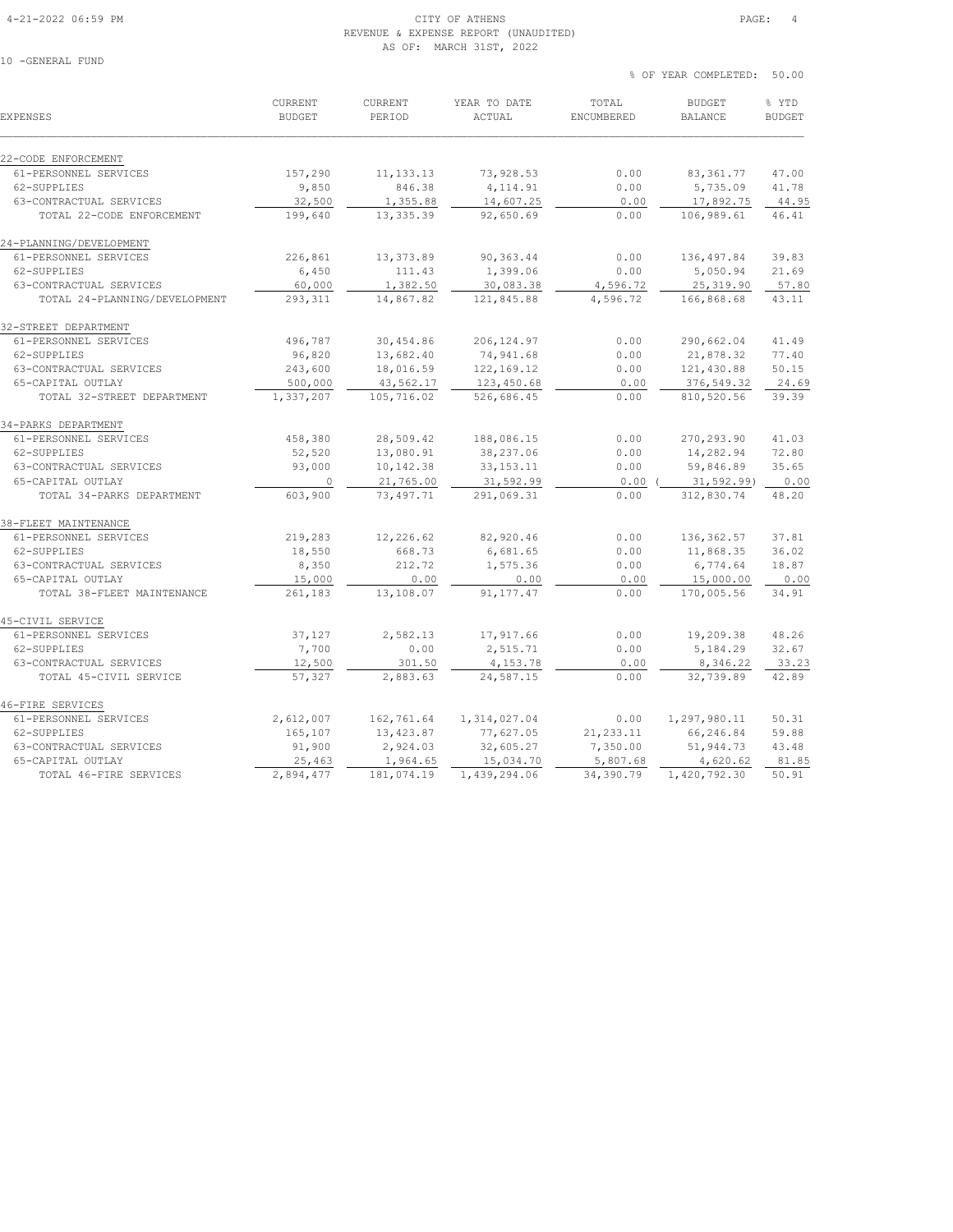#### 4-21-2022 06:59 PM CITY OF ATHENS PAGE: 5 REVENUE & EXPENSE REPORT (UNAUDITED) AS OF: MARCH 31ST, 2022

10 -GENERAL FUND

| <b>EXPENSES</b>                | <b>CURRENT</b><br><b>BUDGET</b> | CURRENT<br>PERIOD | YEAR TO DATE<br><b>ACTUAL</b> | TOTAL<br>ENCUMBERED | <b>BUDGET</b><br><b>BALANCE</b> | % YTD<br><b>BUDGET</b> |
|--------------------------------|---------------------------------|-------------------|-------------------------------|---------------------|---------------------------------|------------------------|
| 47-EMERGENCY OPERATIONS        |                                 |                   |                               |                     |                                 |                        |
| 62-SUPPLIES                    | $13,250$ (                      | 293.76)           | 0.00                          | 0.00                | 13,250.00                       | 0.00                   |
| 63-CONTRACTUAL SERVICES        | 14,000                          | 815.80            | 869.80                        | 0.00                | 13,130.20                       | 6.21                   |
| 65-CAPITAL OUTLAY              | 10,000                          | 0.00              | 0.00                          | 7,065.47            | 2,934.53                        | 70.65                  |
| TOTAL 47-EMERGENCY OPERATIONS  | 37,250                          | 522.04            | 869.80                        | 7,065.47            | 29, 314.73                      | 21.30                  |
| 49-ANIMAL CONTROL              |                                 |                   |                               |                     |                                 |                        |
| 61-PERSONNEL SERVICES          | 58,645                          | 3,936.59          | 28,104.53                     | 0.00                | 30,540.67                       | 47.92                  |
| 62-SUPPLIES                    | 4,925                           | 273.33            | 1,440.95                      | 0.00                | 3,484.05                        | 29.26                  |
| 63-CONTRACTUAL SERVICES        | 67,925                          | 16,326.49         | 49,379.99                     | 16,250.00           | 2,295.01                        | 96.62                  |
| 65-CAPITAL OUTLAY              | 29,055                          | 0.00              | 29,055.00                     | 0.00                | 0.00                            | 100.00                 |
| TOTAL 49-ANIMAL CONTROL        | 160,550                         | 20,536.41         | 107,980.47                    | 16,250.00           | 36, 319.73                      | 77.38                  |
| 50-MUNICIPAL COURT             |                                 |                   |                               |                     |                                 |                        |
| 61-PERSONNEL SERVICES          | 103,956                         | 7,047.31          | 47,618.92                     | 0.00                | 56,336.99                       | 45.81                  |
| 62-SUPPLIES                    | 5,800                           | 503.28            | 1,859.84                      | 0.00                | 3,940.16                        | 32.07                  |
| 63-CONTRACTUAL SERVICES        | 37,250                          | 2,830.44          | 19,640.11                     | 0.00                | 17,609.89                       | 52.73                  |
| TOTAL 50-MUNICIPAL COURT       | 147,006                         | 10,381.03         | 69,118.87                     | 0.00                | 77,887.04                       | 47.02                  |
| 51-POLICE ADMINISTRATION       |                                 |                   |                               |                     |                                 |                        |
| 61-PERSONNEL SERVICES          | 338,605                         | 19,891.35         | 158, 192.57                   | 0.00                | 180, 412.21                     | 46.72                  |
| 62-SUPPLIES                    | 7,500                           | 449.46            | 4,328.02                      | 0.00                | 3,171.98                        | 57.71                  |
| 63-CONTRACTUAL SERVICES        | 9,300                           | 1,140.69          | 2,928.91                      | $6,825.00$ (        | 453.91)                         | 104.88                 |
| 65-CAPITAL OUTLAY              | 11,059                          | 0.00              | 7,962.86                      | 0.00                | 3,096.14                        | 72.00                  |
| TOTAL 51-POLICE ADMINISTRATION | 366,464                         | 21,481.50         | 173, 412.36                   | 6,825.00            | 186,226.42                      | 49.18                  |
| 52-POLICE INVESTIGATION        |                                 |                   |                               |                     |                                 |                        |
| 61-PERSONNEL SERVICES          | 512,936                         | 27,877.91         | 209,390.22                    | 0.00                | 303,546.12                      | 40.82                  |
| 62-SUPPLIES                    | 46,470                          | 582.34            | 35,202.77                     | 1,000.00            | 10,267.23                       | 77.91                  |
| 63-CONTRACTUAL SERVICES        | 16,550                          | 314.00            | 5,650.57                      | 0.00                | 10,899.43                       | 34.14                  |
| 65-CAPITAL OUTLAY              | 17,484                          | 0.00              | 15,555.26                     | 6,425.06            | 4,496.32)                       | 125.72                 |
| TOTAL 52-POLICE INVESTIGATION  | 593,440                         | 28,774.25         | 265,798.82                    | 7,425.06            | 320, 216.46                     | 46.04                  |
| 53-POLICE PATROL               |                                 |                   |                               |                     |                                 |                        |
| 61-PERSONNEL SERVICES          | 2,022,406                       | 129,795.19        | 978,287.98                    | 0.00                | 1,044,118.22                    | 48.37                  |
| 62-SUPPLIES                    | 128,525                         | 7,238.51          | 99,765.95                     | 6,270.24            | 22,488.81                       | 82.50                  |
| 63-CONTRACTUAL SERVICES        | 102,413                         | 7,025.49          | 36,841.08                     | 53,863.00           | 11,708.92                       | 88.57                  |
| 65-CAPITAL OUTLAY              | 194,689                         | 0.00              | 62,067.27                     | 126,414.80          | 6,206.93                        | 96.81                  |
| TOTAL 53-POLICE PATROL         | 2,448,033                       | 144,059.19        | 1, 176, 962.28                | 186,548.04          | 1,084,522.88                    | 55.70                  |
| 54-POLICE SUPPORT SERV         |                                 |                   |                               |                     |                                 |                        |
| 61-PERSONNEL SERVICES          | 560,619                         | 38, 253. 14       | 201,846.36                    | 0.00                | 358,772.43                      | 36.00                  |
| 62-SUPPLIES                    | $23,700$ (                      | 4,400.10          | 7,853.48                      | 5,028.00            | 10,818.52                       | 54.35                  |
| 63-CONTRACTUAL SERVICES        | 116,989                         | 4,093.14          | 44,882.09                     | 5,749.00            | 66, 357.91                      | 43.28                  |
| 65-CAPITAL OUTLAY              | 63,083 (                        | 38,642.46)        | 63,602.50                     | 0.00(               | 519.50)                         | 100.82                 |

TOTAL 54-POLICE SUPPORT SERV 764,391 ( 696.28) 318,184.43 10,777.00 435,429.36 43.04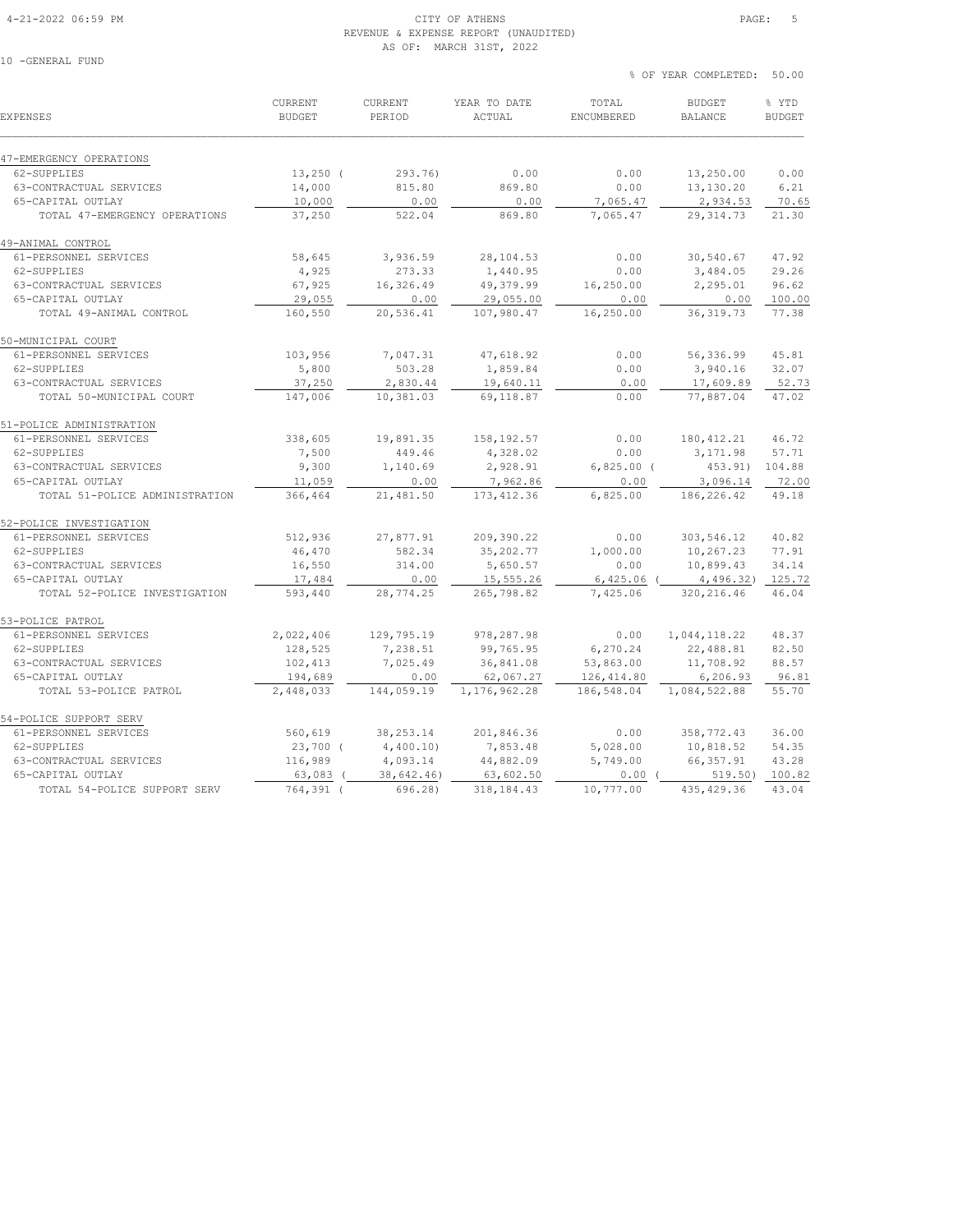#### 4-21-2022 06:59 PM CITY OF ATHENS PAGE: 6 REVENUE & EXPENSE REPORT (UNAUDITED) AS OF: MARCH 31ST, 2022

| 10 | $-GRNERAI$ . FIND |  |
|----|-------------------|--|

| EXPENSES                         | <b>CURRENT</b><br><b>BUDGET</b> | <b>CURRENT</b><br>PERIOD | YEAR TO DATE<br>ACTUAL | TOTAL<br>ENCUMBERED | <b>BUDGET</b><br><b>BALANCE</b> | % YTD<br>BUDGET |
|----------------------------------|---------------------------------|--------------------------|------------------------|---------------------|---------------------------------|-----------------|
| 55-NON-DEPARTMENTAL              |                                 |                          |                        |                     |                                 |                 |
| 63-CONTRACTUAL SERVICES          | 369,051                         | 41,584.64                | 182, 122.57            | 21, 454.21          | 165, 474.22                     | 55.16           |
| 66-OPERATING TRANSFERS           | 385,000                         | 0.00                     | 124,250.00             | 0.00                | 260,750.00                      | 32.27           |
| TOTAL 55-NON-DEPARTMENTAL        | 754,051                         | 41,584.64                | 306, 372.57            | 21, 454.21          | 426,224.22                      | 43.48           |
| 95-AEDC PAYROLL                  |                                 |                          |                        |                     |                                 |                 |
| 61-PERSONNEL SERVICES            | 193,360                         | 13,790.14                | 90,621.17              | 0.00                | 102,738.36                      | 46.87           |
| TOTAL 95-AEDC PAYROLL            | 193,360                         | 13,790.14                | 90,621.17              | 0.00                | 102,738.36                      | 46.87           |
| TOTAL EXPENSES                   | 12,733,132                      | 774,416.05               | 5,785,716.86           | 511,549.29          | 6,435,866.17                    | 49.46           |
|                                  |                                 |                          |                        |                     |                                 |                 |
| REVENUE OVER/(UNDER)<br>EXPENSES | 421,422)(                       | 108,167.02)              | 2,474,701.85 (         | 511,549.29)(        | 2,384,575.03)                   | $465.84-$       |
|                                  |                                 | ==============           | ===============        |                     | ==============                  |                 |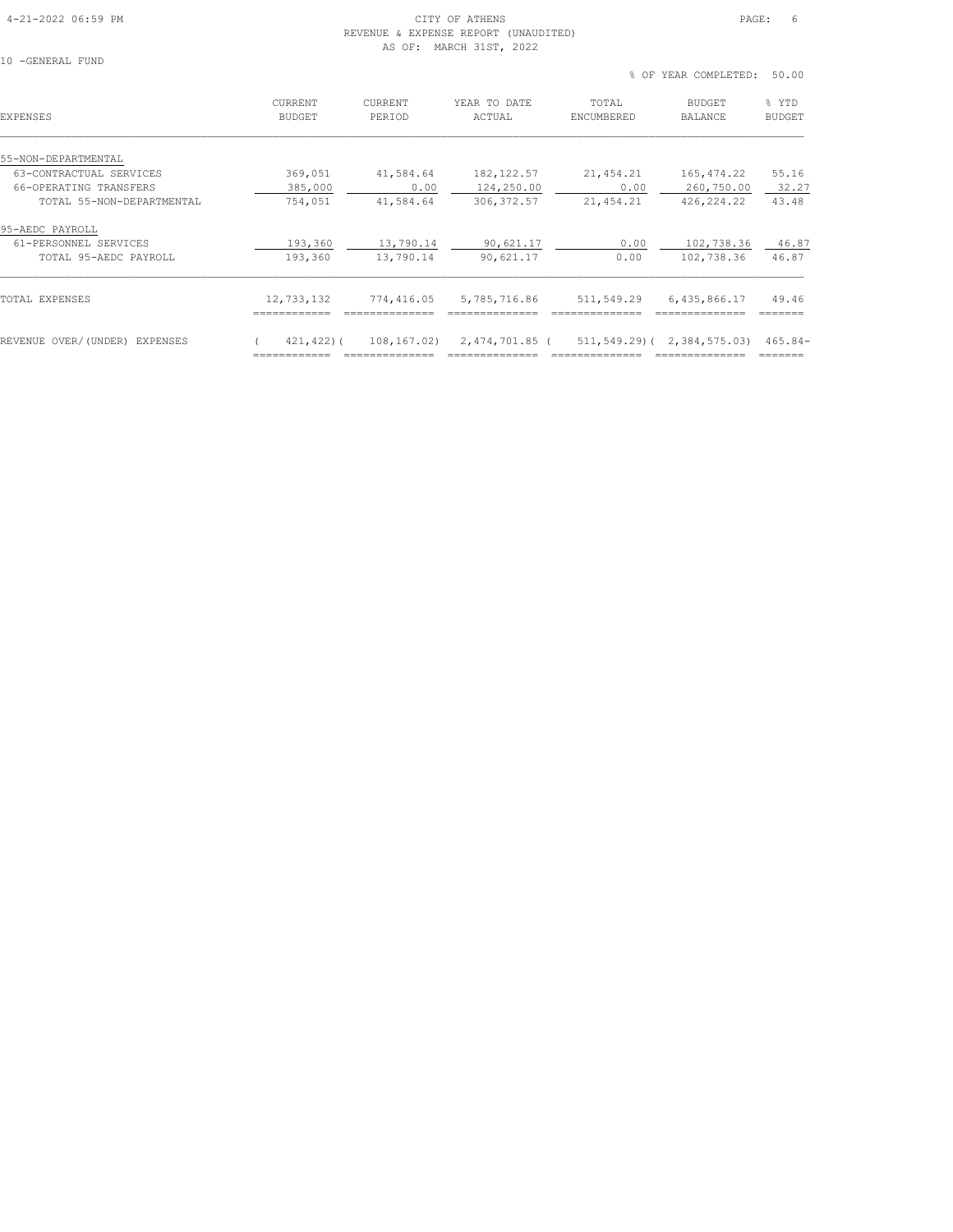#### 4-21-2022 06:59 PM CITY OF ATHENS PAGE: 7 REVENUE & EXPENSE REPORT (UNAUDITED) AS OF: MARCH 31ST, 2022

11 -AIRPORT FUND

| REVENUES                                     | CURRENT<br><b>BUDGET</b> | CURRENT<br>PERIOD | YEAR TO DATE<br>ACTUAL | TOTAL<br>ENCUMBERED | <b>BUDGET</b><br><b>BALANCE</b> | % YTD<br><b>BUDGET</b> |
|----------------------------------------------|--------------------------|-------------------|------------------------|---------------------|---------------------------------|------------------------|
|                                              |                          |                   |                        |                     |                                 |                        |
| OPERATING REVENUE                            |                          |                   |                        |                     |                                 |                        |
| $11 - 4348.2$<br>LAND/BUILDING LEASE         | 7,000                    | 0.00              | 10,060.68              | $0.00$ (            | 3,060.68) 143.72                |                        |
| 11-4348.25<br>HANGER RENT                    | 41,700                   | 3,958.32          | 22,624.92              | 0.00                | 19,075.08                       | 54.26                  |
| $11 - 4348.3$<br>INSTRUCTION AND PLANE RENTA | 200                      | 18.50             | 110.00                 | 0.00                | 90.00                           | 55.00                  |
| $11 - 4348.5$<br>AIRPORT SALES               | 150                      | 65.84             | 234.48                 | $0.00$ (            | 84.48)                          | 156.32                 |
| $11 - 4348.6$<br>AIRCRAFT MAINTENANCE        | 250                      | 34.25             | 266.86                 | $0.00$ (            | 16.86)                          | 106.74                 |
| $11 - 4348.7$<br>FUEL SALES                  | 1,000                    | 55.60             | 330.14                 | 0.00                | 669.86                          | 33.01                  |
| TOTAL OPERATING REVENUE                      | 50,300                   | 4,132.51          | 33,627.08              | 0.00                | 16,672.92                       | 66.85                  |
| INTRAGOVERNMENTAL RECEIPTS                   |                          |                   |                        |                     |                                 |                        |
| $11 - 4502$<br>RAMP GRANT                    | 4,000                    | 0.00              | 0.00                   | 0.00                | 4,000.00                        | 0.00                   |
| TOTAL INTRAGOVERNMENTAL RECEIPTS             | 4,000                    | 0.00              | 0.00                   | 0.00                | 4,000.00                        | 0.00                   |
| INTERGOVERNMENTAL RECEIPTS                   |                          |                   |                        |                     |                                 |                        |
| REIMBURSING REVENUE                          |                          |                   |                        |                     |                                 |                        |
| OTHER NON-OPERATING                          |                          |                   |                        |                     |                                 |                        |
| 11-4801<br>INTEREST EARNED                   | 150                      | 11.55             | 65.01                  | 0.00                | 84.99                           | 43.34                  |
| 11-4899<br>MISCELLANEOUS REVENUE             | $\circ$                  | 0.00              | 100.00                 | 0.00                | 100.00)                         | 0.00                   |
| TOTAL OTHER NON-OPERATING                    | 150                      | 11.55             | 165.01                 | 0.00(               | 15.01)                          | 110.01                 |
| OTHER FINANCING SOURCES                      |                          |                   |                        |                     |                                 |                        |
| TOTAL REVENUE                                | 54,450                   | 4,144.06          | 33,792.09              | 0.00                | 20,657.91                       | 62.06                  |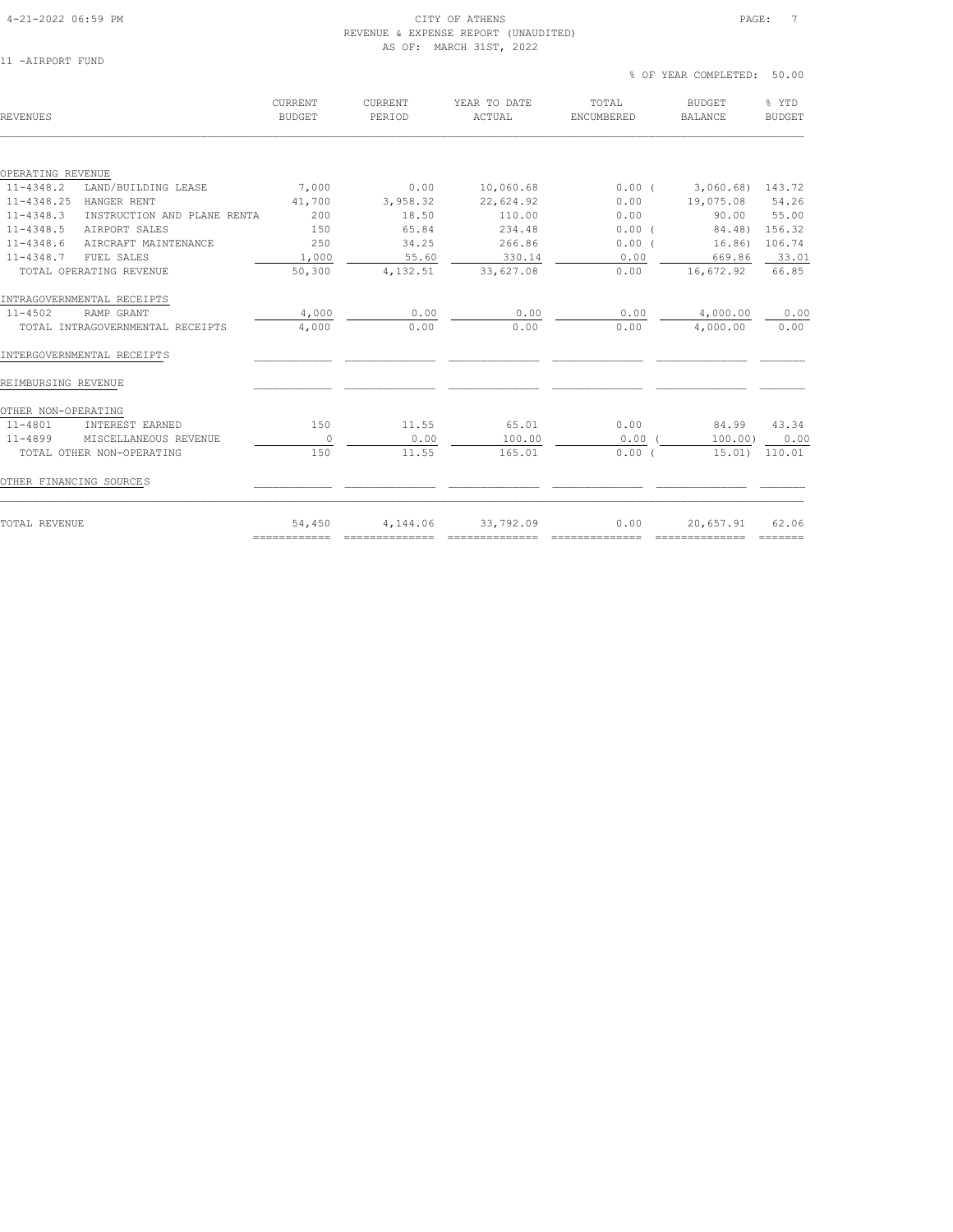## 4-21-2022 06:59 PM CITY OF ATHENS PAGE: 8 REVENUE & EXPENSE REPORT (UNAUDITED)

| -AIRPORT FUND |  |
|---------------|--|
| $\sim$        |  |

|                  |  |  | AS OF: MARCH 31ST, 2022 |  |  |
|------------------|--|--|-------------------------|--|--|
| 11 -AIRPORT FUND |  |  |                         |  |  |
|                  |  |  |                         |  |  |

| EXPENSES                      | <b>CURRENT</b><br><b>BUDGET</b> | <b>CURRENT</b><br>PERIOD | YEAR TO DATE<br>ACTUAL | TOTAL<br>ENCUMBERED | <b>BUDGET</b><br><b>BALANCE</b> | % YTD<br><b>BUDGET</b> |
|-------------------------------|---------------------------------|--------------------------|------------------------|---------------------|---------------------------------|------------------------|
|                               |                                 |                          |                        |                     |                                 |                        |
| 36-AIRPORT                    |                                 |                          |                        |                     |                                 |                        |
| 61-PERSONNEL SERVICES         | 25,311                          | 1,601.52                 | 10,978.92              | 0.00                | 14,332.50                       | 43.38                  |
| 62-SUPPLIES                   | 4,025                           | 49.56                    | 1,245.57               | 0.00                | 2,779.43                        | 30.95                  |
| 63-CONTRACTUAL SERVICES       | 15,900                          | 1,874.78                 | 14,393.38              | 0.00                | 1,506.62                        | 90.52                  |
| 66-OPERATING TRANSFERS        | 6,472                           | 0.00                     | 3,240.00               | 0.00                | 3,232.25                        | 50.06                  |
| TOTAL 36-AIRPORT              | 51,709                          | 3,525.86                 | 29,857.87              | 0.00                | 21,850.80                       | 57.74                  |
| TOTAL EXPENSES                | 51,709                          | 3,525.86                 | 29,857.87              | 0.00                | 21,850.80                       | 57.74                  |
|                               |                                 |                          |                        |                     |                                 |                        |
| REVENUE OVER/(UNDER) EXPENSES | 2,741                           | 618.20                   | 3,934.22               | $0.00$ (            | 1,192.89)                       | 143.52                 |
|                               |                                 |                          |                        |                     |                                 |                        |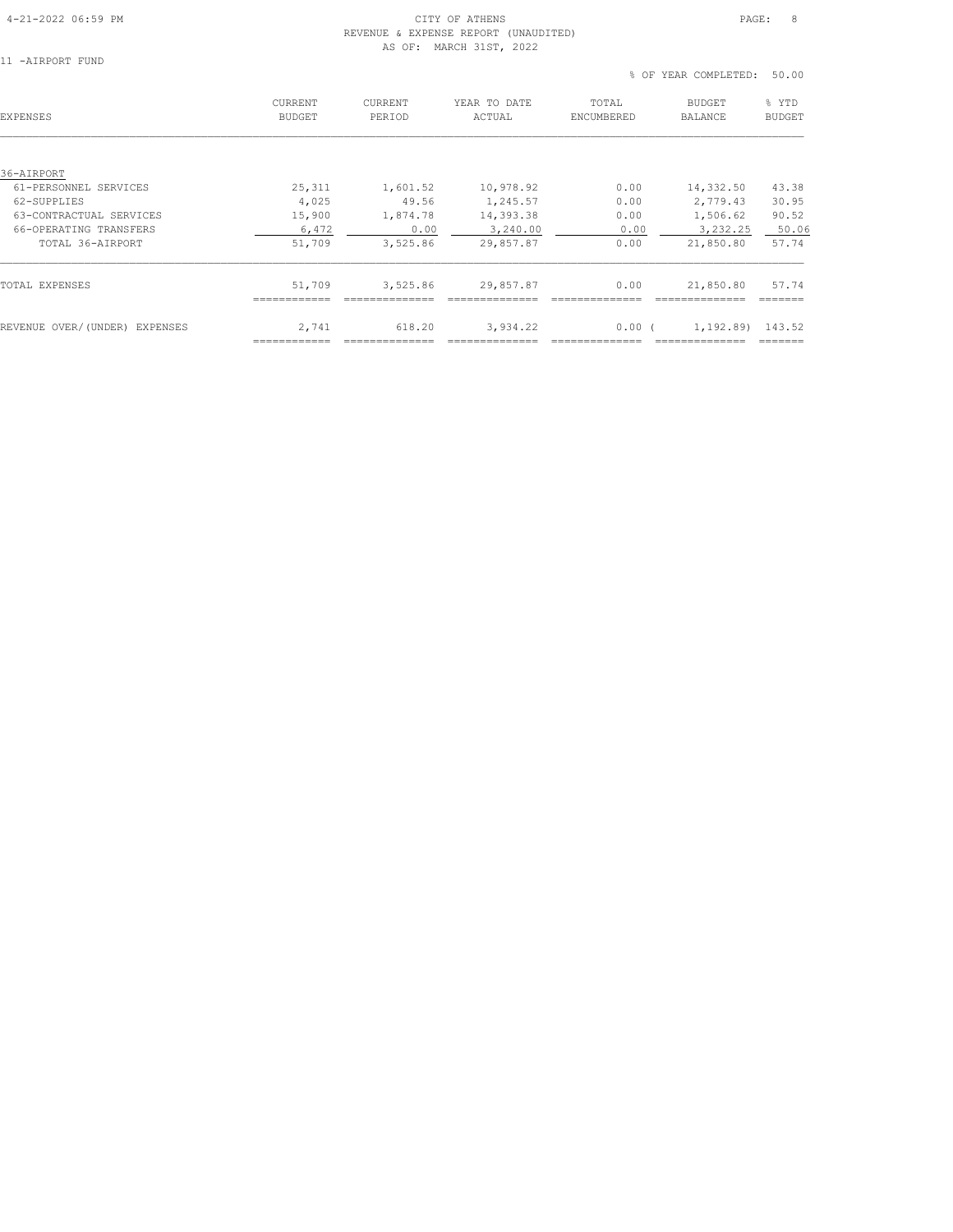### 4-21-2022 06:59 PM CITY OF ATHENS PAGE: 9 REVENUE & EXPENSE REPORT (UNAUDITED) AS OF: MARCH 31ST, 2022<br>12 -HOTEL OCCUPANCY TAX FUND

|  | 12 -HOTEL OCCUPANCY TAX FUND |  |  |
|--|------------------------------|--|--|
|  |                              |  |  |

|                                      |                                 |                   |                        |                     | % OF YEAR COMPLETED:            | 50.00                  |
|--------------------------------------|---------------------------------|-------------------|------------------------|---------------------|---------------------------------|------------------------|
| <b>REVENUES</b>                      | <b>CURRENT</b><br><b>BUDGET</b> | CURRENT<br>PERIOD | YEAR TO DATE<br>ACTUAL | TOTAL<br>ENCUMBERED | <b>BUDGET</b><br><b>BALANCE</b> | % YTD<br><b>BUDGET</b> |
|                                      |                                 |                   |                        |                     |                                 |                        |
| AD VALOREM/OTHER TAXES               |                                 |                   |                        |                     |                                 |                        |
| $12 - 4023$<br>HOTEL/MOTEL OCC'Y TAX | 265,000                         | 30,826.28         | 181,804.41             | 0.00                | 83,195.59                       | 68.61                  |
| $12 - 4801$<br>INTEREST INCOME       | 1,000                           | 109.42            | 615.25                 | 0.00                | 384.75                          | 61.53                  |
| TOTAL AD VALOREM/OTHER TAXES         | 266,000                         | 30,935.70         | 182,419.66             | 0.00                | 83,580.34                       | 68.58                  |
|                                      |                                 |                   |                        |                     |                                 |                        |
| TOTAL REVENUE                        | 266,000                         | 30,935.70         | 182,419.66             | 0.00                | 83,580.34                       | 68.58                  |
|                                      |                                 |                   |                        |                     |                                 |                        |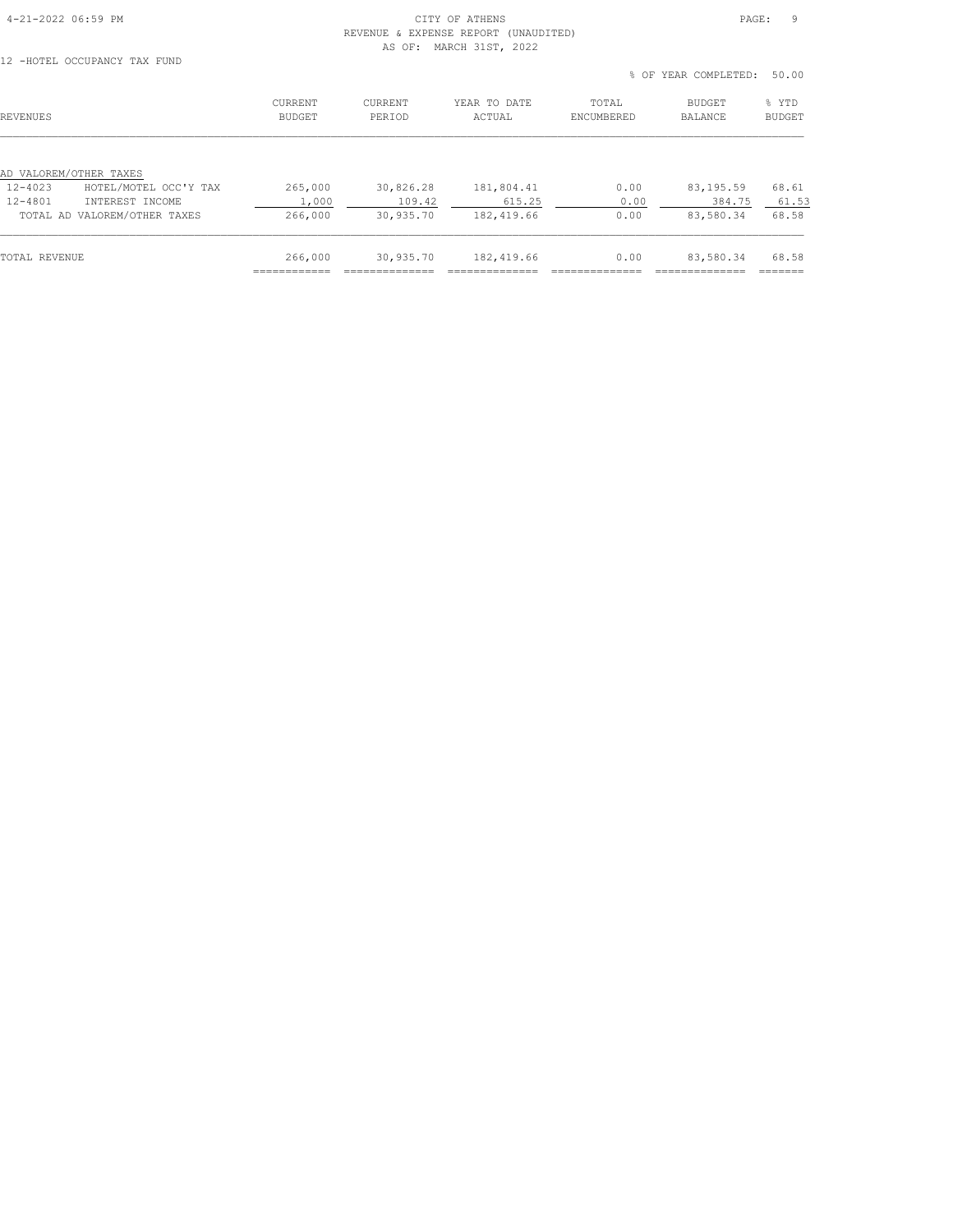#### 4-21-2022 06:59 PM CITY OF ATHENS PAGE: 10 REVENUE & EXPENSE REPORT (UNAUDITED) AS OF: MARCH 31ST, 2022

12 -HOTEL OCCUPANCY TAX FUND

|                                                                        |                              |                           |                                |                                  | % OF YEAR COMPLETED:                | 50.00                  |                                 |
|------------------------------------------------------------------------|------------------------------|---------------------------|--------------------------------|----------------------------------|-------------------------------------|------------------------|---------------------------------|
| EXPENSES                                                               | CURRENT<br><b>BUDGET</b>     | CURRENT<br>PERIOD         | YEAR TO DATE<br>ACTUAL         | TOTAL<br>ENCUMBERED              | <b>BUDGET</b><br><b>BALANCE</b>     | % YTD<br><b>BUDGET</b> |                                 |
| 72-TOURISM<br>61-PERSONNEL SERVICES<br>62-SUPPLIES                     | 78,986<br>6,400              | 5,561.25<br>100.02        | 37,672.69<br>2,611.44          | 0.00<br>0.00                     | 41, 313.13<br>3,788.56              | 47.70<br>40.80         | Capital Outlay -                |
| 63-CONTRACTUAL SERVICES<br>65-CAPITAL OUTLAY<br>66-OPERATING TRANSFERS | 154,550<br>$\circ$<br>19,997 | 6, 162.66<br>0.00<br>0.00 | 30,279.80<br>0.00<br>10,000.00 | 58,572.00<br>80,064.88 (<br>0.00 | 65,698.20<br>80,064.88)<br>9,996.55 | 57.49<br>0.00<br>50.01 | <b>Cain Center AV</b><br>System |
| TOTAL 72-TOURISM<br>TOTAL EXPENSES                                     | 259,932<br>259,932           | 11,823.93<br>11,823.93    | 80,563.93<br>80,563.93         | 138,636.88<br>138,636.88         | 40,731.56<br>40,731.56              | 84.33<br>84.33         |                                 |
| REVENUE OVER/(UNDER) EXPENSES                                          | 6,068                        | 19,111.77                 | 101,855.73 (                   | 138,636.88)                      | 42,848.78                           | $606.19 -$             |                                 |
|                                                                        |                              |                           |                                |                                  |                                     | =======                |                                 |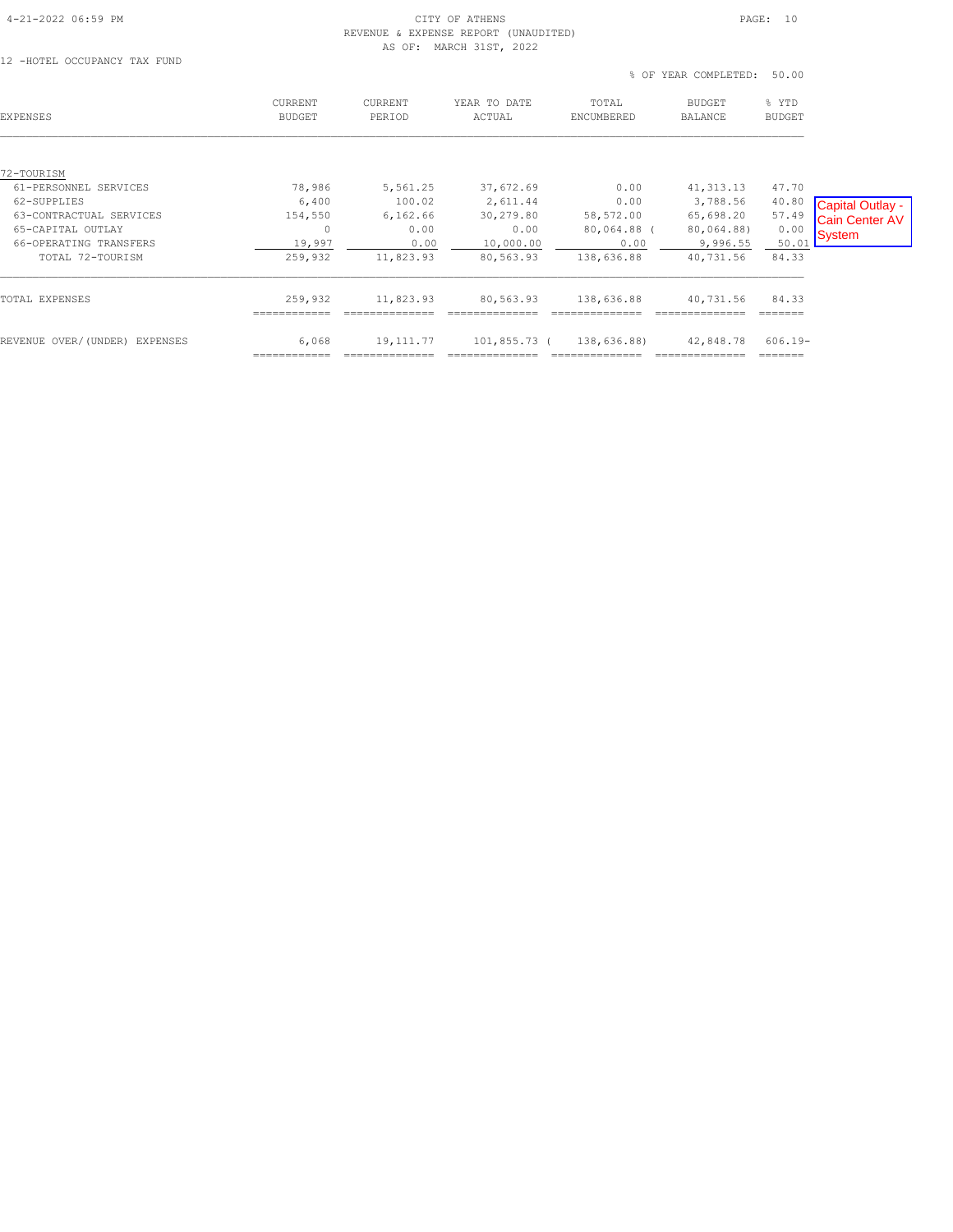#### 4-21-2022 06:59 PM CITY OF ATHENS PAGE: 11 REVENUE & EXPENSE REPORT (UNAUDITED) AS OF: MARCH 31ST, 2022

============ ============== ============== ============== ============== =======

## CURRENT CURRENT YEAR TO DATE TOTAL BUDGET % YTD REVENUES BUDGET PERIOD ACTUAL ENCUMBERED BALANCE BUDGET  $\mathcal{L} = \{ \mathcal{L} = \{ \mathcal{L} = \{ \mathcal{L} = \{ \mathcal{L} = \{ \mathcal{L} = \{ \mathcal{L} = \{ \mathcal{L} = \{ \mathcal{L} = \{ \mathcal{L} = \{ \mathcal{L} = \{ \mathcal{L} = \{ \mathcal{L} = \{ \mathcal{L} = \{ \mathcal{L} = \{ \mathcal{L} = \{ \mathcal{L} = \{ \mathcal{L} = \{ \mathcal{L} = \{ \mathcal{L} = \{ \mathcal{L} = \{ \mathcal{L} = \{ \mathcal{L} = \{ \mathcal{L} = \{ \mathcal{$ OPERATING REVENUE 16-4000 UTILITY FEE (PUBLIC USE) 1,250 ( 50.00) 300.00 0.00 950.00 24.00 16-4010 PRIVATE EVENT RENTALS 35,000 ( 75.00) 22,220.05 0.00 12,779.95 63.49 16-4015 TABLECLOTH RENTALS 500 0.00 0.00 0.00 500.00 0.00 16-4020 CLEANING FEE 4,500 150.00 3,750.00 0.00 750.00 83.33 16-4030 FORFEITED DEPOSIT 0 0.00 500.00 0.00 ( 500.00) 0.00 16-4100 TICKET SALES - CITY SPONSOR 11,000 2,825.44 2,825.46 0.00 8,174.54 25.69 16-4110 VENDOR BOOTH RENTAL 250 0.00 0.00 0.00 250.00 0.00 TOTAL OPERATING REVENUE 52,500 2,850.44 29,595.51 0.00 22,904.49 56.37 INTRAGOVERNMENTAL RECEIPT \_\_\_\_\_\_\_\_\_\_\_\_ \_\_\_\_\_\_\_\_\_\_\_\_\_\_ \_\_\_\_\_\_\_\_\_\_\_\_\_\_ \_\_\_\_\_\_\_\_\_\_\_\_\_\_ \_\_\_\_\_\_\_\_\_\_\_\_\_\_ \_\_\_\_\_\_\_ REIMBURSING REVENUE \_\_\_\_\_\_\_\_\_\_\_\_ \_\_\_\_\_\_\_\_\_\_\_\_\_\_ \_\_\_\_\_\_\_\_\_\_\_\_\_\_ \_\_\_\_\_\_\_\_\_\_\_\_\_\_ \_\_\_\_\_\_\_\_\_\_\_\_\_\_ \_\_\_\_\_\_\_ OTHER NON-OPERATING<br>16-4800 MERCHANDISE SALES 16-4800 MERCHANDISE SALES 500 0.00 0.00 0.00 500.00 0.00 TOTAL OTHER NON-OPERATING 500 0.00 0.00 0.00 500.00 0.00 OTHER FINANCING SOURCES  $\qquad \qquad \qquad \qquad$  $\mathcal{L} = \{ \mathcal{L} = \{ \mathcal{L} = \{ \mathcal{L} = \{ \mathcal{L} = \{ \mathcal{L} = \{ \mathcal{L} = \{ \mathcal{L} = \{ \mathcal{L} = \{ \mathcal{L} = \{ \mathcal{L} = \{ \mathcal{L} = \{ \mathcal{L} = \{ \mathcal{L} = \{ \mathcal{L} = \{ \mathcal{L} = \{ \mathcal{L} = \{ \mathcal{L} = \{ \mathcal{L} = \{ \mathcal{L} = \{ \mathcal{L} = \{ \mathcal{L} = \{ \mathcal{L} = \{ \mathcal{L} = \{ \mathcal{$ TOTAL REVENUE 53,000 2,850.44 29,595.51 0.00 23,404.49 55.84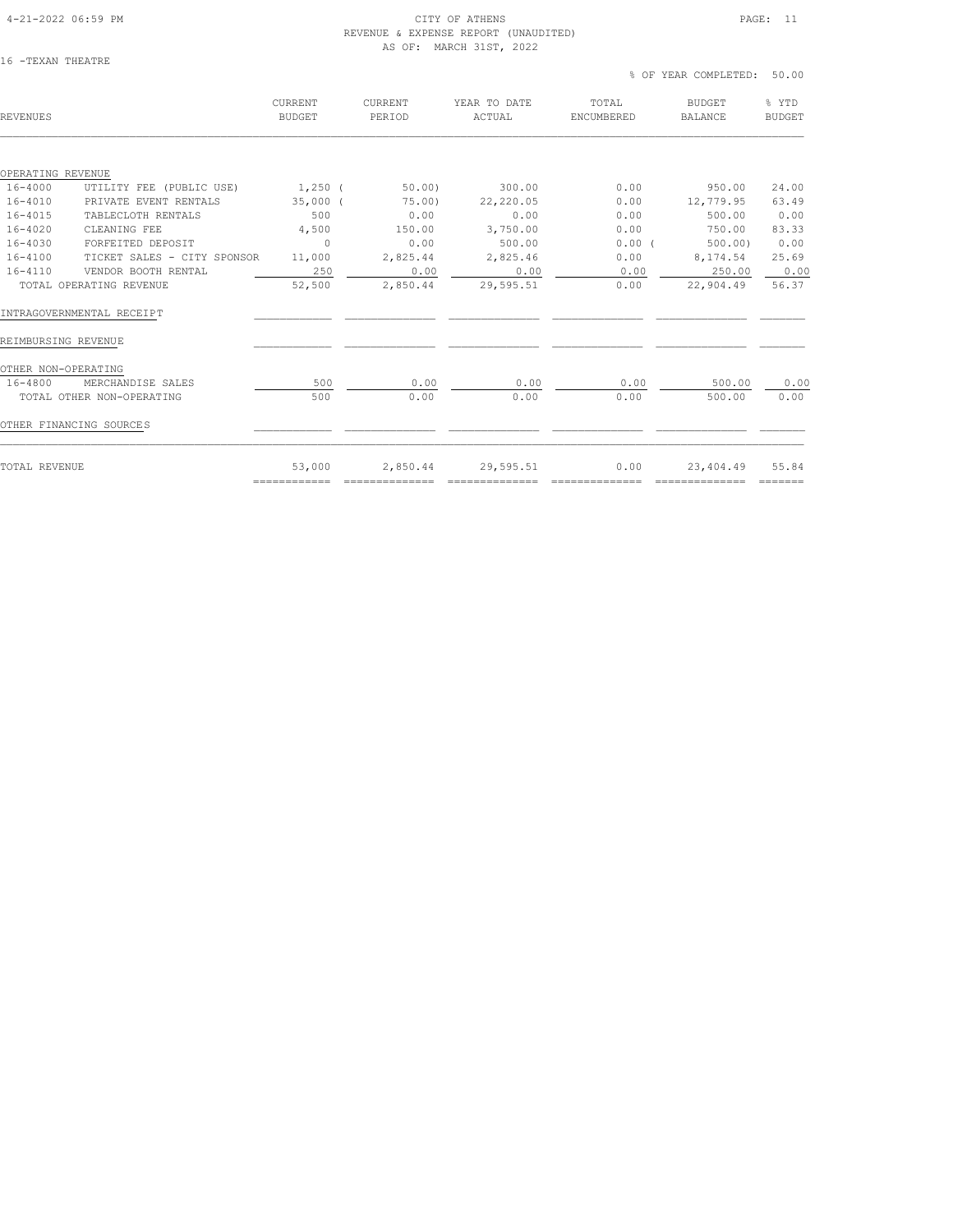## 4-21-2022 06:59 PM CITY OF ATHENS PAGE: 12 REVENUE & EXPENSE REPORT (UNAUDITED)

| ı<br>n | $-$ TF. $XAN$ | THEATRE |  |
|--------|---------------|---------|--|
|        |               |         |  |

|                         |                          | AS OF:                   | MARCH 31ST, 2022       |                     |                                 |                        |
|-------------------------|--------------------------|--------------------------|------------------------|---------------------|---------------------------------|------------------------|
| 16 -TEXAN THEATRE       |                          |                          |                        |                     | % OF YEAR COMPLETED:            | 50.00                  |
| EXPENSES                | <b>CURRENT</b><br>BUDGET | <b>CURRENT</b><br>PERIOD | YEAR TO DATE<br>ACTUAL | TOTAL<br>ENCUMBERED | <b>BUDGET</b><br><b>BALANCE</b> | % YTD<br><b>BUDGET</b> |
|                         |                          |                          |                        |                     |                                 |                        |
| 70-TEXAN THEATRE        |                          |                          |                        |                     |                                 |                        |
| 61-PERSONNEL SERVICES   | 3,861                    | 0.00                     | 8.06                   | 0.00                | 3,853.43                        | 0.21                   |
| 62-SUPPLIES             | 4,200                    | 206.33                   | 869.74                 | 0.00                | 3,330.26                        | 20.71                  |
| 63-CONTRACTUAL SERVICES | 40,800                   | 3,798.65                 | 20,428.88              | 0.00                | 20,371.12                       | 50.07                  |
| 66-OPERATING TRANSFERS  | 2,388                    | 0.00                     | 0.00                   | 0.00                | 2,387.80                        | 0.00                   |
| TOTAL 70-TEXAN THEATRE  | 51,249                   | 4,004.98                 | 21,306.68              | 0.00                | 29,942.61                       | 41.57                  |
|                         |                          |                          |                        |                     |                                 |                        |

| TOTAL EXPENSES                | 51,249 | 4,004.98               | 21,306.68 | 0.00     | 29,942.61 41.57  |  |
|-------------------------------|--------|------------------------|-----------|----------|------------------|--|
| REVENUE OVER/(UNDER) EXPENSES |        | $1,751$ ( $1,154,54$ ) | 8,288.83  | $0.00$ ( | 6,538.12) 473.46 |  |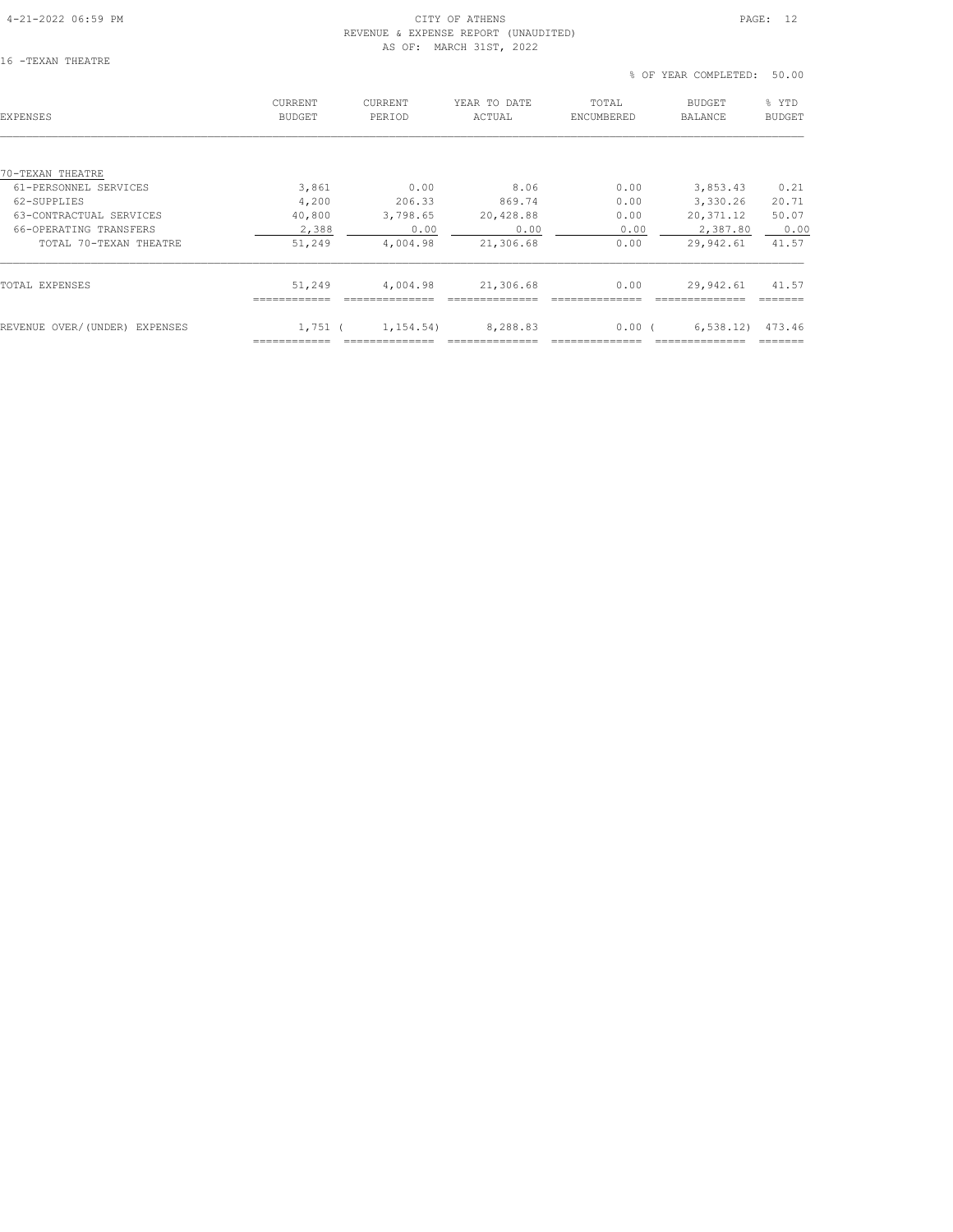## REVENUE & EXPENSE REPORT (UNAUDITED) AS OF: MARCH 31ST, 2022

| 18 | -SANITATION FUND |  |
|----|------------------|--|
|    |                  |  |

 % OF YEAR COMPLETED: 50.00 CURRENT CURRENT YEAR TO DATE TOTAL BUDGET % YTD REVENUES BUDGET PERIOD ACTUAL ENCUMBERED BALANCE BUDGET  $\mathcal{L} = \{ \mathcal{L} = \{ \mathcal{L} = \{ \mathcal{L} = \{ \mathcal{L} = \{ \mathcal{L} = \{ \mathcal{L} = \{ \mathcal{L} = \{ \mathcal{L} = \{ \mathcal{L} = \{ \mathcal{L} = \{ \mathcal{L} = \{ \mathcal{L} = \{ \mathcal{L} = \{ \mathcal{L} = \{ \mathcal{L} = \{ \mathcal{L} = \{ \mathcal{L} = \{ \mathcal{L} = \{ \mathcal{L} = \{ \mathcal{L} = \{ \mathcal{L} = \{ \mathcal{L} = \{ \mathcal{L} = \{ \mathcal{$ FRANCHISE REVENUE 18-4121 FRANCHISE: SOLID WASTE 35,000 3,218.16 19,294.99 0.00 15,705.01 55.13 TOTAL FRANCHISE REVENUE 35,000 3,218.16 19,294.99 0.00 15,705.01 55.13 REIMBURSING REVENUE 18-4703 ADMINISTRATION FEE - RESI 0 958.00 5,750.25 0.00 ( 5,750.25) 0.00 18-4704 ADMINISTRATION FEE - COMM 0 295.00 1,694.50 0.00 ( 1,694.50) 0.00 TOTAL REIMBURSING REVENUE 0 1,253.00 7,444.75 0.00 ( 7,444.75) 0.00 OTHER NON-OPERATING<br>18-4801 INTEREST EARNED 18-4801 INTEREST EARNED 250 25.61 155.23 0.00 94.77 62.09 18-4820 COLLECTION SITE 12,000 1,821.00 5,950.00 0.00 6,050.00 49.58 18-4830 COMMERCIAL - NO PICK UP FEE 13,000 1,224.00 7,326.00 0.00 5,674.00 56.35 18-4850 GARBAGE COLLECTION REVENUE 1,915,000 158,887.13 954,828.54 0.00 960,171.46 49.86 TOTAL OTHER NON-OPERATING 1,940,250 161,957.74 968,259.77 0.00 971,990.23 49.90  $\mathcal{L} = \{ \mathcal{L} = \{ \mathcal{L} = \{ \mathcal{L} = \{ \mathcal{L} = \{ \mathcal{L} = \{ \mathcal{L} = \{ \mathcal{L} = \{ \mathcal{L} = \{ \mathcal{L} = \{ \mathcal{L} = \{ \mathcal{L} = \{ \mathcal{L} = \{ \mathcal{L} = \{ \mathcal{L} = \{ \mathcal{L} = \{ \mathcal{L} = \{ \mathcal{L} = \{ \mathcal{L} = \{ \mathcal{L} = \{ \mathcal{L} = \{ \mathcal{L} = \{ \mathcal{L} = \{ \mathcal{L} = \{ \mathcal{$ TOTAL REVENUE 1,975,250 166,428.90 994,999.51 0.00 980,250.49 50.37 ============ ============== ============== ============== ============== =======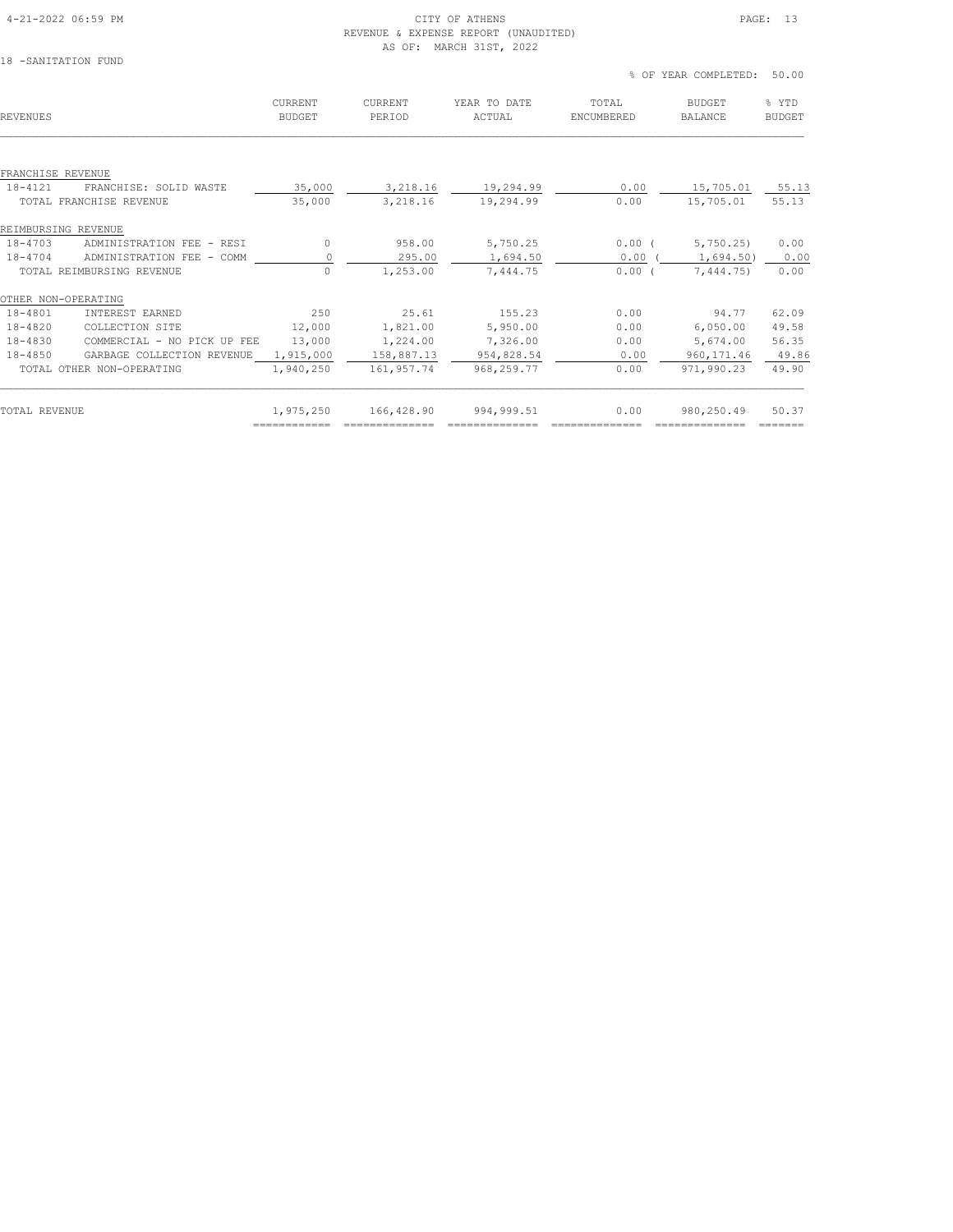# 4-21-2022 06:59 PM CITY OF ATHENS PAGE: 14

| 18 | -SANITATION FUND |  |
|----|------------------|--|

| 18 -SANITATION FUND           | REVENUE & EXPENSE REPORT (UNAUDITED)<br>AS OF: MARCH 31ST, 2022 |                   |                                 |                     |                            |                        |  |  |
|-------------------------------|-----------------------------------------------------------------|-------------------|---------------------------------|---------------------|----------------------------|------------------------|--|--|
|                               |                                                                 |                   |                                 |                     | % OF YEAR COMPLETED: 50.00 |                        |  |  |
| <b>EXPENSES</b>               | CURRENT<br><b>BUDGET</b>                                        | CURRENT<br>PERIOD | YEAR TO DATE<br>ACTUAL          | TOTAL<br>ENCUMBERED | BUDGET<br>BALANCE          | % YTD<br><b>BUDGET</b> |  |  |
| 18-SANITATION                 |                                                                 |                   |                                 |                     |                            |                        |  |  |
| 61-PERSONNEL SERVICES         | 14,823                                                          | 835.59            | 4,530.86                        | 0.00                | 10,292.52                  | 30.57                  |  |  |
| 62-SUPPLIES                   | 100                                                             | 0.00              | 351.90                          | $0.00$ (            | 251.90)                    | 351.90                 |  |  |
| 63-CONTRACTUAL SERVICES       |                                                                 |                   | 1,947,750 158,519.00 949,019.62 | 0.00                | 998,730.38 48.72           |                        |  |  |
| TOTAL 18-SANITATION           | 1,962,673                                                       | 159,354.59        | 953,902.38                      | 0.00                | 1,008,771.00               | 48.60                  |  |  |
| TOTAL EXPENSES                | 1,962,673                                                       | 159,354.59        | 953,902.38                      | 0.00                | 1,008,771.00               | 48.60                  |  |  |
| REVENUE OVER/(UNDER) EXPENSES | 12,577                                                          | 7,074.31          | 41,097.13                       | $0.00$ (            | 28,520.51)                 | 326.77                 |  |  |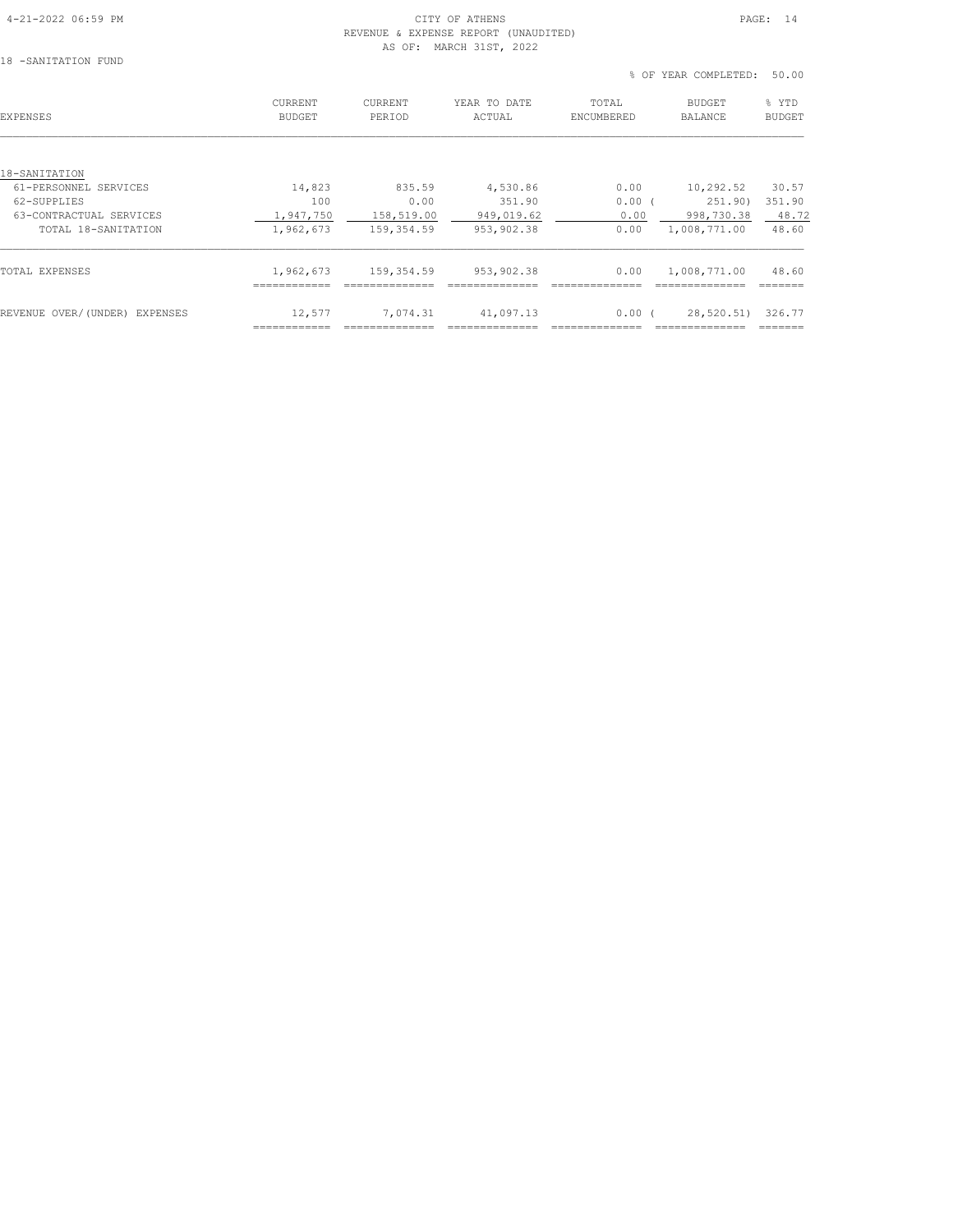#### 4-21-2022 06:59 PM CITY OF ATHENS PAGE: 15 REVENUE & EXPENSE REPORT (UNAUDITED) AS OF: MARCH 31ST, 2022

|                                     |                          |                   |                        |                     | % OF YEAR COMPLETED:            | 50.00                  |
|-------------------------------------|--------------------------|-------------------|------------------------|---------------------|---------------------------------|------------------------|
| REVENUES                            | CURRENT<br><b>BUDGET</b> | CURRENT<br>PERIOD | YEAR TO DATE<br>ACTUAL | TOTAL<br>ENCUMBERED | <b>BUDGET</b><br><b>BALANCE</b> | % YTD<br><b>BUDGET</b> |
| OTHER TAXES<br>AD VALOREM /         |                          |                   |                        |                     |                                 |                        |
| $20 - 4011$<br>CURRENT TAXES        | 895,602                  | 14,937.38         | 852, 427.83            | 0.00                | 43, 174. 17                     | 95.18                  |
| $20 - 4012$<br>DELINQUENT           | 10,000                   | 1,182.80          | 7,942.76               | 0.00                | 2,057.24                        | 79.43                  |
| $20 - 4015$<br>PENALTY/INTEREST-TAX | 8,000                    | 1,822.58          | 9,892.88               | 0.00                | 1,892.88)                       | 123.66                 |
| TOTAL AD VALOREM / OTHER TAXES      | 913,602                  | 17,942.76         | 870, 263.47            | 0.00                | 43,338.53                       | 95.26                  |
| INTRAGOVERNMENTAL RECEIPTS          |                          |                   |                        |                     |                                 |                        |
| OTHER NON-OPERATING                 |                          |                   |                        |                     |                                 |                        |
| $20 - 4801$<br>INTEREST EARNED      | 750                      | 104.40            | 316.86                 | 0.00                | 433.14                          | 42.25                  |
| TOTAL OTHER NON-OPERATING           | 750                      | 104.40            | 316.86                 | 0.00                | 433.14                          | 42.25                  |
| OTHER FINANCING SOURCES             |                          |                   |                        |                     |                                 |                        |
| TOTAL REVENUE                       | 914,352<br>============  | 18,047.16         | 870,580.33             | 0.00                | 43,771.67                       | 95.21<br>_______       |
|                                     |                          |                   |                        |                     |                                 |                        |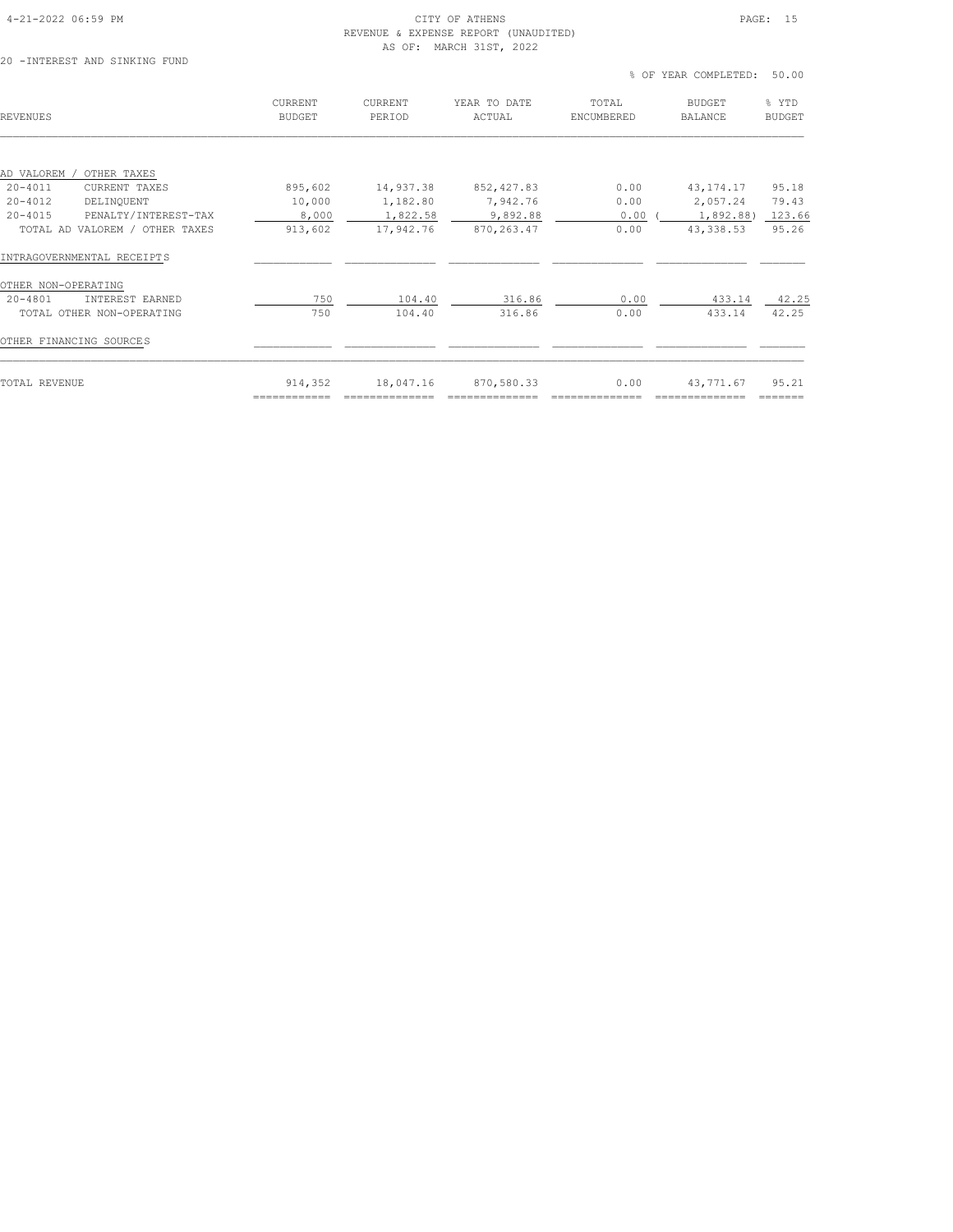#### 4-21-2022 06:59 PM CITY OF ATHENS PAGE: 16 REVENUE & EXPENSE REPORT (UNAUDITED) AS OF: MARCH 31ST, 2022

|                                                               |                                 |                          |                          |                     | % OF YEAR COMPLETED:     | 50.00           |
|---------------------------------------------------------------|---------------------------------|--------------------------|--------------------------|---------------------|--------------------------|-----------------|
| EXPENSES                                                      | <b>CURRENT</b><br><b>BUDGET</b> | <b>CURRENT</b><br>PERIOD | YEAR TO DATE<br>ACTUAL   | TOTAL<br>ENCUMBERED | BUDGET<br><b>BALANCE</b> | % YTD<br>BUDGET |
| 68-DEBT SERVICE<br>64-LONG-TERM DEBT<br>TOTAL 68-DEBT SERVICE | 913,609<br>913,609              | 36,286.09<br>36,286.09   | 331,983.35<br>331,983.35 | 0.00<br>0.00        | 581,626.13<br>581,626.13 | 36.34<br>36.34  |
| TOTAL EXPENSES                                                | 913,609<br>----------           | 36,286.09                | 331,983.35               | 0.00                | 581,626.13               | 36.34           |
| REVENUE OVER/(UNDER) EXPENSES                                 | 743 (                           | 18,238.93)               | 538,596.98               | $0.00$ (            | 537,854,46)2,536.36      |                 |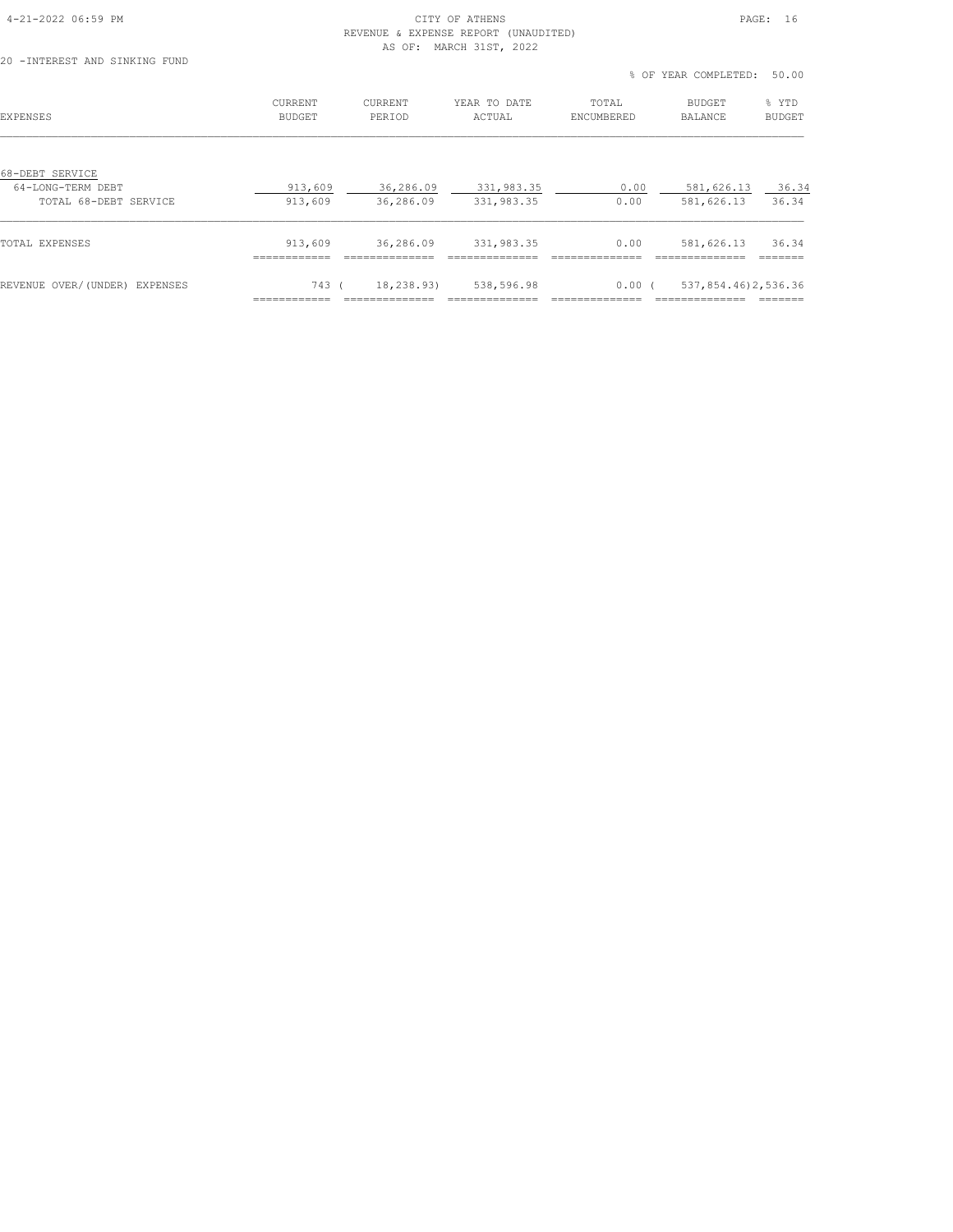#### 4-21-2022 06:59 PM CITY OF ATHENS PAGE: 17 REVENUE & EXPENSE REPORT (UNAUDITED) AS OF: MARCH 31ST, 2022

| 30 -CAPITAL PROJECTS FUND                             | AS OF: MARCH 31ST, 2022  |                   |                        |                     |                            |                        |
|-------------------------------------------------------|--------------------------|-------------------|------------------------|---------------------|----------------------------|------------------------|
|                                                       |                          |                   |                        |                     | % OF YEAR COMPLETED: 50.00 |                        |
| REVENUES                                              | CURRENT<br><b>BUDGET</b> | CURRENT<br>PERIOD | YEAR TO DATE<br>ACTUAL | TOTAL<br>ENCUMBERED | BUDGET<br><b>BALANCE</b>   | % YTD<br><b>BUDGET</b> |
| INTRAGOVERNMENTAL RECEIPTS                            |                          |                   |                        |                     |                            |                        |
| OTHER NON-OPERATING<br>$30 - 4801$<br>INTEREST EARNED | 500                      | 54.28             | 193.44                 | 0.00                | 306.56                     | 38.69                  |
| TOTAL OTHER NON-OPERATING<br>OTHER FINANCING SOURCES  | 500                      | 54.28             | 193.44                 | 0.00                | 306.56                     | 38.69                  |
|                                                       |                          |                   |                        |                     |                            |                        |

TOTAL REVENUE 500 54.28 193.44 0.00 306.56 38.69 ============ ============== ============== ============== ============== =======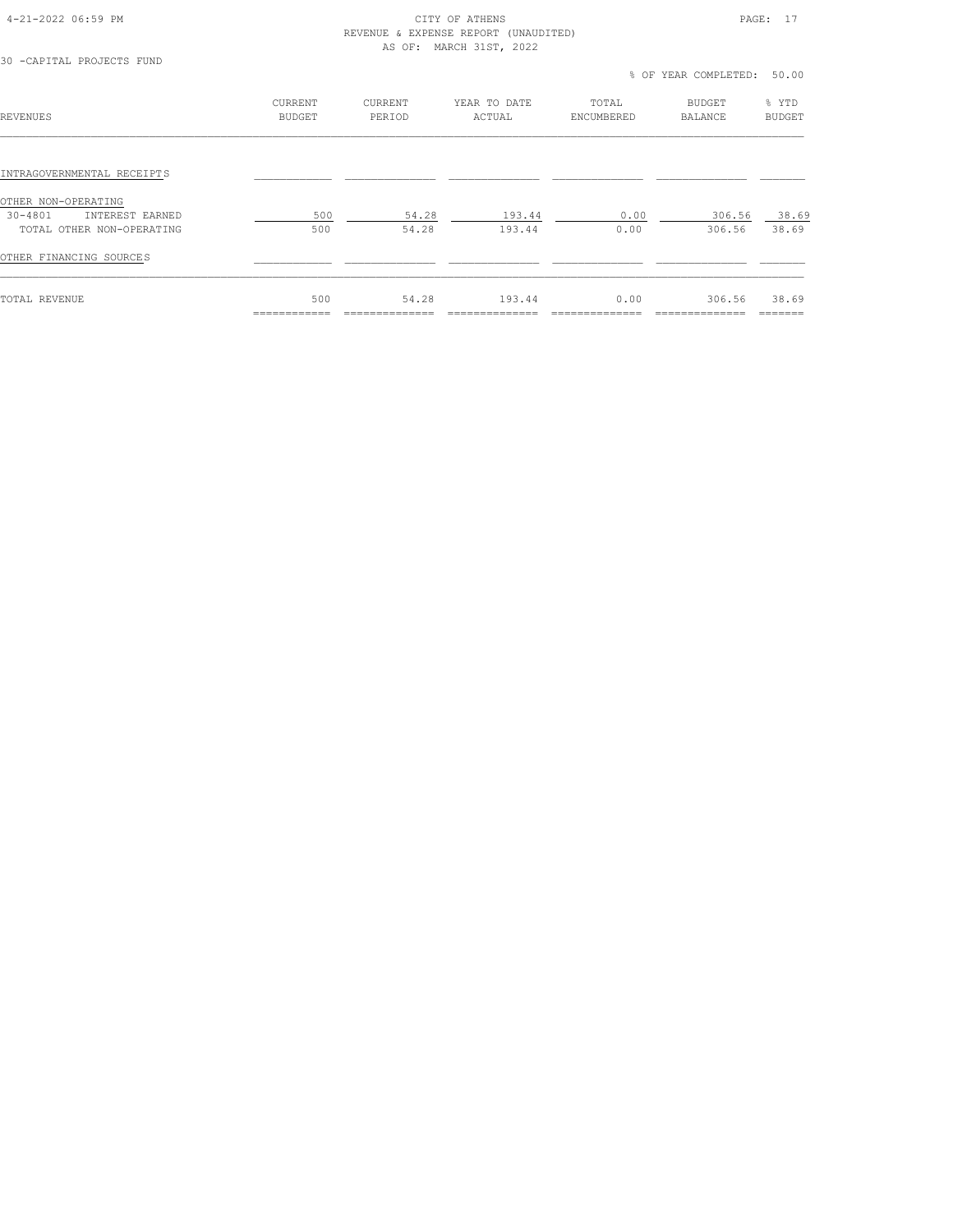#### 4-21-2022 06:59 PM CITY OF ATHENS PAGE: 18 REVENUE & EXPENSE REPORT (UNAUDITED) AS OF: MARCH 31ST, 2022

============ ============== ============== ============== ============== =======

| 30 -CAPITAL PROJECTS FUND                          |                                 |                   |                          | % OF YEAR COMPLETED:       | 50.00                                    |                        |
|----------------------------------------------------|---------------------------------|-------------------|--------------------------|----------------------------|------------------------------------------|------------------------|
| <b>EXPENSES</b>                                    | <b>CURRENT</b><br><b>BUDGET</b> | CURRENT<br>PERIOD | YEAR TO DATE<br>ACTUAL   | TOTAL<br>ENCUMBERED        | <b>BUDGET</b><br><b>BALANCE</b>          | % YTD<br><b>BUDGET</b> |
| 03-CAPITAL IMPROVEMENTS                            |                                 |                   |                          |                            |                                          |                        |
| 65-CAPITAL OUTLAY<br>TOTAL 03-CAPITAL IMPROVEMENTS | 70,500<br>70,500                | 0.00<br>0.00      | 335,260.36<br>335,260.36 | 41,244.88 (<br>41,244.88 ( | 306,005.24) 534.05<br>306,005.24) 534.05 |                        |
| 04-FEDERAL GRANTS                                  |                                 |                   |                          |                            |                                          |                        |
| TOTAL EXPENSES                                     | 70,500                          | 0.00              | 335,260.36               | 41,244.88 (                | 306,005.24)                              | 534.05                 |
| REVENUE OVER/(UNDER) EXPENSES                      | 70,000)                         | 54.28 (           | 335,066.92)(             | 41,244.88)                 | 306, 311.80                              | 537.59                 |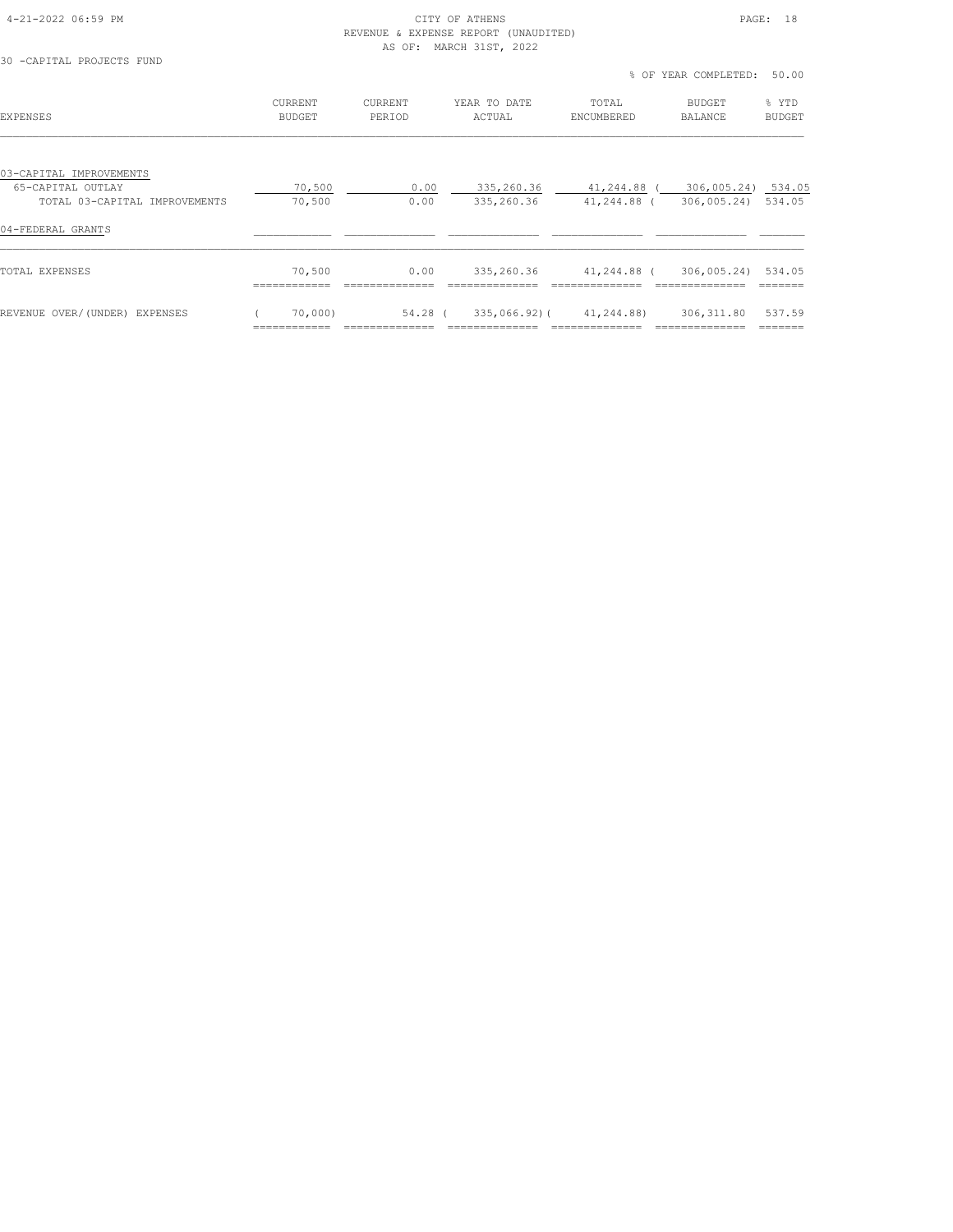#### 4-21-2022 06:59 PM CITY OF ATHENS PAGE: 19 REVENUE & EXPENSE REPORT (UNAUDITED) AS OF: MARCH 31ST, 2022

| 34 - SERIES 2020 (PROJ #62848) |                          |                   |                        | % OF YEAR COMPLETED: 50.00 |                          |                        |  |
|--------------------------------|--------------------------|-------------------|------------------------|----------------------------|--------------------------|------------------------|--|
| <b>REVENUES</b>                | CURRENT<br><b>BUDGET</b> | CURRENT<br>PERIOD | YEAR TO DATE<br>ACTUAL | TOTAL<br>ENCUMBERED        | BUDGET<br><b>BALANCE</b> | % YTD<br><b>BUDGET</b> |  |
| INTRAGOVERNMENTAL RECEIPT      |                          |                   |                        |                            |                          |                        |  |
| OTHER NON-OPERATING            |                          |                   |                        |                            |                          |                        |  |
| 34-4801<br>INTEREST EARNED     | 200                      | 53.15             | 88.73                  | 0.00                       | 111.27                   | 44.37                  |  |
| TOTAL OTHER NON-OPERATING      | 200                      | 53.15             | 88.73                  | 0.00                       | 111.27                   | 44.37                  |  |
| OTHER FINANCING SOURCES        |                          |                   |                        |                            |                          |                        |  |
| TOTAL REVENUE                  | 200                      | 53.15             | 88.73                  | 0.00                       | 111.27                   | 44.37                  |  |
|                                |                          |                   |                        |                            |                          |                        |  |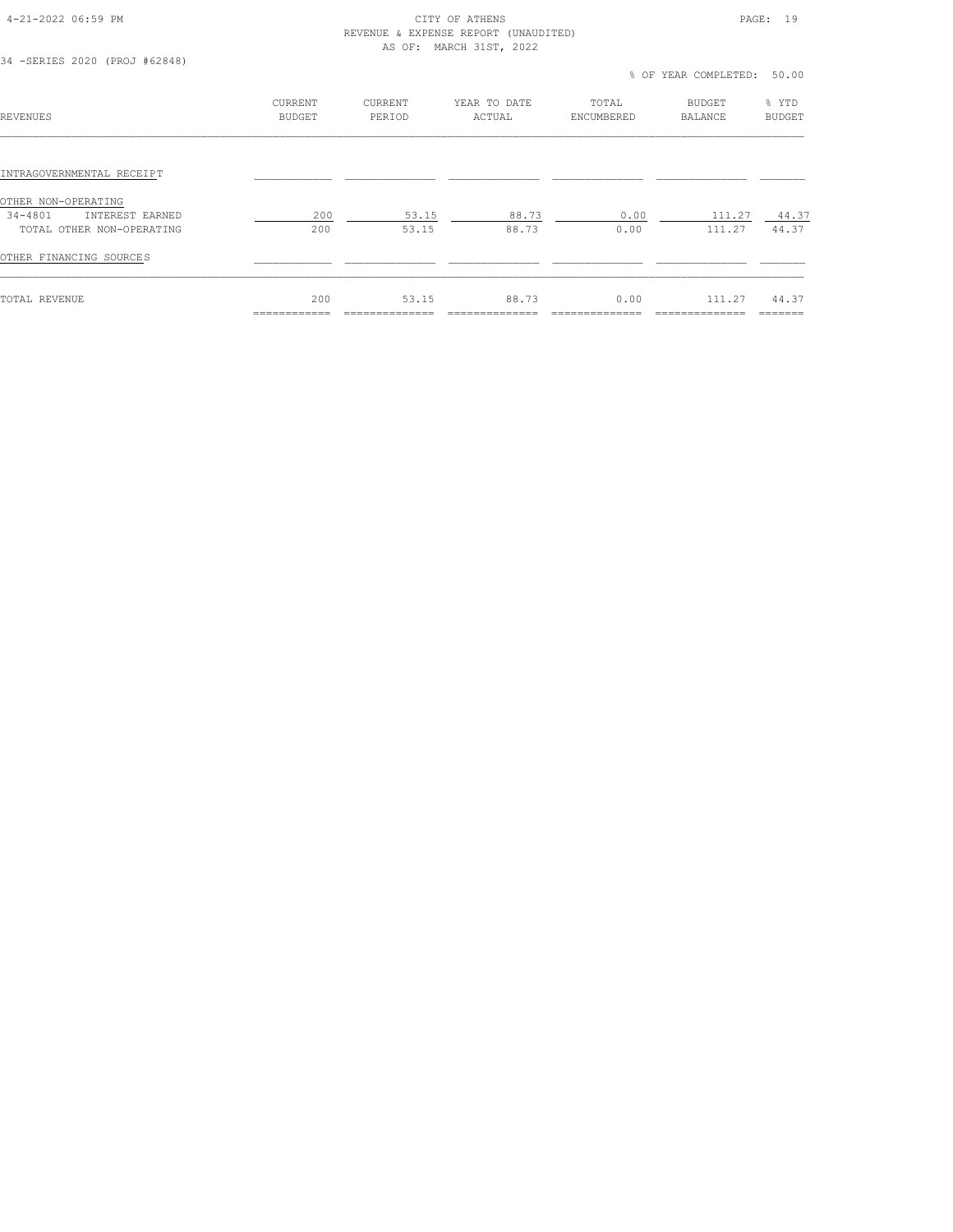#### 4-21-2022 06:59 PM CITY OF ATHENS PAGE: 20 REVENUE & EXPENSE REPORT (UNAUDITED) AS OF: MARCH 31ST, 2022

|                                                                 |                                 |                          |                              |                     | % OF YEAR COMPLETED:            | 50.00                  |
|-----------------------------------------------------------------|---------------------------------|--------------------------|------------------------------|---------------------|---------------------------------|------------------------|
| <b>EXPENSES</b>                                                 | <b>CURRENT</b><br><b>BUDGET</b> | <b>CURRENT</b><br>PERIOD | YEAR TO DATE<br>ACTUAL       | TOTAL<br>ENCUMBERED | <b>BUDGET</b><br><b>BALANCE</b> | % YTD<br><b>BUDGET</b> |
| 62-WATER UTILITY<br>65-CAPITAL OUTLAY<br>TOTAL 62-WATER UTILITY | 147,134<br>147,134              | 0.00<br>0.00             | 141, 159. 16<br>141, 159. 16 | 0.00<br>0.00        | 5,974.34<br>5,974.34            | 95.94<br>95.94         |
| TOTAL EXPENSES                                                  | 147,134<br>----------           | 0.00                     | 141, 159. 16                 | 0.00                | 5,974.34                        | 95.94                  |
| REVENUE OVER/(UNDER) EXPENSES                                   | 146,934)                        | $53.15$ (                | 141,070.43)                  | 0.00(               | 5,863.07)                       | 96.01                  |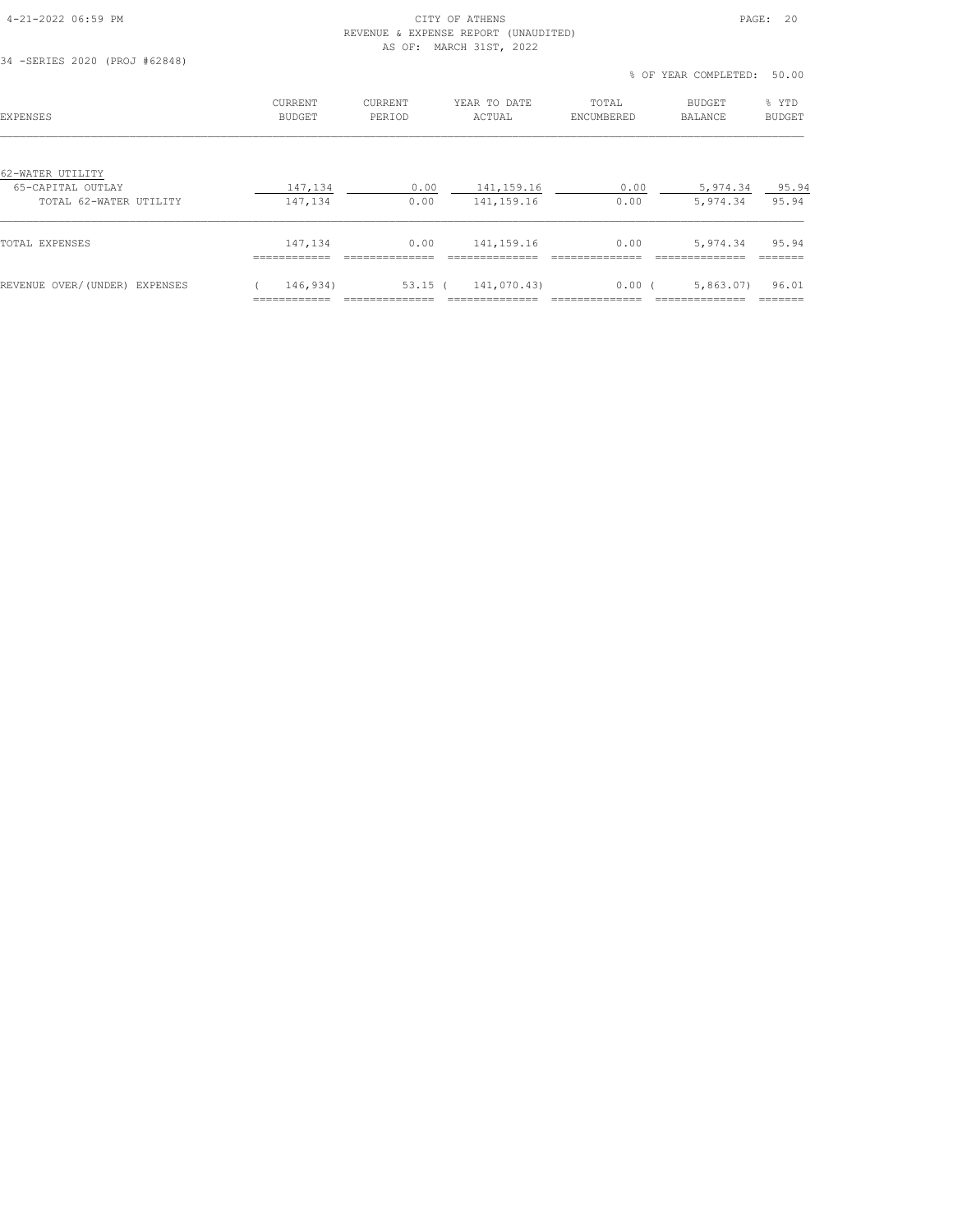#### 4-21-2022 06:59 PM CITY OF ATHENS PAGE: 21 REVENUE & EXPENSE REPORT (UNAUDITED) AS OF: MARCH 31ST, 2022

| 341-SERIES 2020 (PROJ #73885) |                          |                   |                        |                     | % OF YEAR COMPLETED:            | 50.00                  |
|-------------------------------|--------------------------|-------------------|------------------------|---------------------|---------------------------------|------------------------|
| <b>REVENUES</b>               | CURRENT<br><b>BUDGET</b> | CURRENT<br>PERIOD | YEAR TO DATE<br>ACTUAL | TOTAL<br>ENCUMBERED | <b>BUDGET</b><br><b>BALANCE</b> | % YTD<br><b>BUDGET</b> |
| INTRAGOVERNMENTAL RECEIPT     |                          |                   |                        |                     |                                 |                        |
| OTHER NON-OPERATING           |                          |                   |                        |                     |                                 |                        |
| 341-4801<br>INTEREST EARNED   | 500                      | 142.84            | 224.66                 | 0.00                | 275.34                          | 44.93                  |
| TOTAL OTHER NON-OPERATING     | 500                      | 142.84            | 224.66                 | 0.00                | 275.34                          | 44.93                  |
| OTHER FINANCING SOURCES       |                          |                   |                        |                     |                                 |                        |
| <b>TOTAL REVENUE</b>          | 500                      | 142.84            | 224.66                 | 0.00                | 275.34                          | 44.93                  |
|                               |                          |                   |                        |                     |                                 |                        |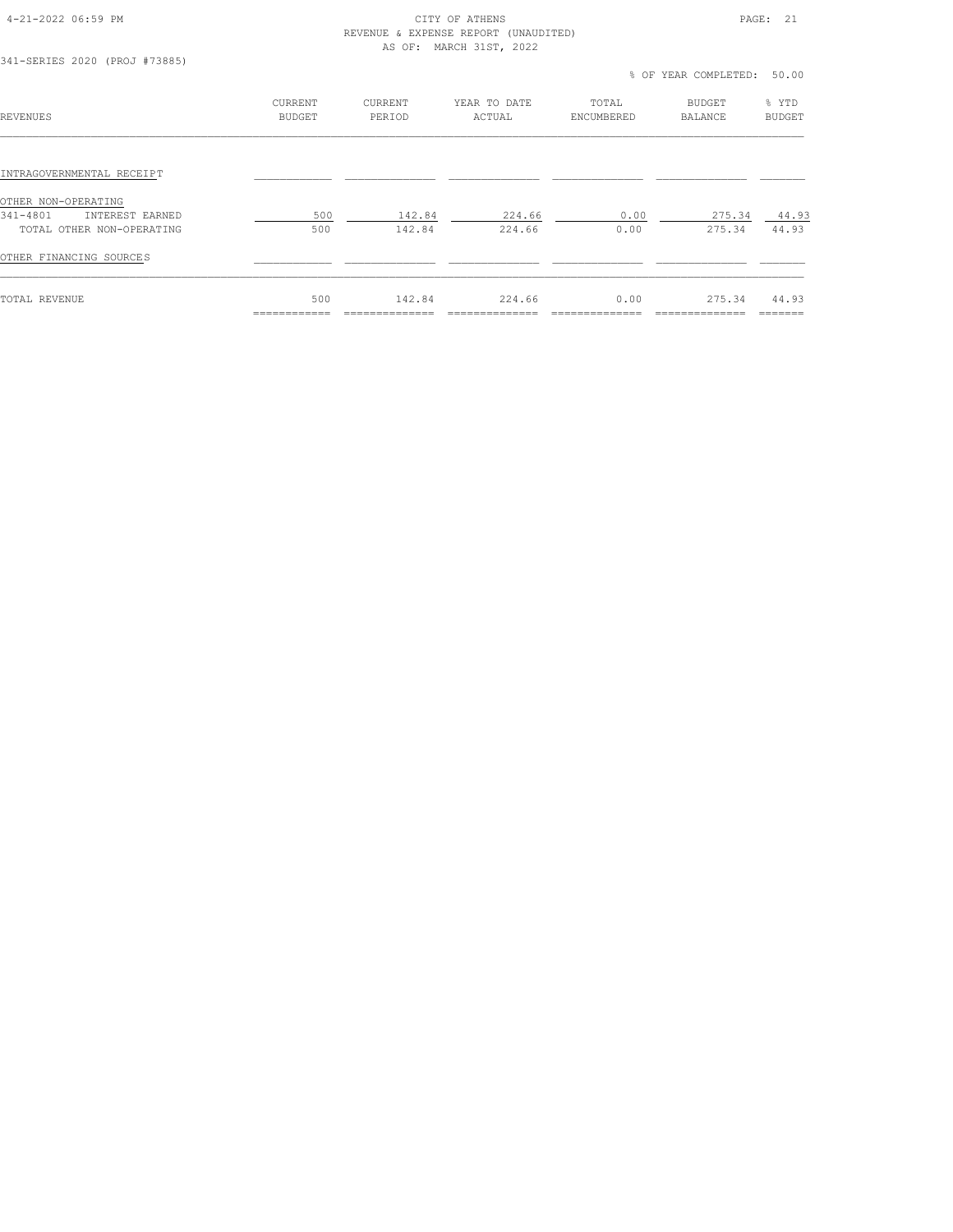## 4-21-2022 06:59 PM CITY OF ATHENS PAGE: 22 REVENUE & EXPENSE REPORT (UNAUDITED)

============ ============== ============== ============== ============== =======

|                               |                          | AS OF: MARCH 31ST, 2022  |                        |                     |                                 |                        |
|-------------------------------|--------------------------|--------------------------|------------------------|---------------------|---------------------------------|------------------------|
| 341-SERIES 2020 (PROJ #73885) |                          |                          |                        |                     | % OF YEAR COMPLETED:            | 50.00                  |
| EXPENSES                      | CURRENT<br><b>BUDGET</b> | <b>CURRENT</b><br>PERIOD | YEAR TO DATE<br>ACTUAL | TOTAL<br>ENCUMBERED | <b>BUDGET</b><br><b>BALANCE</b> | % YTD<br><b>BUDGET</b> |
| 65-WASTEWATER UTILITY         |                          |                          |                        |                     |                                 |                        |
| 63-CONTRACTUAL SERVICES       | 40,580                   | 0.00                     | 0.00                   | 100,000.00 (        | 59,420.00)                      | 246.43                 |
| 65-CAPITAL OUTLAY             | 1,336,827                | 0.00                     | 0.00                   | 0.00                | 1,336,827.00                    | 0.00                   |
| TOTAL 65-WASTEWATER UTILITY   | 1,377,407                | 0.00                     | 0.00                   | 100,000.00          | 1,277,407.00                    | 7.26                   |
| TOTAL EXPENSES                | 1,377,407                | 0.00                     | 0.00                   | 100,000.00          | 1,277,407.00                    | 7.26                   |

REVENUE OVER/(UNDER) EXPENSES ( 1,376,907) 142.84 224.66 ( 100,000.00)( 1,277,131.66) 7.25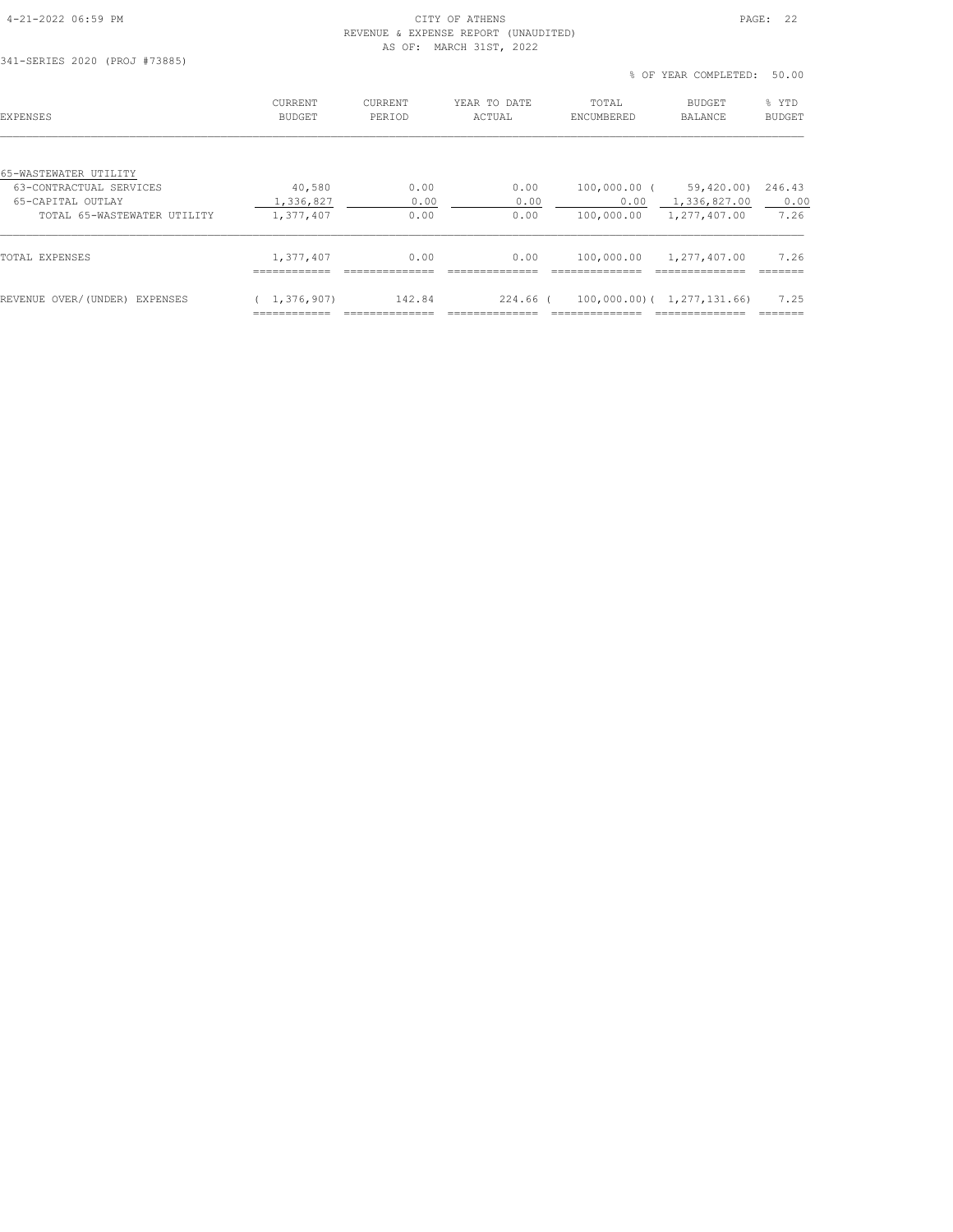### REVENUE & EXPENSE REPORT (UNAUDITED) AS OF: MARCH 31ST, 2022

#### % OF YEAR COMPLETED: 50.00 CURRENT CURRENT YEAR TO DATE TOTAL BUDGET % YTD REVENUES BUDGET PERIOD ACTUAL ENCUMBERED BALANCE BUDGET  $\mathcal{L} = \{ \mathcal{L} = \{ \mathcal{L} = \{ \mathcal{L} = \{ \mathcal{L} = \{ \mathcal{L} = \{ \mathcal{L} = \{ \mathcal{L} = \{ \mathcal{L} = \{ \mathcal{L} = \{ \mathcal{L} = \{ \mathcal{L} = \{ \mathcal{L} = \{ \mathcal{L} = \{ \mathcal{L} = \{ \mathcal{L} = \{ \mathcal{L} = \{ \mathcal{L} = \{ \mathcal{L} = \{ \mathcal{L} = \{ \mathcal{L} = \{ \mathcal{L} = \{ \mathcal{L} = \{ \mathcal{L} = \{ \mathcal{$ OPERATING REVENUE 35-4410 MEMBERSHIPS - FAMILY 205,000 5,402.00 30,770.00 0.00 174,230.00 15.01 35-4411 MEMBERSHIPS - ADULT 275,000 8,342.00 39,150.00 0.00 235,850.00 14.24 35-4412 MEMBERSHIPS - YOUTH 14,300 1,381.00 3,367.00 0.00 10,933.00 23.55 35-4413 MEMBERSHIPS - SENIOR 110,000 4,213.00 36,221.55 0.00 73,778.45 32.93 35-4414.1 BIOMERICS, LLC 0 1,869.00 1,869.00 0.00 ( 1,869.00) 0.00 35-4415.1 UHC - RENEW ACTIVE 0 150.00 150.00 0.00 ( 150.00) 0.00 35-4419 DAILY ADMISSIONS 8,640 7,886.00 18,491.00 0.00 ( 9,851.00) 214.02 35-4420 THERAPY ADMISSIONS 0 685.00 3,255.00 0.00 ( 3,255.00) 0.00 35-4430 FACILITY RENTAL - MULTIPURP 28,800 1,895.00 15,660.00 0.00 13,140.00 54.38 35-4431 FACILITY RENTAL - MTG ROOM 4,800 2,950.00 7,015.00 0.00 ( 2,215.00) 146.15 35-4432 FACILITY RENTAL - MTG ROOM 4,800 190.00 190.00 0.00 4,610.00 3.96 35-4433 FACILITY RENTAL - PARTY RM 7,200 980.00 2,140.00 0.00 5,060.00 29.72 35-4434 FACILITY RENTAL - PARTY RM 7,200 1,345.00 4,745.00 0.00 2,455.00 65.90 35-4435 FACILITY RENTAL - CIVIC HAL 2,400 380.00 2,310.00 0.00 90.00 96.25 35-4436 FACILITY RENTAL - LOUNGE 7,200 485.00 1,525.00 0.00 5,675.00 21.18 35-4437 FACILITY RENTAL - KITCHEN 9,600 500.00 625.00 0.00 8,975.00 6.51 35-4439 CLEANING FEE 43,200 1,300.00 6,120.63 0.00 37,079.37 14.17 35-4450 PROGRAMS - AQUATICS 15,000 2,170.00 5,110.00 0.00 9,890.00 34.07 35-4451 PROGRAMS - ATHLETICS 15,000 0.00 0.00 0.00 15,000.00 0.00 35-4452 PROGRAMS - FITNESS INSTRUCT 12,500 765.00 2,875.00 0.00 9,625.00 23.00 35-4453 PROGRAMS - COMMUNITY REC. 15,000 3,539.00 4,939.00 0.00 10,061.00 32.93 35-4499.1 RETURNED CHECK FEES 0 0.00 25.00 0.00 ( 25.00) 0.00 TOTAL OPERATING REVENUE 785,640 46,427.00 186,553.18 0.00 599,086.82 23.75 INTRAGOVERNMENTAL RECEIPT 35-4510 OPERATING TRANSFERS - FUND 248,500 0.00 124,250.00 0.00 124,250.00 50.00 35-4512 OPERATING TRANSFERS - FUND 8,278 0.00 4,140.00 0.00 4,138.00 50.01 TOTAL INTRAGOVERNMENTAL RECEIPT 256,778 0.00 128,390.00 0.00 128,388.00 50.00 INTERGOVERNMENTAL RECEIPT<br>35-4695 AEDC CONTRIBUTION  $\frac{100,000}{0.00}$  0.00 0.00 0.00 0.00 0.00 0.00

|                     | TOTAL INTERGOVERNMENTAL RECEIPT | 100,000   | 0.00      | 0.00       | 0.00 | 100,000.00  | 0.00  |
|---------------------|---------------------------------|-----------|-----------|------------|------|-------------|-------|
| REIMBURSING REVENUE |                                 |           |           |            |      |             |       |
| $35 - 4725$         | CARD PROCESSING FEE             | 0         | 579.36    | 3,088.62   | 0.00 | 3,088.62)   | 0.00  |
|                     | TOTAL REIMBURSING REVENUE       | $\circ$   | 579.36    | 3.088.62   | 0.00 | 3.088.62    | 0.00  |
| OTHER NON-OPERATING |                                 |           |           |            |      |             |       |
| $35 - 4800$         | MERCHANDISE SALES               | 2,000     | 327.02    | 1,602.07   | 0.00 | 397.93      | 80.10 |
| $35 - 4801$         | INTEREST EARNED                 | 1,000     | 4.04      | 99.45      | 0.00 | 900.55      | 9.95  |
| $35 - 4810$         | LEASE REVENUE                   | 4,500     | 500.00    | 1,000.00   | 0.00 | 3,500.00    | 22.22 |
| $35 - 4825$         | ENDOWMENT                       | 75,000    | 0.00      | 0.00       | 0.00 | 75,000.00   | 0.00  |
| $35 - 4830$         | DONATIONS/SPONSORSHIPS          | 100,000   | 5,000.00  | 56,039.00  | 0.00 | 43,961.00   | 56.04 |
| $35 - 4899$         | MISCELLANEOUS REVENUE           | 1,000     | 452.19    | 851.77     | 0.00 | 148.23      | 85.18 |
|                     | TOTAL OTHER NON-OPERATING       | 183,500   | 6,283.25  | 59,592.29  | 0.00 | 123,907.71  | 32.48 |
| TOTAL REVENUE       |                                 | 1,325,918 | 53,289.61 | 377,624.09 | 0.00 | 948, 293.91 | 28.48 |
|                     |                                 |           |           |            |      |             |       |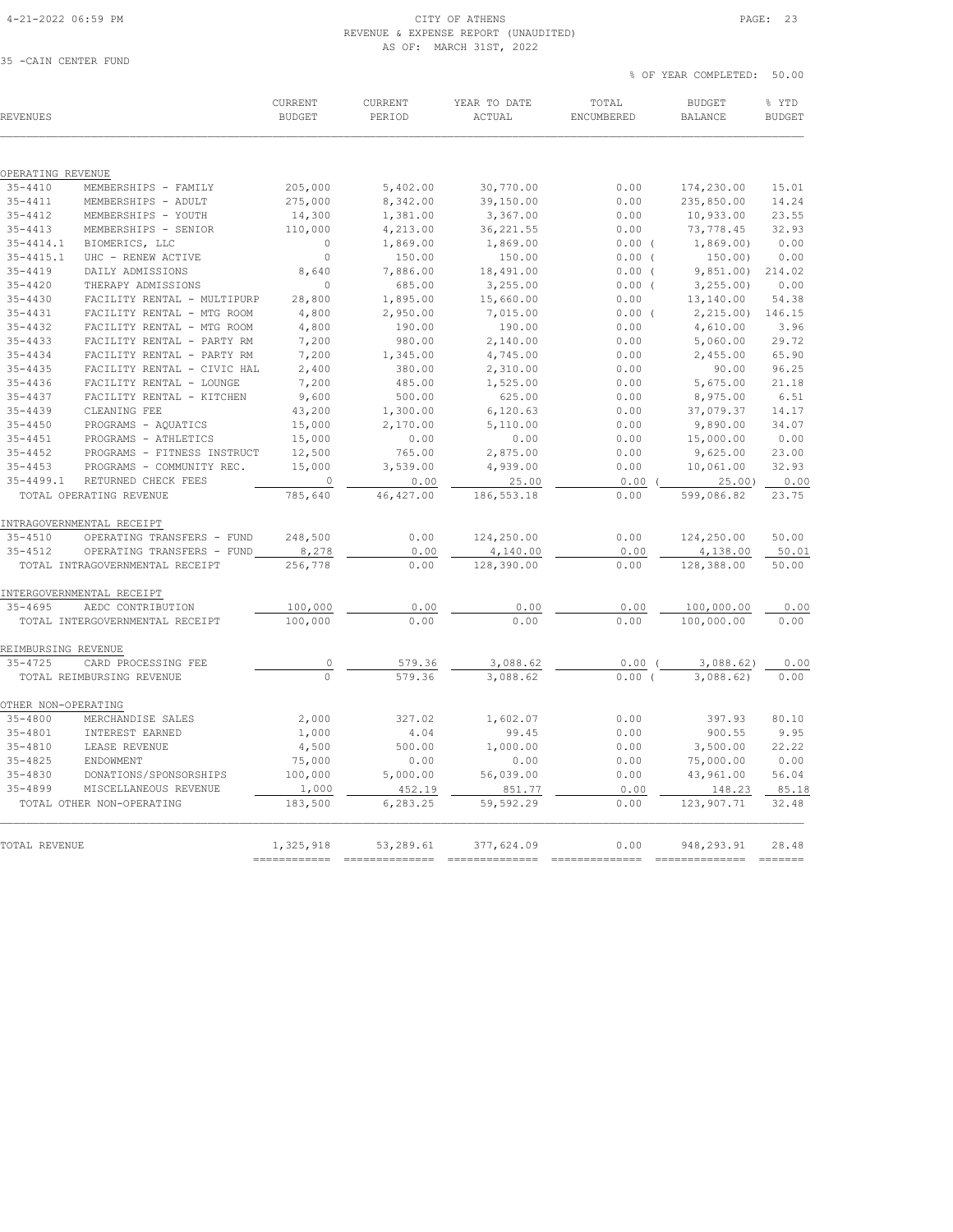### 4-21-2022 06:59 PM CITY OF ATHENS PAGE: 24 REVENUE & EXPENSE REPORT (UNAUDITED) AS OF: MARCH 31ST, 2022

| 35 -CAIN CENTER FUND                                        |                                 |                               |                                     | % OF YEAR COMPLETED:<br>50.00       |                                         |                        |                                           |
|-------------------------------------------------------------|---------------------------------|-------------------------------|-------------------------------------|-------------------------------------|-----------------------------------------|------------------------|-------------------------------------------|
| <b>EXPENSES</b>                                             | <b>CURRENT</b><br><b>BUDGET</b> | CURRENT<br>PERIOD             | YEAR TO DATE<br>ACTUAL              | TOTAL<br>ENCUMBERED                 | <b>BUDGET</b><br><b>BALANCE</b>         | % YTD<br>BUDGET        |                                           |
| 35-CAIN CENTER<br>61-PERSONNEL SERVICES                     | 607,360                         | 48,857.35                     | 301,094.50                          | 0.00                                | 306, 265.22                             | 49.57                  |                                           |
| 62-SUPPLIES<br>63-CONTRACTUAL SERVICES<br>65-CAPITAL OUTLAY | 167,700<br>302,780<br>$\Omega$  | 8,740.82<br>16,253.26<br>0.00 | 77,842.05<br>165,621.84<br>6,285.00 | 647.97<br>10,500.00<br>180,672.05 ( | 89,209.98<br>126,658.16<br>186, 957.05) | 46.80<br>58.17<br>0.00 | Capital Outlay -<br><b>Cain Center AV</b> |
| 66-OPERATING TRANSFERS<br>TOTAL 35-CAIN CENTER              | 50,000<br>1,127,840             | 0.00<br>73,851.43             | 0.00<br>550,843.39                  | 0.00<br>191,820.02                  | 50,000.00<br>385, 176.31                | 0.00<br>65.85          | System                                    |
| TOTAL EXPENSES                                              | 1,127,840                       | 73,851.43                     | 550,843.39                          | 191,820.02                          | 385, 176.31                             | 65.85<br>=======       |                                           |
| REVENUE OVER/(UNDER) EXPENSES                               | 198,078 (                       | 20,561.82)(                   | 173,219.30)(                        | 191,820.02)                         | 563,117.60                              | 184.29-                |                                           |

============ ============== ============== ============== ============== =======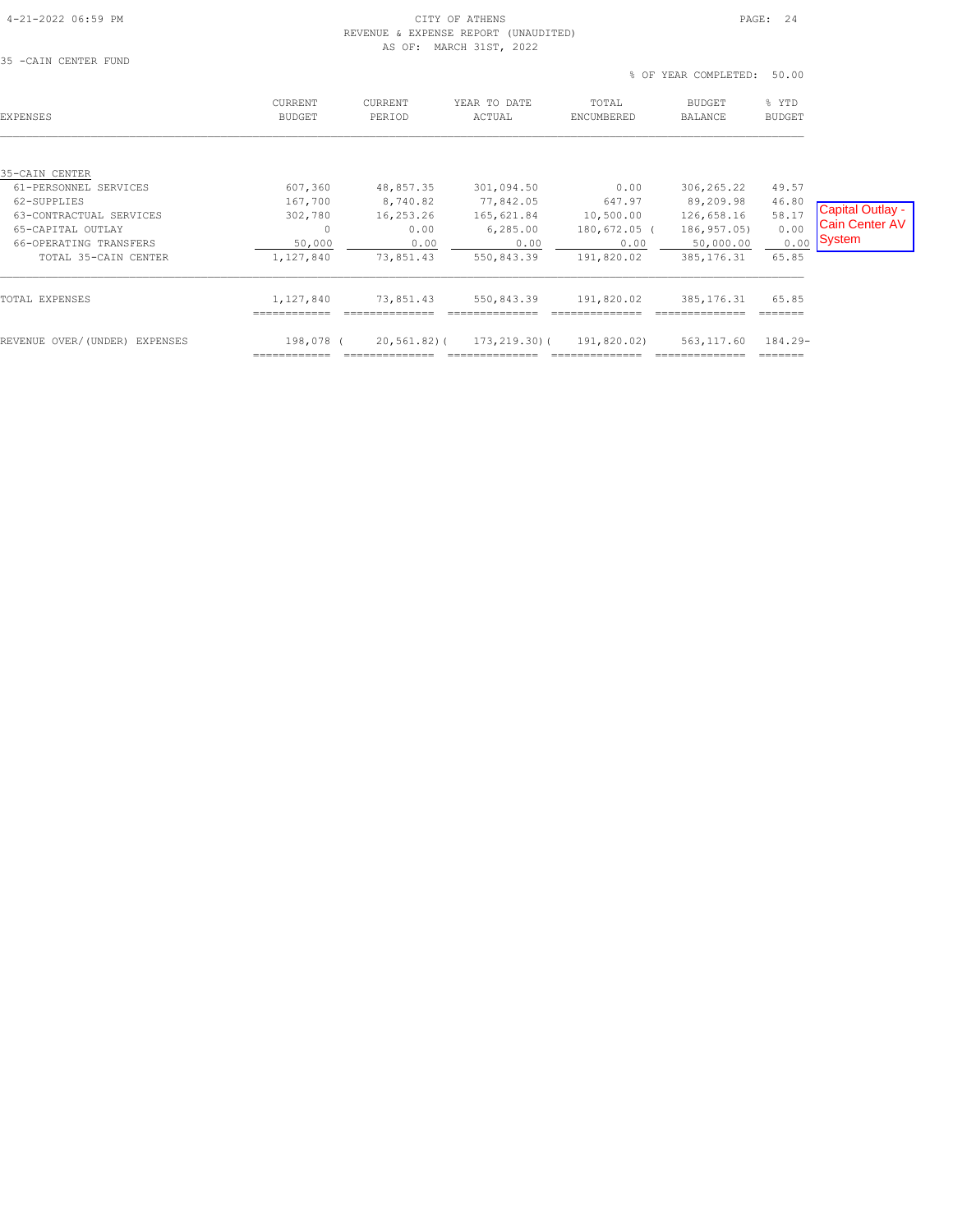#### 4-21-2022 06:59 PM CITY OF ATHENS PAGE: 25 REVENUE & EXPENSE REPORT (UNAUDITED) AS OF: MARCH 31ST, 2022

|                                         |                                 |                          |                        |                     | % OF YEAR COMPLETED:            | 50.00                  |
|-----------------------------------------|---------------------------------|--------------------------|------------------------|---------------------|---------------------------------|------------------------|
| <b>REVENUES</b>                         | <b>CURRENT</b><br><b>BUDGET</b> | <b>CURRENT</b><br>PERIOD | YEAR TO DATE<br>ACTUAL | TOTAL<br>ENCUMBERED | <b>BUDGET</b><br><b>BALANCE</b> | % YTD<br><b>BUDGET</b> |
|                                         |                                 |                          |                        |                     |                                 |                        |
| INTRAGOVERNMENTAL RECEIPT               |                                 |                          |                        |                     |                                 |                        |
| 37-4513.003 OP TRF - FD 13 (WALNUT/BIRC | $\circ$                         | 9,100.00                 | 9,100.00               | 0.00                | 9,100.00)                       | 0.00                   |
| TOTAL INTRAGOVERNMENTAL RECEIPT         | $\circ$                         | 9,100.00                 | 9,100.00               | 0.00                | 9,100.00)                       | 0.00                   |
| OTHER NON-OPERATING REVEN               |                                 |                          |                        |                     |                                 |                        |
| $37 - 4801$<br>INTEREST EARNED          | 250                             | 162.26                   | 394.16                 | 0.00                | 144.16)                         | 157.66                 |
| TOTAL OTHER NON-OPERATING REVEN         | 250                             | 162.26                   | 394.16                 | 0.00                | 144.16)                         | 157.66                 |
| TOTAL REVENUE                           | 250                             | 9,262.26                 | 9,494.16               | $0.00$ (            | 9, 244, 16) 3, 797, 66          |                        |
|                                         |                                 |                          |                        |                     |                                 |                        |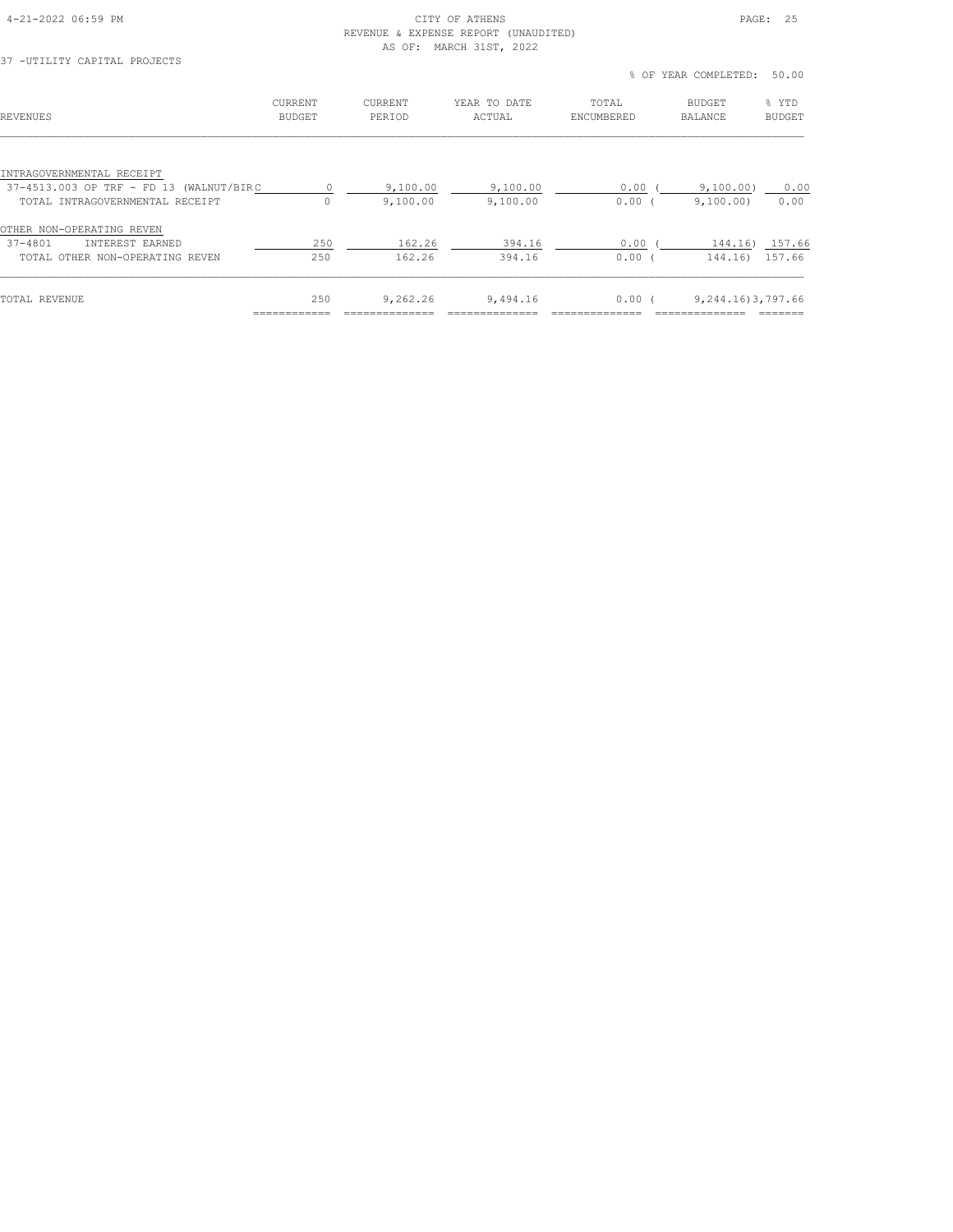## 4-21-2022 06:59 PM CITY OF ATHENS PAGE: 26 (UNAUDITED)<br>, 2022

| REVENUE & EXPENSE REPORT (UNAU |  |  |                         |
|--------------------------------|--|--|-------------------------|
|                                |  |  | AS OF: MARCH 31ST, 2022 |

37 -UTILITY CAPITAL PROJECTS

|                               |                                 |                   |                        |                     | % OF YEAR COMPLETED:     | 50.00                  |
|-------------------------------|---------------------------------|-------------------|------------------------|---------------------|--------------------------|------------------------|
| <b>EXPENSES</b>               | <b>CURRENT</b><br><b>BUDGET</b> | CURRENT<br>PERIOD | YEAR TO DATE<br>ACTUAL | TOTAL<br>ENCUMBERED | BUDGET<br><b>BALANCE</b> | % YTD<br><b>BUDGET</b> |
| 62-WATER UTILITY              |                                 |                   |                        |                     |                          |                        |
| 65-CAPITAL OUTLAY             | 575,000                         | 9,100.00          | 9,100.00               | 40,900.00           | 525,000.00               | 8.70                   |
| TOTAL 62-WATER UTILITY        | 575,000                         | 9,100.00          | 9,100.00               | 40,900.00           | 525,000.00               | 8.70                   |
| 65-WASTEWATER UTILITY         |                                 |                   |                        |                     |                          |                        |
| 65-CAPITAL OUTLAY             | 812,000                         | 0.00              | 113,442.75             | 281,405.00          | 417, 152.25              | 48.63                  |
| TOTAL 65-WASTEWATER UTILITY   | 812,000                         | 0.00              | 113,442.75             | 281,405.00          | 417,152.25               | 48.63                  |
| TOTAL EXPENSES                | 1,387,000                       | 9,100.00          | 122,542.75             | 322,305.00          | 942, 152. 25             | 32.07                  |
| REVENUE OVER/(UNDER) EXPENSES | (1, 386, 750)                   | 162.26 (          | 113,048.59)(           | $322, 305, 00$ (    | 951,396.41)              | 31.39                  |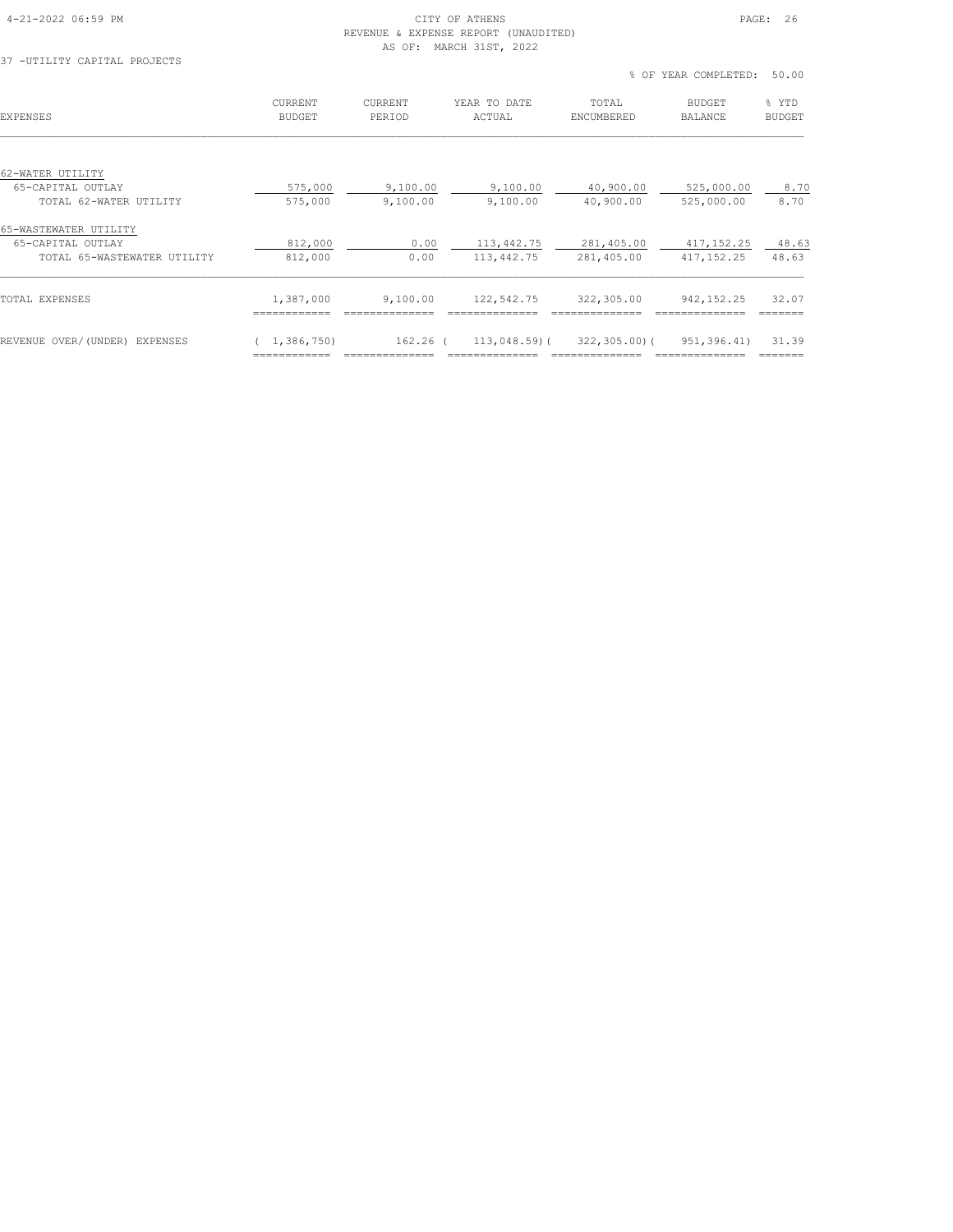#### 4-21-2022 06:59 PM CITY OF ATHENS PAGE: 27 REVENUE & EXPENSE REPORT (UNAUDITED) AS OF: MARCH 31ST, 2022

| REVENUES                |                                                          | CURRENT<br><b>BUDGET</b> | CURRENT<br>PERIOD           | YEAR TO DATE<br>ACTUAL | TOTAL<br>ENCUMBERED | <b>BUDGET</b><br><b>BALANCE</b> | % YTD<br><b>BUDGET</b> |
|-------------------------|----------------------------------------------------------|--------------------------|-----------------------------|------------------------|---------------------|---------------------------------|------------------------|
| OPERATING REVENUE       |                                                          |                          |                             |                        |                     |                                 |                        |
| $40 - 4461$             | WATER INCOME                                             | 2,900,000                | 201, 155.36                 | 1,390,096.87           | 0.00                | 1,509,903.13                    | 47.93                  |
| $40 - 4462$             | WATER TAP FEES                                           | 25,000                   | 3,275.00                    | 14,524.34              | 0.00                | 10,475.66                       | 58.10                  |
| $40 - 4463$             | WASTEWATER SERVICES                                      | 2,620,000                | 207,569.29                  | 1,360,283.51           | 0.00                | 1,259,716.49                    | 51.92                  |
| $40 - 4468$             | BULK WATER SALES                                         | 15,000                   | 2,021.21                    | 10,137.33              | 0.00                | 4,862.67                        | 67.58                  |
| $40 - 4469$             | INSPECTION FEE                                           | 20,000                   | 2,600.00                    | 13,025.00              | 0.00                | 6,975.00                        | 65.13                  |
| $40 - 4469.1$           | TURN ON FEE/VACATION                                     | 500                      | 90.00                       | 90.00                  | 0.00                | 410.00                          | 18.00                  |
| $40 - 4469.2$           | RECONNECT FEE                                            | 50,000                   | 4,150.00                    | 28,550.00              | 0.00                | 21,450.00                       | 57.10                  |
| $40 - 4471$             | SYSTEM FEES                                              | 1,500                    | 0.00                        | 0.00                   | 0.00                | 1,500.00                        | 0.00                   |
| $40 - 4472$             | WASTEWATER TAP FEE                                       | 17,000                   | 3,405.00                    | 12,880.00              | 0.00                | 4,120.00                        | 75.76                  |
| $40 - 4475$             | DISPOSAL FEES/PERMITS                                    | 90,000                   | 4,340.00                    | 26,615.00              | 0.00                | 63,385.00                       | 29.57                  |
| $40 - 4499.1$           | RETURNED CK FEES                                         | 1,000                    | 75.00                       | 325.00                 | 0.00                | 675.00                          | 32.50                  |
|                         | TOTAL OPERATING REVENUE                                  | 5,740,000                | 428,680.86                  | 2,856,527.05           | 0.00                | 2,883,472.95                    | 49.77                  |
|                         | INTRAGOVERNMENTAL RECEIPTS<br>INTERGOVERNMENTAL RECEIPTS |                          |                             |                        |                     |                                 |                        |
| REIMBURSING REVENUE     |                                                          |                          |                             |                        |                     |                                 |                        |
| $40 - 4725$             | CARD PROCESSING FEE                                      | 0                        | $\frac{4,209.42}{4,209.42}$ | 25, 525.77             | $0.00$ (            | 25, 525.77)                     | 0.00                   |
|                         | TOTAL REIMBURSING REVENUE                                | $\overline{0}$           |                             | 25, 525.77             | 0.00(               | 25,525.77)                      | 0.00                   |
|                         | OTHER NON-OPERATING REVENUE                              |                          |                             |                        |                     |                                 |                        |
| $40 - 4801$             | INTEREST EARNED                                          | 7,500                    | 547.10                      | 2,546.36               | 0.00                | 4,953.64                        | 33.95                  |
| $40 - 4802$             | DISCOUNTS EARNED                                         | 500                      | 42.98                       | 249.25                 | 0.00                | 250.75                          | 49.85                  |
| $40 - 4803$             | PENALTY RECEIPTS                                         | 75,000                   | 7,150.25                    | 39,480.21              | 0.00                | 35, 519.79                      | 52.64                  |
| $40 - 4815$             | NECHES COMPOST FACILITY SAL                              | 15,000                   | 18,831.10                   | 18,831.10              | $0.00$ (            | 3,831.10)                       | 125.54                 |
| $40 - 4821$             | <b>AUCTION PROCEEDS</b>                                  | 15,000                   | 0.00                        | 0.00                   | 0.00                | 15,000.00                       | 0.00                   |
| $40 - 4899$             | MISCELLANEOUS REVENUE                                    | 5,000                    | 231.88                      | 1,660.53               | 0.00                | 3,339.47                        | 33.21                  |
|                         | TOTAL OTHER NON-OPERATING REVENUE                        | 118,000                  | 26,803.31                   | 62,767.45              | 0.00                | 55, 232.55                      | 53.19                  |
| OTHER FINANCING SOURCES |                                                          |                          |                             |                        |                     |                                 |                        |
| TOTAL REVENUE           |                                                          | 5,858,000                | 459,693.59                  | 2,944,820.27           | 0.00                | 2, 913, 179. 73                 | 50.27                  |

============ ============== ============== ============== ============== =======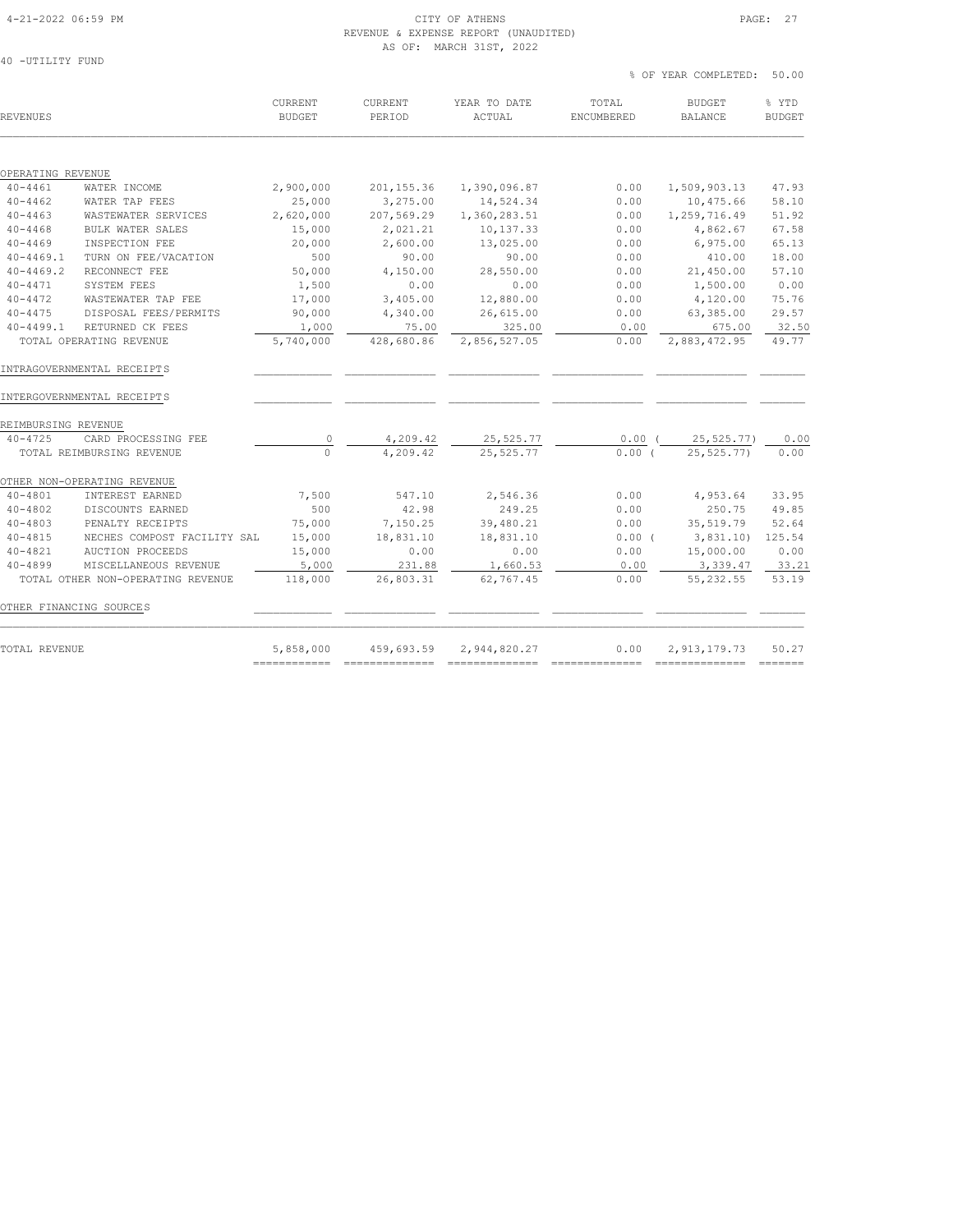69-NON-DEPARTMENTAL<br>63-CONTRACTUAL SERVICES

# 4-21-2022 06:59 PM CITY OF ATHENS PAGE: 28

| REVENUE & EXPENSE REPORT (UNAUDITED)<br>AS OF: MARCH 31ST, 2022 |                                 |                                 |                                     |                            |                                      |                         |                  |  |  |  |
|-----------------------------------------------------------------|---------------------------------|---------------------------------|-------------------------------------|----------------------------|--------------------------------------|-------------------------|------------------|--|--|--|
| 40 -UTILITY FUND                                                |                                 |                                 |                                     |                            | % OF YEAR COMPLETED: 50.00           |                         |                  |  |  |  |
| <b>EXPENSES</b>                                                 | <b>CURRENT</b><br><b>BUDGET</b> | CURRENT<br>PERIOD               | YEAR TO DATE<br>ACTUAL              | TOTAL<br><b>ENCUMBERED</b> | <b>BUDGET</b><br><b>BALANCE</b>      | % YTD<br><b>BUDGET</b>  |                  |  |  |  |
| 61-UTILITY ADMINISTRATION                                       |                                 |                                 |                                     |                            |                                      |                         |                  |  |  |  |
| 61-PERSONNEL SERVICES<br>62-SUPPLIES<br>63-CONTRACTUAL SERVICES | 262,200<br>6,700<br>191,900     | 15,819.16<br>295.38<br>5,797.56 | 101,988.80<br>3,995.49<br>59,044.21 | 0.00<br>0.00<br>119,217.45 | 160, 211.53<br>2,704.51<br>13,638.34 | 38.90<br>59.63<br>92.89 |                  |  |  |  |
| TOTAL 61-UTILITY ADMINISTRATION                                 | 460,800                         | 21,912.10                       | 165,028.50                          | 119,217.45                 | 176,554.38                           | 61.69                   |                  |  |  |  |
| 62-WATER UTILITY                                                |                                 |                                 |                                     |                            |                                      |                         |                  |  |  |  |
| 61-PERSONNEL SERVICES                                           | 465,069                         | 31,070.88                       | 221,031.96                          | 0.00                       | 244,037.30                           | 47.53                   |                  |  |  |  |
| 62-SUPPLIES                                                     | 152,400                         | 10,314.90                       | 71,251.78                           | 0.00                       | 81, 148.22                           | 46.75                   |                  |  |  |  |
| 63-CONTRACTUAL SERVICES                                         | 471,222                         | 17,244.30                       | 208,559.66                          | 9,596.36                   | 253,065.98                           | 46.30                   |                  |  |  |  |
| 65-CAPITAL OUTLAY                                               | 35,000                          | 22, 148.18                      | 22, 148.18                          |                            | 35,609.30 (22,757.48) 165.02         |                         |                  |  |  |  |
| TOTAL 62-WATER UTILITY                                          | 1,123,691                       | 80,778.26                       | 522,991.58                          | 45,205.66                  | 555,494.02                           | 50.57                   |                  |  |  |  |
| 63-DISTRIBUTION&COLLECTIO                                       |                                 |                                 |                                     |                            |                                      |                         |                  |  |  |  |
| 61-PERSONNEL SERVICES                                           | 690,137                         | 45,078.92                       | 308, 925.55                         | 0.00                       | 381, 211.55                          | 44.76                   | Capital Outlay - |  |  |  |
| 62-SUPPLIES                                                     | 222,400                         | 18,340.87                       | 124,667.74                          | 0.00                       | 97,732.26                            | 56.06                   | Loop 7 Complete  |  |  |  |
| 63-CONTRACTUAL SERVICES                                         | 175,500                         | 8,441.62                        | 52,279.34                           | 1,050.00                   | 122,170.66                           | 30.39                   | (AEDC to         |  |  |  |
| 65-CAPITAL OUTLAY                                               | 130,000                         | 205,848.64)                     | 63,040.00                           | 101,526.50 (               | 34,566.50) 126.59                    |                         | Reimburse)       |  |  |  |
| TOTAL 63-DISTRIBUTION&COLLECTIO                                 | 1,218,037 (                     | 133,987.23)                     | 548, 912.63                         | 102,576.50                 | 566,547.97                           | 53.49                   |                  |  |  |  |
| 65-WASTEWATER UTILITY                                           |                                 |                                 |                                     |                            |                                      |                         |                  |  |  |  |
| 61-PERSONNEL SERVICES                                           | 471,912                         | 23,381.33                       | 160,949.50                          | 0.00                       | 310,962.83                           | 34.11                   |                  |  |  |  |
| 62-SUPPLIES                                                     | 163,050                         | 5,895.59                        | 42,966.64                           | 0.00                       | 120,083.36                           | 26.35                   |                  |  |  |  |
| 63-CONTRACTUAL SERVICES                                         | 714,805                         | 51,443.25                       | 263,536.93                          | 168,188.92                 | 283,079.15                           | 60.40                   |                  |  |  |  |
| 65-CAPITAL OUTLAY                                               | 40,000                          | 12,195.00                       | 134,903.10                          | 8,775.00 (                 | 103,678.10) 359.20                   |                         |                  |  |  |  |
| TOTAL 65-WASTEWATER UTILITY                                     | 1,389,767                       | 92, 915.17                      | 602,356.17                          | 176,963.92                 | 610, 447.24                          | 56.08                   |                  |  |  |  |
| 66-UTILITY BILLING                                              |                                 |                                 |                                     |                            |                                      |                         |                  |  |  |  |
| 61-PERSONNEL SERVICES                                           | 184,387                         | 12,631.71                       | 86,598.03                           | 0.00                       | 97,789.22                            | 46.97                   |                  |  |  |  |
| 62-SUPPLIES                                                     | 27,250                          | 2, 153.11                       | 13, 132.37                          | 0.00                       | 14, 117.63                           | 48.19                   |                  |  |  |  |
| 63-CONTRACTUAL SERVICES                                         | 16,500                          | 172.09                          | 10,689.19                           | 1,050.00                   | 4,760.81                             | 71.15                   |                  |  |  |  |
| 65-CAPITAL OUTLAY                                               | $\Omega$                        | 0.00                            | 11,422.00                           | $7.069.10$ (               | 18,491.10)                           | 0.00                    |                  |  |  |  |

TOTAL 66-UTILITY BILLING 228,137 14,956.91 121,841.59 8,119.10 98,176.56 56.97

 63-CONTRACTUAL SERVICES 407,500 3,477.55 249,724.80 0.00 157,775.20 61.28 64-LONG-TERM DEBT 575,471 825.00 14,710.25 0.00 560,760.25 2.56 66-OPERATING TRANSFERS 564,881 0.00 282,440.00 0.00 282,441.25 50.00 TOTAL 69-NON-DEPARTMENTAL 1,547,852 4,302.55 546,875.05 0.00 1,000,976.70 35.33  $\mathcal{L}_\text{max} = \mathcal{L}_\text{max} = \mathcal{L}_\text{max} = \mathcal{L}_\text{max} = \mathcal{L}_\text{max} = \mathcal{L}_\text{max} = \mathcal{L}_\text{max} = \mathcal{L}_\text{max} = \mathcal{L}_\text{max} = \mathcal{L}_\text{max} = \mathcal{L}_\text{max} = \mathcal{L}_\text{max} = \mathcal{L}_\text{max} = \mathcal{L}_\text{max} = \mathcal{L}_\text{max} = \mathcal{L}_\text{max} = \mathcal{L}_\text{max} = \mathcal{L}_\text{max} = \mathcal{$ TOTAL EXPENSES 5,968,285 80,877.76 2,508,005.52 452,082.63 3,008,196.87 49.60

REVENUE OVER/(UNDER) EXPENSES ( 110,285) 378,815.83 436,814.75 ( 452,082.63)( 95,017.14) 13.84 ============ ============== ============== ============== ============== =======

============ ============== ============== ============== ============== =======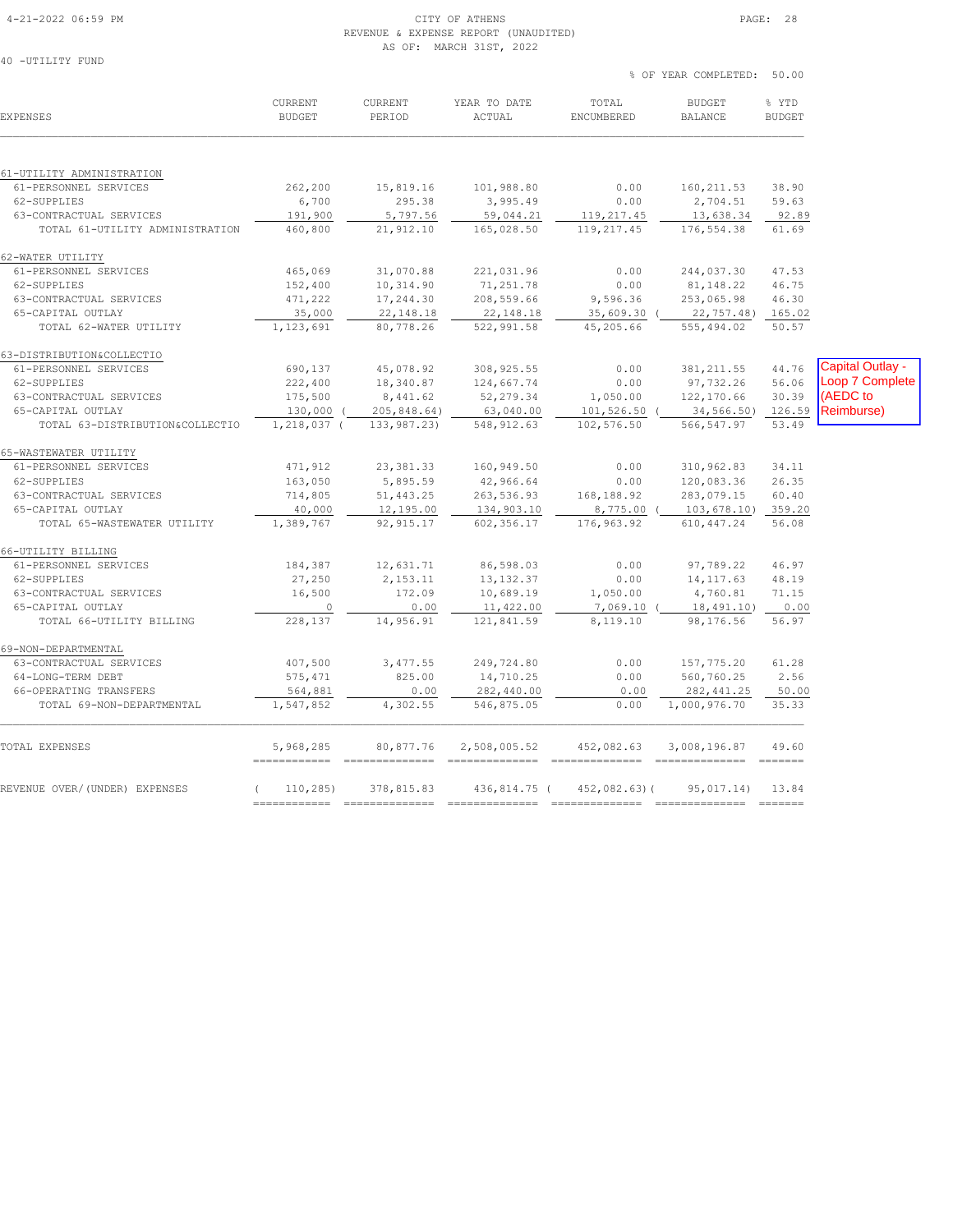



|              | <b>Fiscal YTD Compared to Prior Fiscal YTD:</b> |        | <b>Allocation of Sales Tax Received:</b> |                       |             |  |
|--------------|-------------------------------------------------|--------|------------------------------------------|-----------------------|-------------|--|
| 2021 - 2022: | 3.695.663.79                                    |        |                                          | <b>City of Athens</b> | <b>AEDC</b> |  |
| 2020 - 2021: | 3.210.932.03                                    |        | 2021 - 2022                              | 2.771.747.84          | 923,915.95  |  |
| Difference:  | 484.731.76                                      | 15.10% | 2020 - 2021                              | 2,408,199.02          | 802,733.01  |  |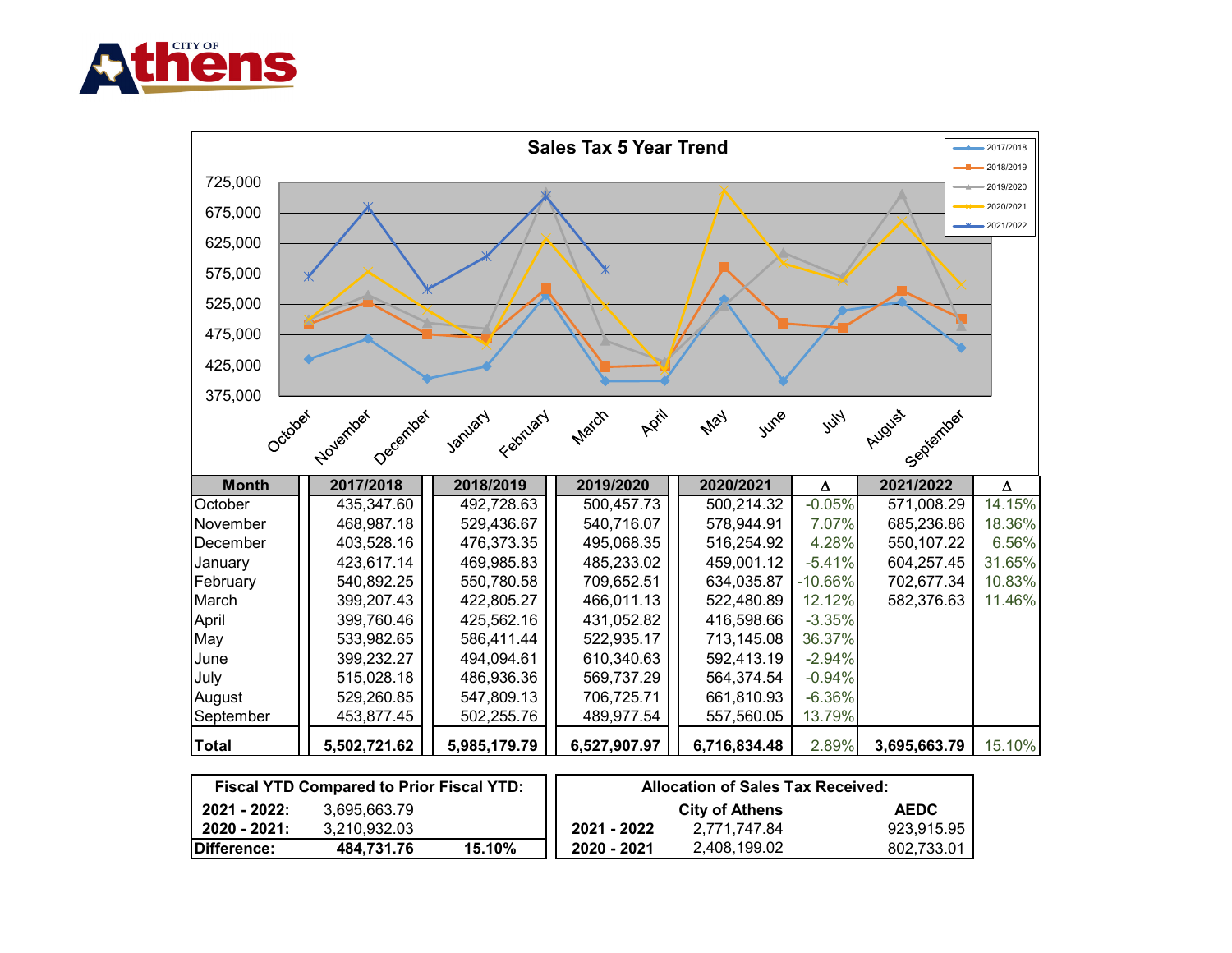|                                                      | <b>Monthly Property Tax Reconciliation Worksheet</b> |                          |                          |                           |                          |                          |               |             |              |              |                |                   |                            |
|------------------------------------------------------|------------------------------------------------------|--------------------------|--------------------------|---------------------------|--------------------------|--------------------------|---------------|-------------|--------------|--------------|----------------|-------------------|----------------------------|
|                                                      | October<br>2020                                      | November<br>2020         | December<br>2020         | January<br>2021           | February<br>2021         | March<br>2021            | April<br>2021 | May<br>2021 | June<br>2021 | July<br>2021 | August<br>2021 | September<br>2021 | <b>TOTAL</b>               |
| <b>COA General Ledger</b>                            |                                                      |                          |                          |                           |                          |                          |               |             |              |              |                |                   |                            |
| <b>General Fund</b>                                  |                                                      |                          |                          |                           |                          |                          |               |             |              |              |                |                   |                            |
| Current (10-4011)                                    | \$262,207.61                                         | \$236,388.98             | \$1,537,919.33           | \$1,943,372.72            | \$312,729.73             | \$76,563.04              |               |             |              |              |                |                   | \$4,369,181.41             |
| Delinquent (10-4012)<br>Penalty & Interest (10-4015) | \$7,550.21<br>\$2,072.00                             | \$9,977.91<br>\$2.760.64 | \$7,128.58<br>\$2,287.48 | \$7,061.00<br>\$26,867.32 | \$3,757.13<br>\$7,596.41 | \$6,034.36<br>\$9,118.68 |               |             |              |              |                |                   | \$41,509.19<br>\$50,702.53 |
| <b>Total GF</b>                                      | \$271,829.82                                         | \$249,127.53             | \$1,547,335.39           | \$1,977,301.04            | \$324,083.27             | \$91,716.08              | \$0.00        | \$0.00      | \$0.00       | \$0.00       | \$0.00         | \$0.00            | \$4,461,393.13             |
| <b>Debt Service</b>                                  |                                                      |                          |                          |                           |                          |                          |               |             |              |              |                |                   |                            |
| Current (20-4011)                                    | \$51,156.77                                          | \$46,119.53              | \$300,048.55             | \$379,151.98              | \$61,013.62              | \$14,937.38              |               |             |              |              |                |                   | \$852,427.83               |
| Delinquent (20-4012)                                 | \$1,442.19                                           | \$1,897.50               | \$1,361.04               | \$1,336.71                | \$722.52                 | \$1,182.80               |               |             |              |              |                |                   | \$7,942.76                 |
| Penalty & Interest (20-4015)                         | \$396.22                                             | \$525.61                 | \$438.20                 | \$5,227.68                | \$1,482.59               | \$1,822.58               |               |             |              |              |                |                   | \$9,892.88                 |
| <b>Total Debt Service</b>                            | \$52,995.18                                          | \$48,542.64              | \$301,847.79             | \$385,716.37              | \$63,218.73              | \$17,942.76              | \$0.00        | \$0.00      | \$0.00       | \$0.00       | \$0.00         | \$0.00            | \$870,263.47               |
| <b>Total Deposits</b>                                | \$324,825.00                                         | \$297,670.17             | \$1,849,183.18           | \$2,363,017.41            | \$387,302.00             | \$109,658.84             | \$0.00        | \$0.00      | \$0.00       | \$0.00       | \$0.00         | \$0.00            | \$5,331,656.60             |
| <b>HC Monthly Summary</b>                            |                                                      |                          |                          |                           |                          |                          |               |             |              |              |                |                   |                            |
| <b>M&amp;O</b>                                       |                                                      |                          |                          |                           |                          |                          |               |             |              |              |                |                   |                            |
| Current                                              | \$262,207.61                                         | \$236,388.98             | \$1,537,919.33           | \$1,943,372.72            | \$312,729.73             | \$76,563.04              |               |             |              |              |                |                   | \$4,369,181.41             |
| <b>Discounts</b>                                     | \$0.00                                               | \$0.00                   | \$0.00                   | \$0.00                    | \$0.00                   | \$0.00                   |               |             |              |              |                |                   | \$0.00                     |
| Penalty & Interest                                   | \$0.00                                               | \$0.00                   | \$0.00                   | \$24,873.57               | \$6,376.90               | \$6,252.75               |               |             |              |              |                |                   | \$37,503.22                |
| <b>Delinquent Taxes</b><br>Penalty & Interest        | \$7,550.21<br>\$2,072.00                             | \$9,977.91<br>\$2,760.64 | \$7,128.58<br>\$2,287.48 | \$7,061.00<br>\$1,993.75  | \$3,757.13<br>\$1,219.51 | \$6,034.36<br>\$2,865.93 |               |             |              |              |                |                   | \$41,509.19<br>\$13,199.31 |
| 1&S                                                  |                                                      |                          |                          |                           |                          |                          |               |             |              |              |                |                   |                            |
| Current                                              | \$51,156.77                                          | \$46,119.53              | \$300,048.55             | \$379,151.98              | \$61,013.62              | \$14,937.38              |               |             |              |              |                |                   | \$852,427.83               |
| <b>Discounts</b>                                     | \$0.00                                               | \$0.00                   | \$0.00                   | \$0.00                    | \$0.00                   | \$0.00                   |               |             |              |              |                |                   | \$0.00                     |
| Penalty & Interest                                   | \$0.00                                               | \$0.00                   | \$0.00                   | \$4,852.83                | \$1,244.22               | \$1,220.02               |               |             |              |              |                |                   | \$7,317.07                 |
| <b>Delinquent Taxes</b>                              | \$1,442.19                                           | \$1,897.50               | \$1,361.04               | \$1,336.71                | \$722.52                 | \$1,182.80               |               |             |              |              |                |                   | \$7,942.76                 |
| Penalty & Interest<br>Adjustments-VIT Overage        | \$396.22                                             | \$525.61                 | \$438.20                 | \$374.85                  | \$238.37                 | \$602.56                 |               |             |              |              |                |                   | \$2,575.81<br>\$0.00       |
| <b>Total Collections</b>                             | \$324,825.00                                         | \$297,670.17             | \$1,849,183.18           | \$2,363,017.41            | \$387,302.00             | \$109,658.84             | \$0.00        | \$0.00      | \$0.00       | \$0.00       | \$0.00         | \$0.00            | \$5,331,656.60             |
| <b>Difference</b>                                    | \$0.00                                               | \$0.00                   | \$0.00                   | \$0.00                    | \$0.00                   | \$0.00                   | \$0.00        | \$0.00      | \$0.00       | \$0.00       | \$0.00         | \$0.00            | \$0.00                     |
|                                                      |                                                      |                          |                          |                           |                          |                          |               |             |              |              |                |                   |                            |

a recon error. month. Difference should be zero after entering all figures, if not zero there is Amounts are shown for reconciliation purposes in the month of collection rather than the month of deposit. This is done to be able to reconcile to the County reports which include all collection for a particular month regardless of the deposit date. This is only an issue at the beginning and end of the